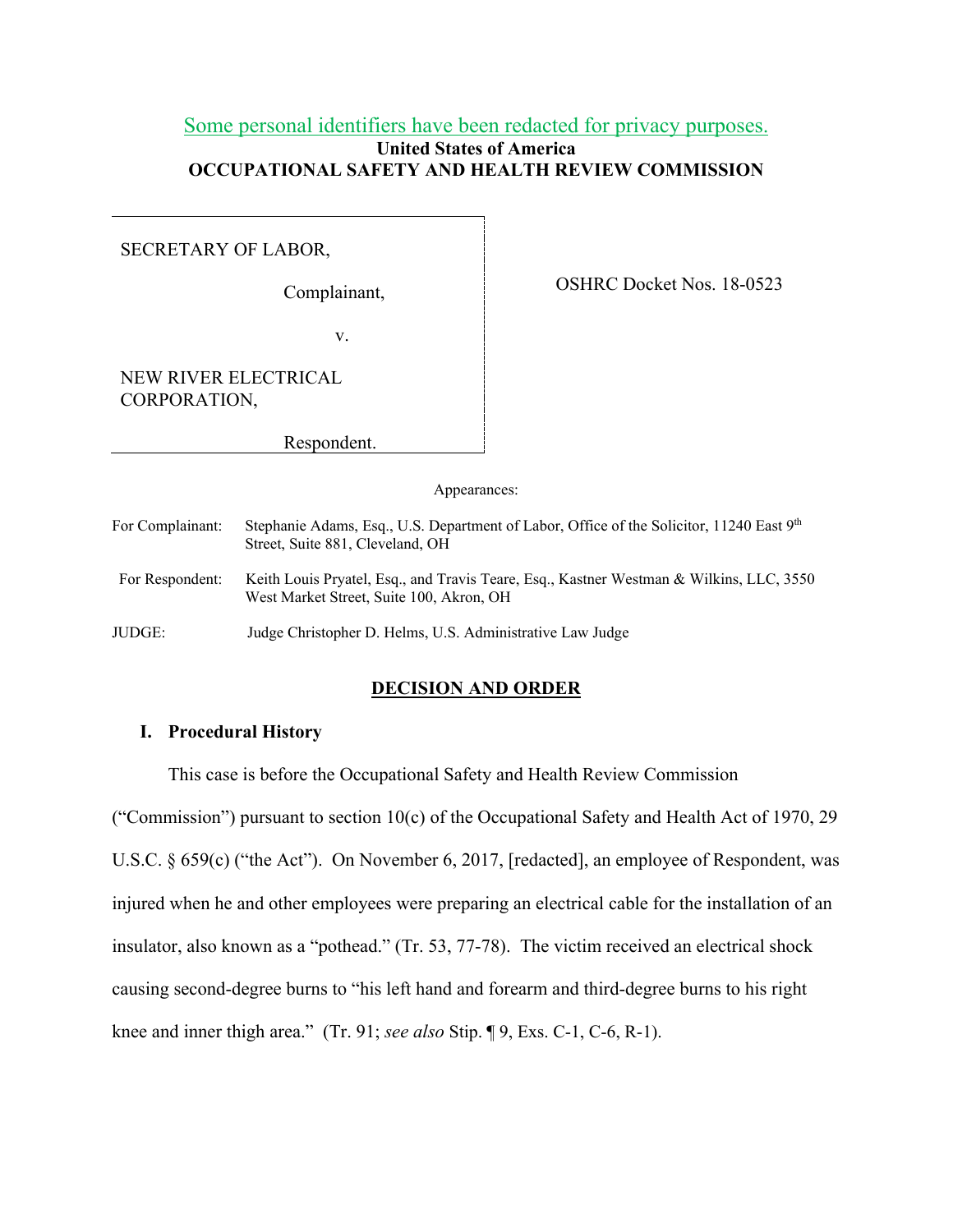In response to the accident, the Occupational Safety and Health Administration ("OSHA") conducted an inspection of Respondent's worksite. As a result of that inspection, OSHA issued a Citation and Notification of Penalty ("Citation") to Respondent, alleging three serious violations of the Act, with a total proposed penalty of \$38,802. Complainant alleges Respondent failed to protect against multiple electrical hazards, including failing to disconnect electrical lines and equipment, to tag the lines and equipment as properly disconnected, and to ensure proper grounding of the lines and equipment.

The trial of this matter commenced on October 15, 2019, in Columbus, Ohio, and continued thereafter through October 18, 2019. The following witnesses testified:

- Compliance Safety and Health Officer ("CSHO") Michael Stowell,
- Zackery Howard (formerly, a foreman for Respondent),
- Mark Bail (formerly, a foreman for Respondent),
- Dennis Dawsey (Complainant's expert),
- Wayne Evans (employee for Respondent),
- Tanner Reynolds (employee serving as groundman for Respondent), and
- Nick Barnhart (Respondent's superintendent).

 For the reasons that follow, Item 1, Item 2, and Item 3 of the Citation are grouped and affirmed as one citation-item, and a penalty of \$12,934 is assessed for the grouped citation-item.

## **II. Stipulations and Jurisdiction**

On October 7, 2019, the parties filed an *Agreed Prehearing Statement*. The parties stipulated the Commission has jurisdiction over this proceeding pursuant to Section 10(c) of the Act and that, at all times relevant to this proceeding, Respondent was an employer engaged in a business and industry affecting interstate commerce within the meaning of Sections 3(3) and 3(5)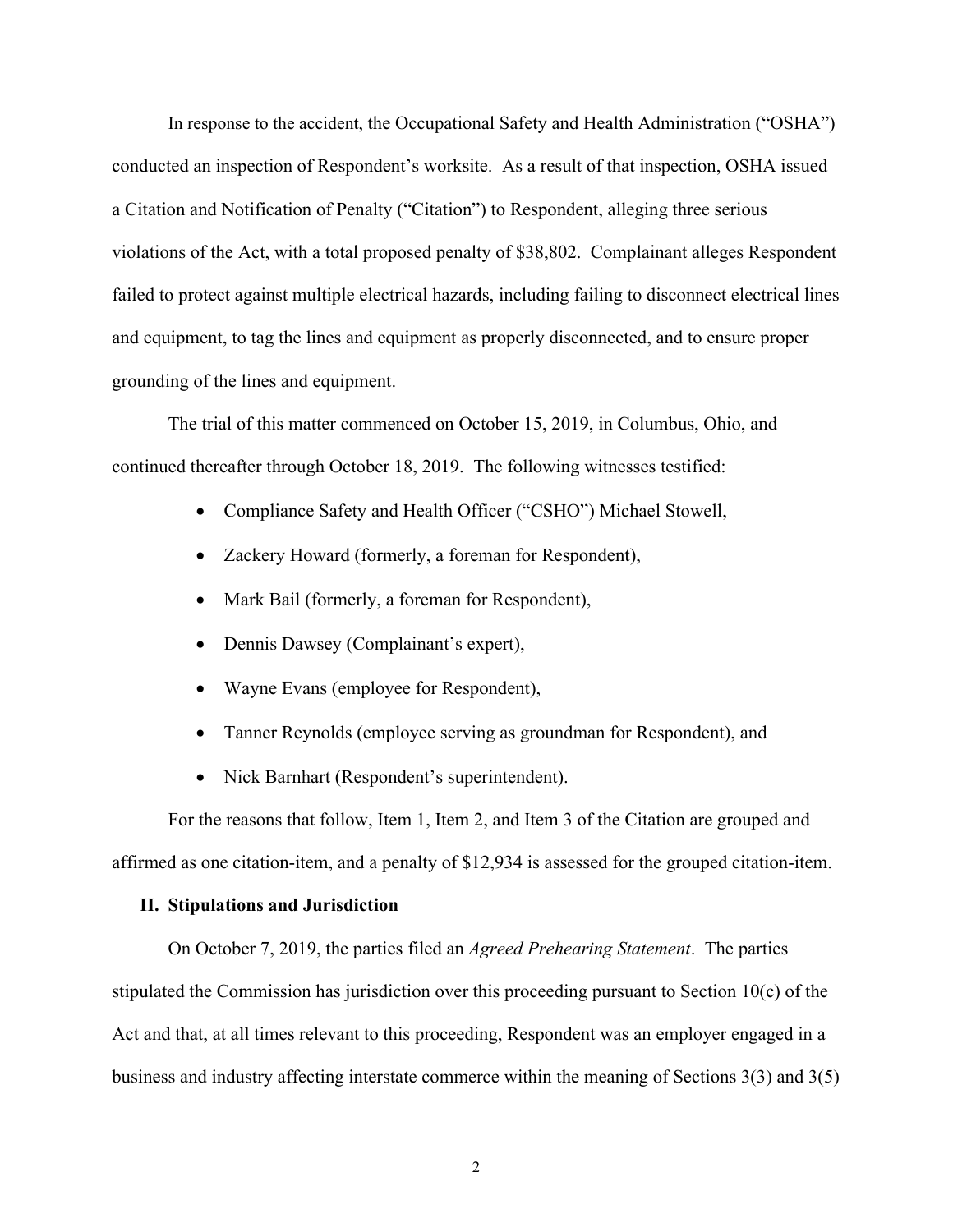of the Act, 29 U.S.C. § 652(5). (Tr. 25). *See Slingluff v. OSHRC*, 425 F.3d 861 (10th Cir. 2005). In the *Agreed Prehearing Statement*, the parties also agreed to several basic jurisdictional and violation-related facts. In lieu of reproducing all twenty-one stipulations in their entirety, the Court shall refer to individual stipulations as necessary, and in the following form: ("Stip. No.  $\dddot{\,}$ "). In addition, the stipulations were read into the record. (Tr. 10–12).

#### **III.Factual Background**

## **A. Respondent's crews**

 On November 6, 2017, a planned outage was scheduled to take place between 9:00 a.m. and 3:00 p.m. to complete the final stages of a three-phase underground cable replacement project for the Madison Mills subdivision, Columbus, Ohio ("worksite" or "site").<sup>[1](#page-2-0)</sup> (Ex. C-2; Tr. 671-672). Respondent's crews were to perform the re-cabling of at least 30 transformers that fed power to residences in the worksite. (Tr. 198, [2](#page-2-1)00-201; Ex. C-2 at 1).<sup>2</sup> Some of the cabling in the ground that was to be replaced was several decades old. (Tr. 152, 897-898).

Respondent had three crews working at the site on November 6, 2017: two Underground Residential Division ("URD") crews and one Overhead Riser crew ("Riser crew). (Tr. 201; Stip. 10). Zack Howard ("Foreman Howard") was the foreman of one URD crew, and his apprentice was Wayne Evans. (Tr. 201; Stip. 11). For the second URD crew, Mark Bail ("Foreman Bail") served as the foreman, and his apprentice was James Wright. (Tr. 201; Stip. 11). The Riser crew

<span id="page-2-0"></span> $<sup>1</sup>$  As noted in the Citations, the inspection site was 3887 Marsha Drive, Columbus, Ohio.</sup>

<span id="page-2-1"></span><sup>&</sup>lt;sup>2</sup> The evidence differed on the exact number of transformers that needed new cabling. OSHA noted that 35 transformers needed new cabling (Ex. C-2 at 1), while certain witness testimony claimed that 39 needed new cabling (Tr. 501), and other testimony claimed that 65 transformers needed new cabling, (Tr. 203). Accordingly, for purposes of this decision, the number of transformers needing new cabling will be referenced as "at least 30 transformers."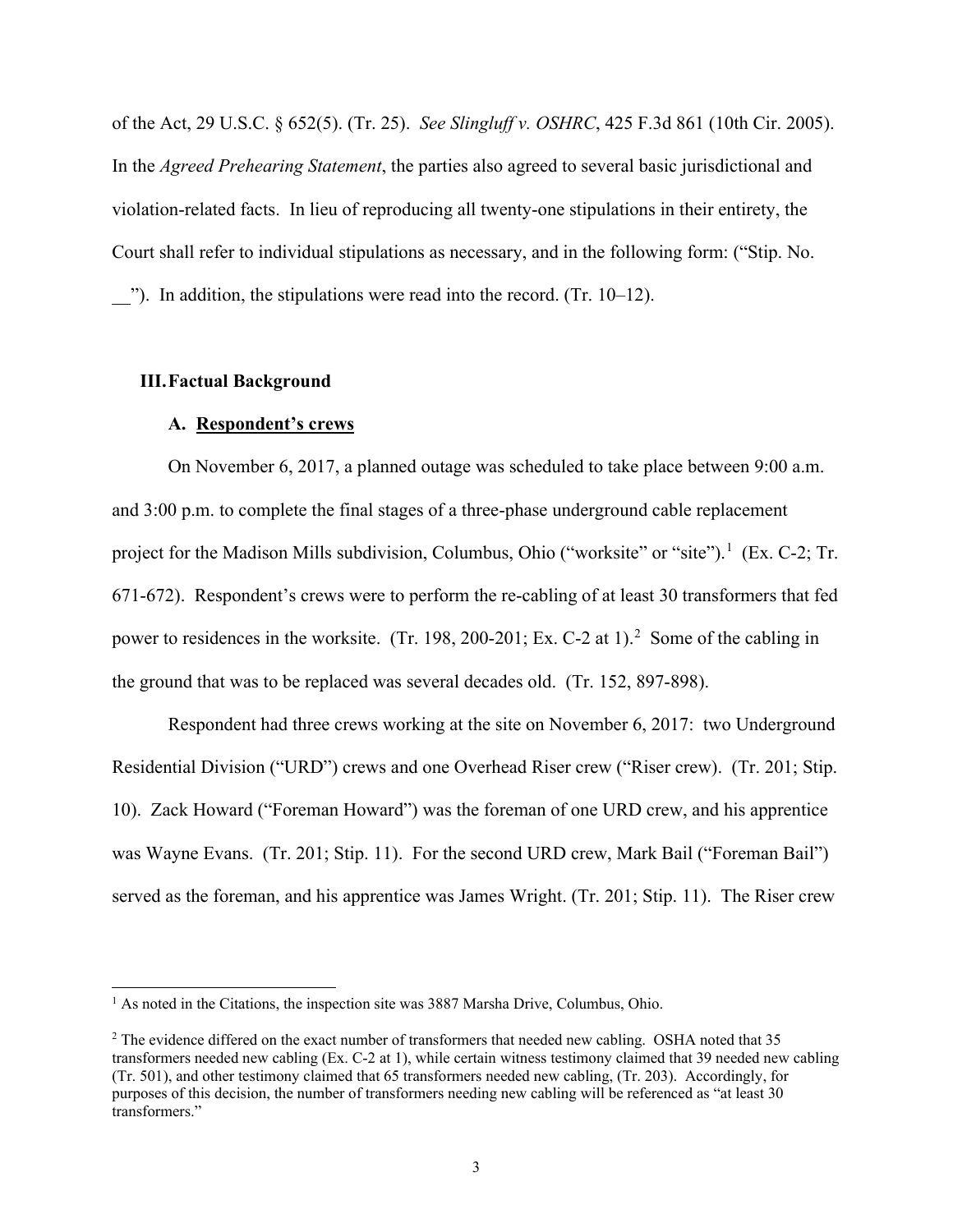was comprised of Jim Castle ("Foreman Castle"), who was the foreman, Tanner Reynolds as the groundman, and [redacted] as the apprentice. (Tr. 201, 256; Stip. 11; Ex. R-1).

The project required the URD crews to switch out old primary cable to new primary cable in at least [3](#page-3-0)0 transformers. (Exs. C-2, C-6).<sup>3</sup> The new primary cable had already been installed underground but had not yet been connected. (Ex. C-2 at 1). The Riser crew's work was to "wreck out" (i.e. dismantle) two riser poles and build two new riser poles, one on the southside of the project and one on the northside of the project. (Exs. C-2, C-6; Tr. 47). This work required a power outage from 9:00 a.m. to 3:00 p.m. at the subdivision. (Stip. 17; Exs. C-2, C-6; Tr. 202, 369). The power outage was accomplished through communication between the URD foreman, Zack Howard, and American Electric Power ("AEP"), the owner of the electrical lines. (Tr. 67, 335-336, 368-369).

AEP de-energized the lines and equipment through DDC, the central dispatch arm of AEP, and the outage was scheduled to last from 9:00 a.m. to 3:00 p.m. (Tr. 96, 202, 278, 879- 880). Outages of six hours in length are common and is the maximum length that AEP can schedule an outage. (Tr. 878). However, outage lengths are unpredictable, and it is possible to request an extension of the outage time. (Tr. 879-880).

After AEP de-energized the lines and equipment, the two URD crew foremen (Zack Howard and Mark Bail) and the Riser crew foreman (Jim Castle) went over the work to be performed. (Tr. 203). After the three foremen met, the crews prepared a Job Site Assessment ("JSA") and a Job Hazard Analysis ("JHA"). (Tr. 203-204, 357, 854-855; R-21). In the JSA, the crew typically assesses all the risks, assesses what can be done to prevent those risks, reduces

<span id="page-3-0"></span><sup>3</sup> Both Complainant and Respondent reference Exhibit R-1 in their posttrial briefs. (*See* Comp. Brief at 4; Resp. Brief at 2). However, Exhibit R-1 was never admitted into evidence. (Tr. 796). Based upon a colloquy by counsel at trial, it appears that this exhibit (Ex. R-1), however, is a duplicate of Exhibit C-6. (Tr.796-797).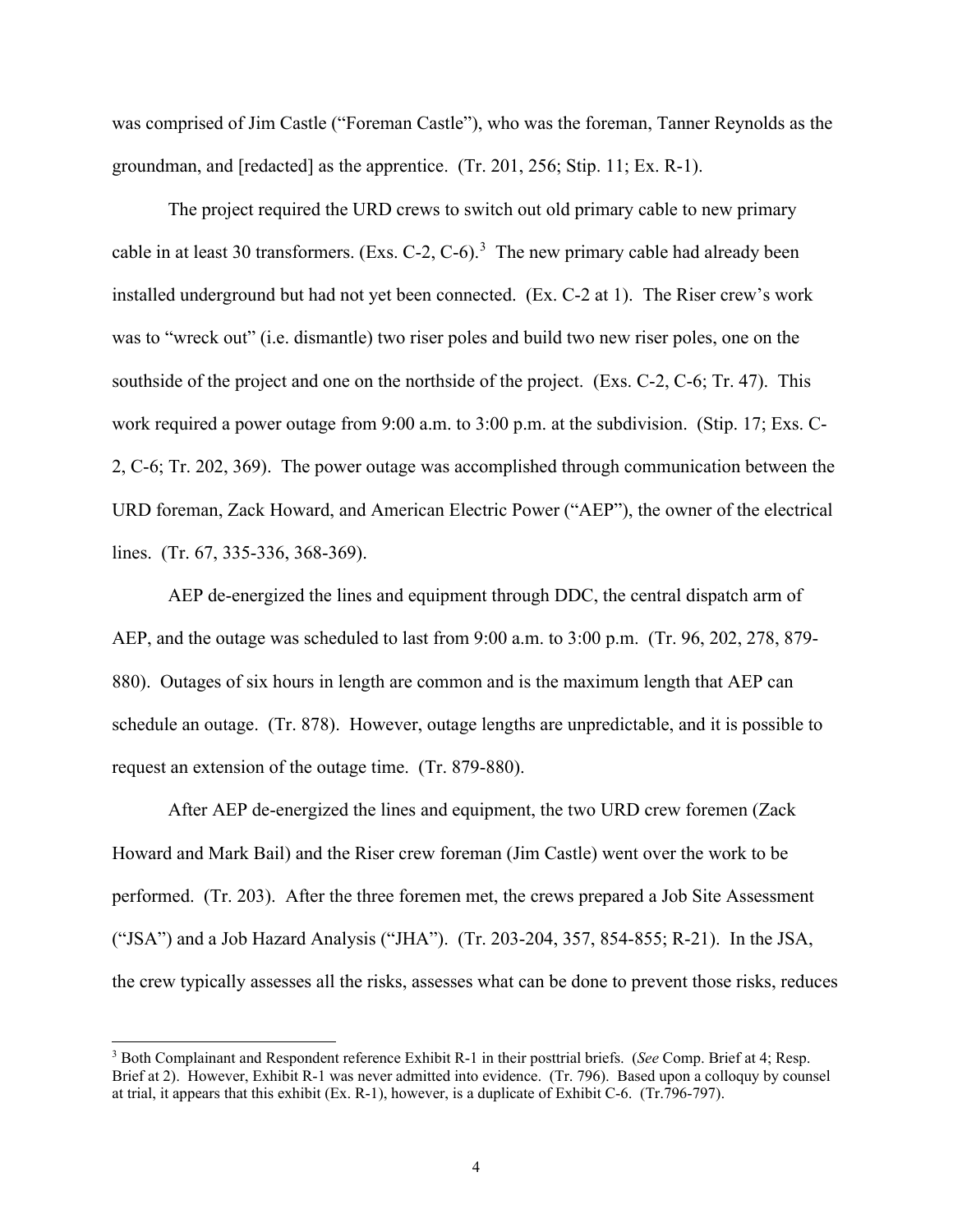those risks and assessments to writing, and reviews and signs the JSA. (Tr. 203-204; R-21). Among other things, the JSA and JHA identified "flashes" and "electrical shock" as potential risks. (Ex. C-6 at 1). In addition, the JSA and JHA identified "preventative measures" to address the potential risks, including "use all proper PPE, tools, and rubber gloves." (Ex. C-6 at 1).

 Foreman Howard testified he informed Superintendent Barnhart that he was not going to be able to complete the work during the six hours of outage time. (Tr. 208). Foreman Howard further testified that two weeks into the job the "heat was kind of turned up" on the crew to complete the job. (Tr. 199). Thus, he felt that the crew was under pressure to complete the job. (Tr. 293).

Foreman Howard acknowledged that whether he oversaw all the crews on the site was a "gray area." (Tr. 207). He understood that he was taking the lead on the other URD crew in which Mark Bail was the foreman, but that it "was never really relayed to [him]" whether his supervision extended to the Riser crew. (Tr. 207). However, Foreman Howard understood that he was "over the job", so he surmised that "maybe [he] was over all the crews working on it." (Tr. 206-207). Still, based on Respondent's own incident report, it appears Foreman Howard was only in charge of the 2 URD crews, and that Jim Castle oversaw the Riser crew. (Ex. C-6 at 1-2).

#### **B. Work at the site**

 On November 6, 2017, Respondent's work at the site began with de-energization of riser pole 270/996 ("south riser" or "south riser pole"). (Tr. 133; Ex. C-6 at 2). First, Foreman Castle "pulled the doors" (i.e. removed the fuses) from the north side riser and stapled the fuses to the pole. (Tr. 133-134, 214, 366-367). Foreman Howard then grounded each of the three cable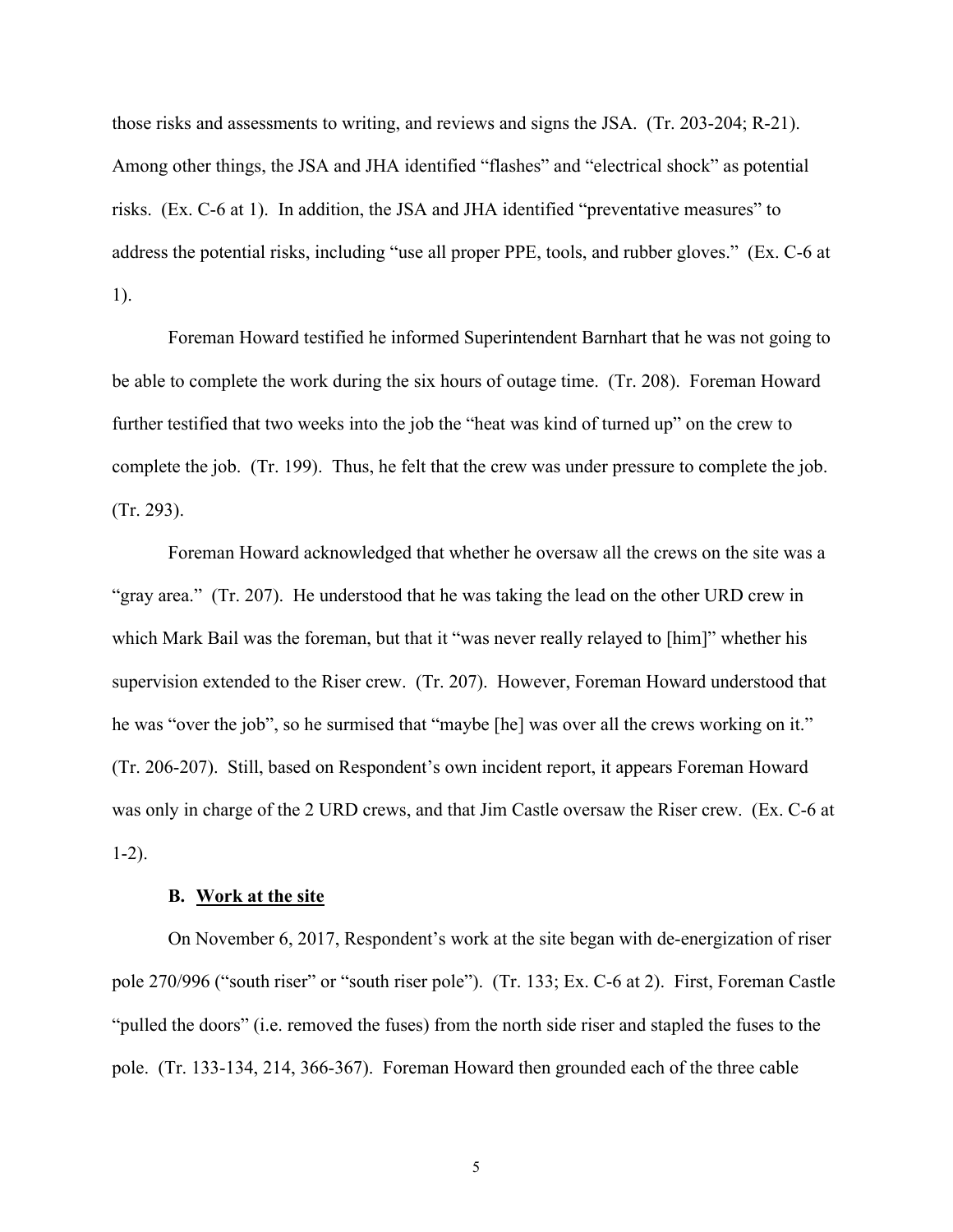phases (A phase, B phase, and C phase) at the first transformer from riser pole 644/221 ("north riser" or "north riser pole"). (Tr. 134-135, 139-140, 362-364; Exs. C-2 at 1, C-6 at 2). Then, Foreman Howard went to the south riser and removed the fuses, stapled the fuses to the pole, and then put a yellow band around it to secure it. (Tr. 134, 214-215, 366) (*see also* Ex. R-6 at 13).

 It was Foreman Howard's responsibility to bring tags, testers, and grounds for the URD crews, and he testified that he brought those items. (Tr. 209-210). However, it was not Foreman Howard's responsibility to bring these same items for the Riser crew. (Tr. 210). Foreman Howard testified that, while he provided tags to Foreman Bail and Foreman Castle, he did not know whether they used any tags on the date of the accident. (Tr. 265). Foreman Howard did not visually verify any tags or grounds that Foreman Castle put in place at the site. (Tr. 211- 212). Foreman Bail did not see any tags on the date of the accident, and he did not use any tags or grounds. (Tr. 514).

The two URD crews started at approximately ten transformers down the line from the north riser pole. (Tr. 213). Here, they began working their way south by testing, cutting out, and plugging in new cable. (Tr. 213). The Riser crew started on the south side of the project at the south riser pole. (Ex. C-6 at 2). The old south riser pole was dismantled, a new south riser pole was built, and all three phases of the new south riser pole were energized sometime between approximately 11:00 a.m. and 1:00 p.m. (Ex. C-6 at 2; Tr. 232-233). This energization of the south riser pole served to energize a portion of the loop at the Madison Mills project. (Tr. 380). Foreman Howard testified he was informed AEP wanted to re-energize half of the development so residents were not without power during the winter. (Tr. 239). Thus, after the Riser crew completed its works at the south riser pole, Foreman Howard called Foreman Castle with the Riser crew and gave the instruction to "stand clear" as the fuses for each phase were being closed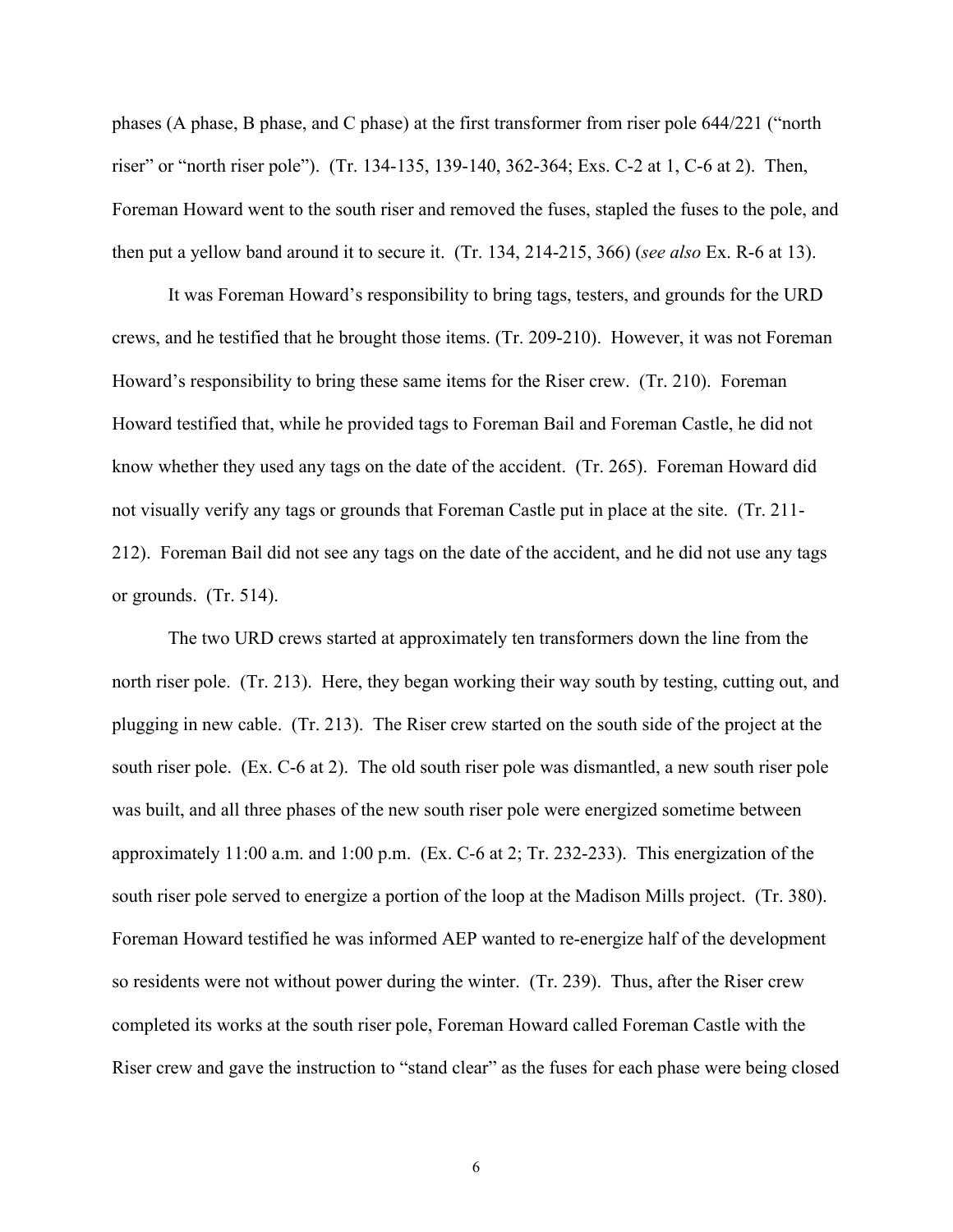thereby supplying power to half of the development. (Tr. 232-234). At that time, Foreman Howard had not visually verified any tags or grounds put in place by Foreman Castle. (Tr. 211- 212).

 The initial scope of work only required the URD crew to remove the old cable and install new cable for the various transformers. (Tr. 509). During their work, sometime around 12:00 noon to 12:30 p.m., however, the URD crew discovered a transformer needed replacing. (Tr. 380). The URD crew found three additional transformers that needed to be completely replaced. (Tr. 509-510). Foreman Howard contacted Superintendent Barnhart via cellular telephone to inform him new transformers would be needed. (Tr. 380-381). New transformers would be transferred to the project from AEP. (Tr. 381). It generally takes between two to three hours to replace a transformer. (Tr. 702-703).

 Foreman Howard and his apprentice, Wayne Evans ("Apprentice Evans"), then began recabling the second transformer ("Transformer No. 2") from the north riser pole, which was located in the backyard of a house in the subdivision. (Tr. 402; Exs. R-24A, C-6 at 257). Testimony regarding whether this transformer was tested for voltage varied. Foreman Howard testified that he tested to see if Transformer No. 2 was energized, whereas Foreman Bail testified that Transformer No. 2 off the north riser pole was not tested. (Tr. 402, 515). While Foreman Howard testified that he could not recall whether the replacement transformer was grounded, he acknowledged that neither he nor Apprentice Evans tagged the replacement transformer. (Tr. 402, 515).

 Foreman Howard was aware that the crew should have grounded and tagged the replacement transformer. (Tr. 230, 257, 263). Respondent's Safety Manual includes an Electrical Grounding Policy that notes the need to tag and ground electrical equipment. (Ex. R-8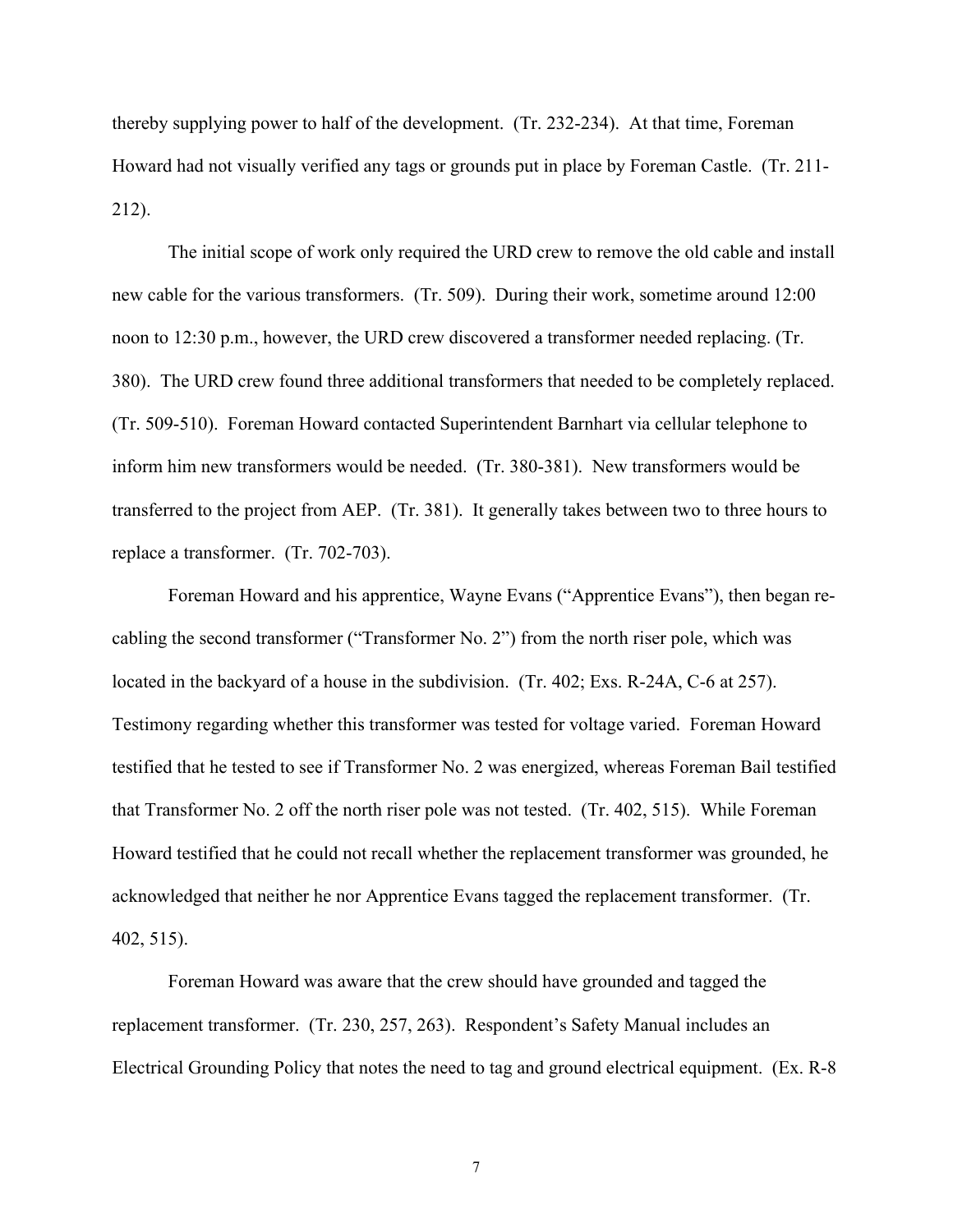at 591-593). In addition, Foreman Howard had been trained on the necessity for tagging electrical equipment. (Ex. R-13 at 567).

After the re-energization, both URD crews relocated to the first transformer off the north riser pole ("Transformer No. 1"). (Tr. 396-397, 563). Here, Foreman Howard used a trackhoe to clean some brush from the area and to bring the replacement transformer to the location. (Tr. 397; 564). Only Foreman Bail and Apprentice Evans worked on Transformer No. 1. (Tr. 397). A rubber protective blanket had been placed on the primary side of the transformer as a safety device. (Tr. 397-398; Ex. R-3A).

 Foreman Bail testified that the only way he and Foreman Howard were going to finish the job within the allotted outage time without additional people was to do "hot-swaps." (Tr. 515-516). A "hot-swap" is when at least one of the cables in a transformer is energized and the employees isolate it to remove the case. (Tr. 243). When hot-swapping, the employees wear personal protective equipment, including rubber gloves and sleeves. (Tr. 557). Until the URD crews discovered they had to replace four transformers, there was no need to "hot-swap." (Tr. 557). Due to the perceived time-constraints, however, they proceeded to conduct a "hot-swap" for Transformer No. 1. (Tr 519). Without testing or placing grounds, they placed one of the new electrical cables in the transformer's feed-through on Transformer No. 1, which then induced electrical current back to the north riser, where the victim ([redacted]) was stripping back new cabling to be installed. (Tr. 399-400, 403, 518-519).

 The government's expert, Dennis Dawsey, testified that the Riser crew would have been expected to place a ground and tag at the riser pole and at Transformer No. 1 when the riser pole was de-energized. (Tr. 683-684). Here, the Riser crew had not grounded and tagged Transformer No. 1. (Tr. 256; 683-684).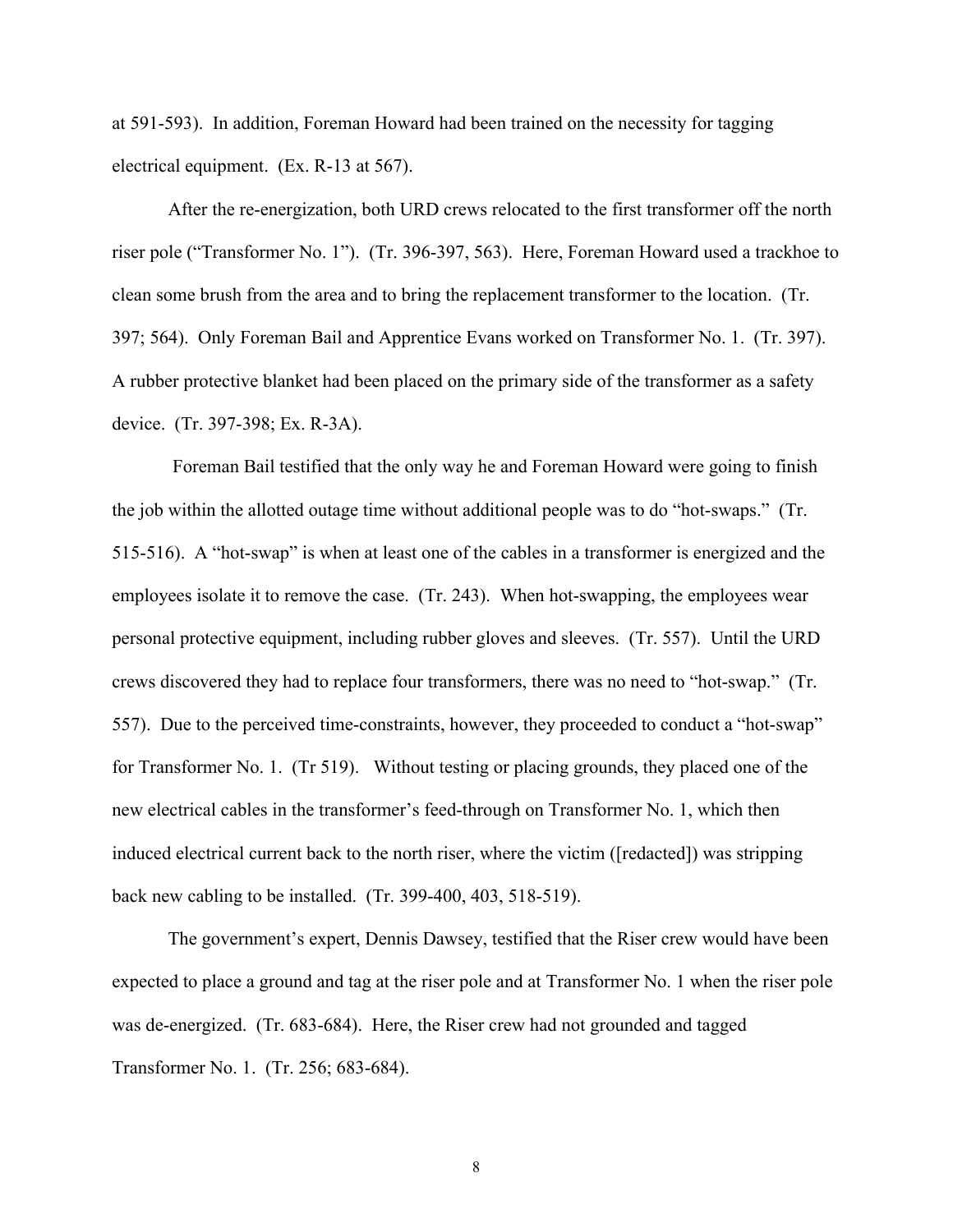Instead, after the re-energization, the Riser crew began working on the north riser pole. At that time, Transformer No. 1 was being fed power from Transformer No. 2. The URD crews were unaware of where the Riser crew was located relative to the line and were unaware that, when the URD crews began to work on Transformer No. 1, it was energized and transferring power to the lines where the Riser crew was working. (Tr. 256; Ex. C-6 at 261-262). [redacted] was installing an insulator (known as a "pothead") when he picked up an energized line insulator and was shocked with 7,650 volts of electricity, causing second-degree and third-degree burns. (Exs. C-1, C-6, Tr. 91). OSHA's expert, Dennis Dawsey, testified that the URD crew moved the cable in Transformer No. 1 from the bushing<sup>[4](#page-8-0)</sup> position to the feed-through position, which energized the cable that [redacted] was holding. (Tr. 706).

Foreman Bail called Foreman Howard and informed him that [redacted] had been electrocuted and injured. (Tr. 251, 519; Ex. C-6 at 257). Foreman Howard then told the URD crew at Transformer No. 1 to put everything back the way it was (thus, to undo everything that had been done) and he went to the north riser pole area where the accident occurred. (Ex. C-6 at 257-258; 404).

## **C. Manipulation/Alteration of evidence after the accident**

 At the north riser pole area, Foreman Howard told Foreman Bail (who is also Foreman Howard's brother-in-law) to "get in" the truck with him, and they both then left the north riser pole area and traveled to Transformer No. 2. (Tr. 405-406). The remainder of the URD crew was left at Transformer No. 1. At Transformer No. 2, Foreman Howard and Foreman Bail

<span id="page-8-0"></span><sup>4</sup> A "bushing" is "[a]n insulating structure that includes a through conductor or that provides passageway for such a conductor, and that, when mounted on a barrier, insulates the conductor from the barrier for the purpose of conducting current from one side of the barrier to the other." 29 C.F.R. § 1926.968.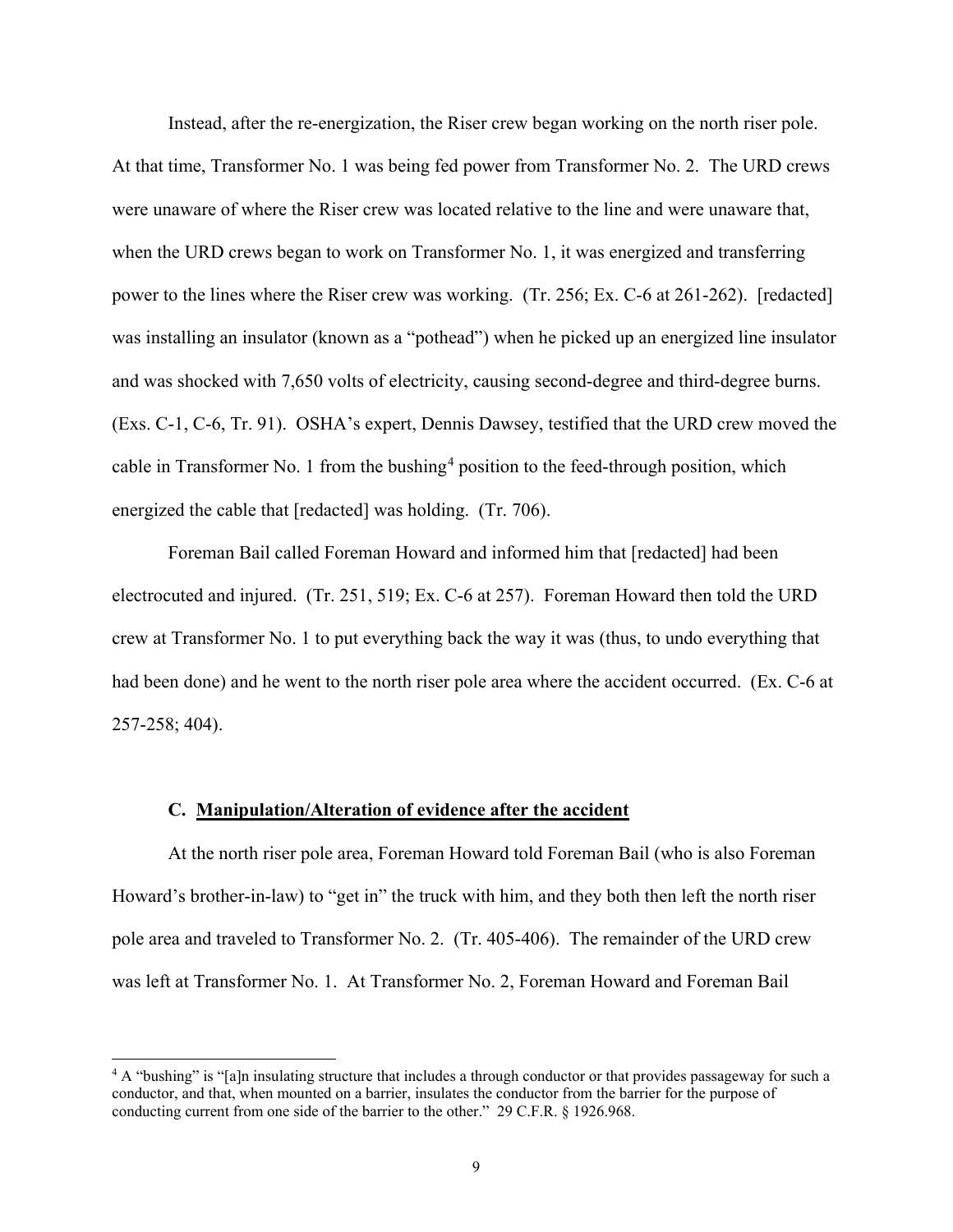opened the transformer box. (Tr. 406-407). They could see immediately that it was not grounded. (Tr. 407, 576-578). Foreman Howard then used a "shotgun stick" to unplug the primary feeds from Transformer No. 2 and "stood it off", thus preventing the transfer of electricity to Transformer No. 1. (Tr. 407-478, 578). Foreman Howard also placed a red-colored hold tag on Transformer No. 2. (Tr. 408). Foreman Howard tested and grounded Transformer No. 2, and then he closed the transformer cabinet. (Tr. 408). Foreman Howard provided a statement to Respondent during its investigation in which he stated that the URD crew tested Transformer No. 1 before beginning the process of replacement. (Tr. 413-414). However, as discussed above, this statement was inaccurate. (Tr. 414).

 Superintendent Barnhart and Mike Bell from AEP went to the site to participate in the post-accident investigation. (Tr. 409, 892-894). Foreman Howard did not tell Superintendent Barnhart or anyone at the scene that he had altered the setup of Transformer No. 2. (Tr. 409- 410). During the course of the post-accident investigation by Respondent, someone suggested that perhaps the accident occurred due to a "back-feed."  $(Tr. 416-417).$ <sup>[5](#page-9-0)</sup> Foreman Howard supported the "back-feed" theory. (Tr 417).

 Apprentice Evans testified he informed Foreman Howard that Transformer No. 1 must have been energized because when he plugged the bushing into the feed-through, it energized back to [redacted]'s location. (Tr. 833). In response, Foreman Howard told him: "you keep that to yourself." (Tr. 833-834). Eventually, Respondent's president, John Ney, asked Foreman

<span id="page-9-0"></span><sup>&</sup>lt;sup>5</sup> The CSHO explained that a "back-feed" can occur when a residential owner wires a generator into an outlet so it feeds the entire house. (Tr. 137). At that point, electricity is feeding into the whole house through the circuit breaker box and back to the transformer. (Tr. 137). The government's expert explained that a "back-feed" can occur when you have "only one phase of [a] transformer bank de-energized, the other two phases can still support energy and feed back into that other phase that is damaged." (Tr. 631).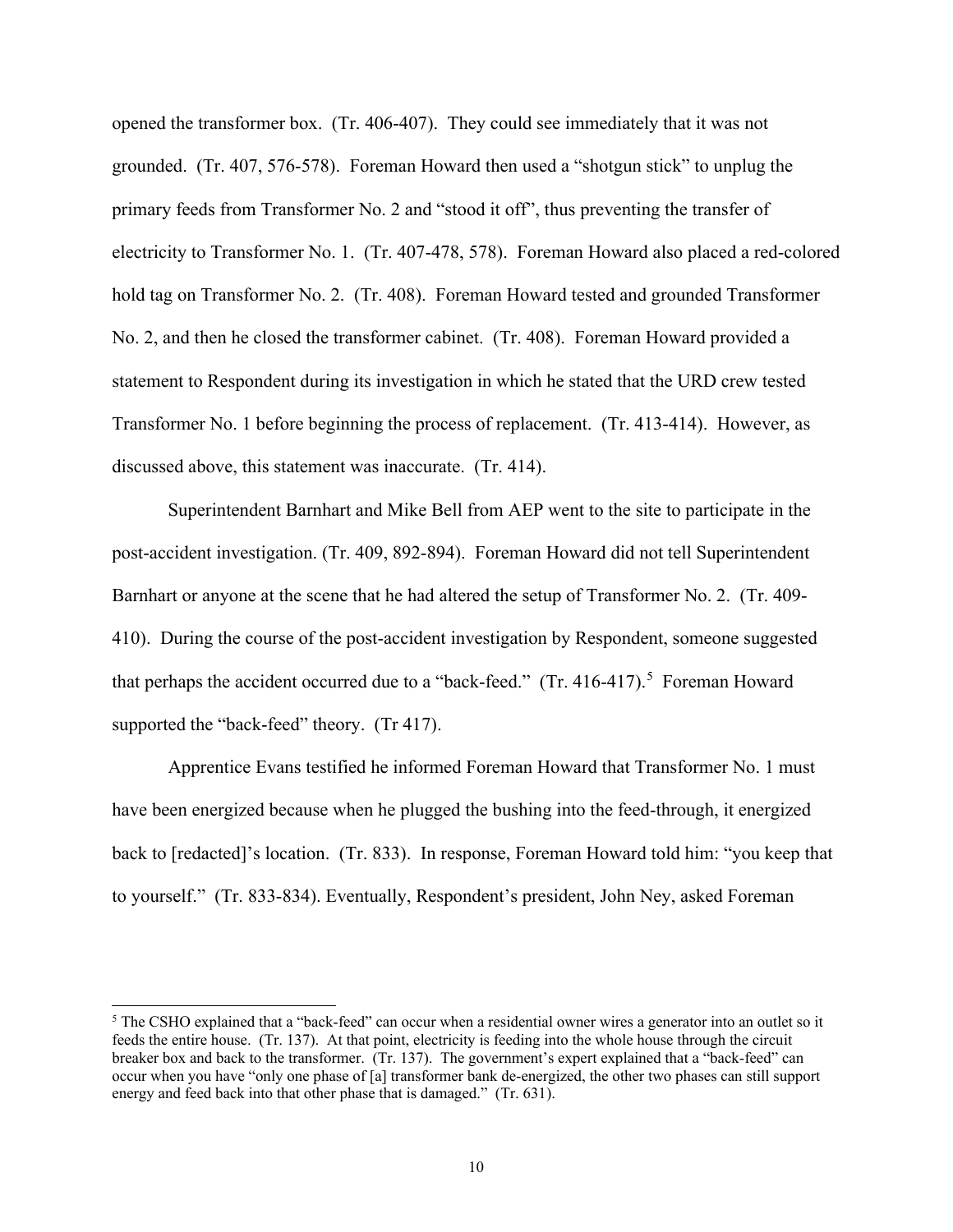Howard specifically whether he had done anything with respect to Transformer No. 2. (Tr. 425). Foreman Howard told him "no," which Foreman Howard admitted at trial was a lie. (Tr. 426).

 As part of its investigation of the accident, OSHA also interviewed Foreman Howard and Foreman Bail. The CSHO met with Foreman Howard at a restaurant and interviewed him. (Tr. 111). During this interview, Foreman Howard did not tell the CSHO that he and Foreman Bail altered the scene, and specifically did not tell the CSHO that they went back to Transformer No. 2 after the accident, opened the transformer cabinet, and placed grounds on the transformer. (Tr. 112). He also did not tell the CSHO during that interview that he had put tags on Transformer No. 2 after the accident. (Tr. 112). However, after this meeting, Foreman Howard informed the CSHO of his manipulation of the evidence. (Tr. 113-114).

Foreman Bail lied to Respondent during its investigation by stating the cable at Transformer No. 2 was in "stand off."  $(Tr. 522-523)$ . He explained he had the opportunity to discuss the matter with Foreman Howard, who informed him what actually occurred. Thus, Foreman Bail testified that "I made my story match his." (Tr. 523). Both Foreman Howard and Foreman Bail were terminated from their positions with Respondent. (Tr. 418, 420; Exs. R-4, R-5).

## **IV.Discussion**

#### **A. Applicable Law**

To establish a violation of an OSHA standard pursuant to  $5(a)(2)$ , Complainant must establish (1) the standard applies; (2) the terms of the standard were violated; (3) employees were exposed to the hazard covered by the standard, and (4) the employer had actual or

<span id="page-10-0"></span><sup>&</sup>lt;sup>6</sup> Placing a transformer in "stand off" would prevent current from going into the cabling that fed to the north riser. (Tr. 404-405; 496-497).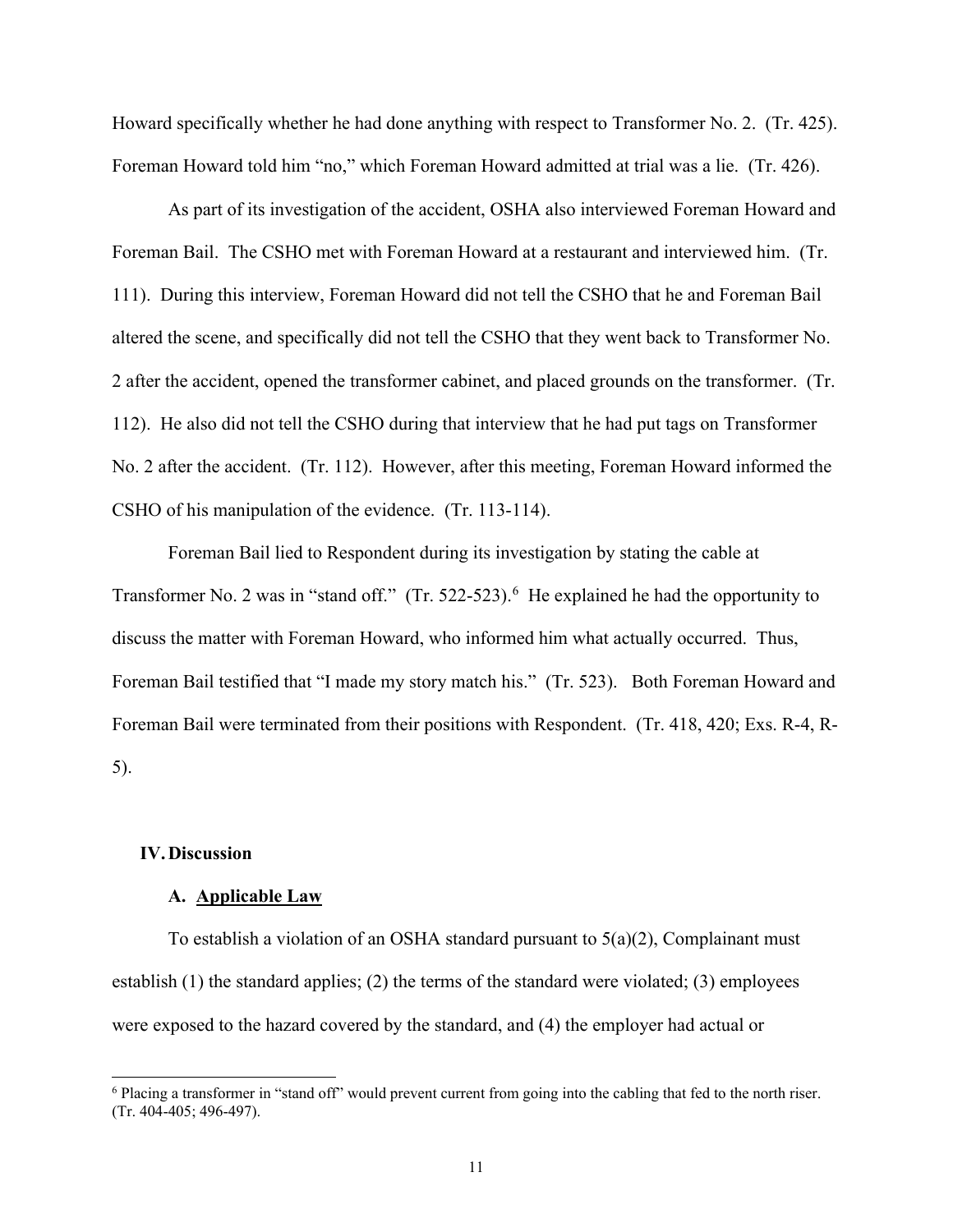constructive knowledge of the violation (i.e., the employer knew or, with the exercise of

reasonable diligence, could have known of the violative condition). *Atlantic Battery Co.*, 16

BNA OSHC 2131, 2138 (No. 90-1747, 1994). Complainant has the burden of establishing each

element by a preponderance of the evidence. *See Hartford Roofing Co.*, 17 BNA OSHC 1361

(No. 92-3855, 1995). "Preponderance of the evidence" has been defined as:

The greater weight of the evidence, not necessarily established by the greater number of witnesses testifying to a fact *but by evidence that has the most convincing force*; superior evidentiary weight that, though not sufficient to free the mind wholly from all reasonable doubt, is still sufficient to incline a fair and impartial mind to one side of the issue rather than the other.

Black's Law Dictionary, "Preponderance of the Evidence" (10th ed. 2014) (emphasis added).

# **B. Citation 1, Item 1 (29 C.F.R. § 1926.961(b)(4)(ii))**

# **1. The Standard Applies**

Complainant alleged a serious violation of the Act in Citation 1, Item 1 as follows:

29 CFR 1926.961(b)(4)(ii): Each crew shall independently comply with this section and, if there is no system operator in charge of the lines or equipment, shall have separate tags and coordinate deenergizing and reenergizing the lines and equipment with the other crews:

a. On or before November 6, 2017, where employees were preparing an electrical cable for the installation of a pothead, the riser crew and the underground residential distribution crew did not independently ground and tag the cable when deenergizing and reenergizing the system, resulting in the hospitalization of an employee due to the resulting shock.

# (*See Citation and Notification of Penalty* at 6).

The application subparagraph of this section identifies under what circumstances the

# standard applies:

Application. This section applies to the deenergizing of transmission and distribution lines and equipment for the purpose of protecting employees. Conductors and parts of electric equipment that have been deenergized under procedures other than those required by this section shall be treated as energized.

## 29 C.F.R. § 1926.961(a).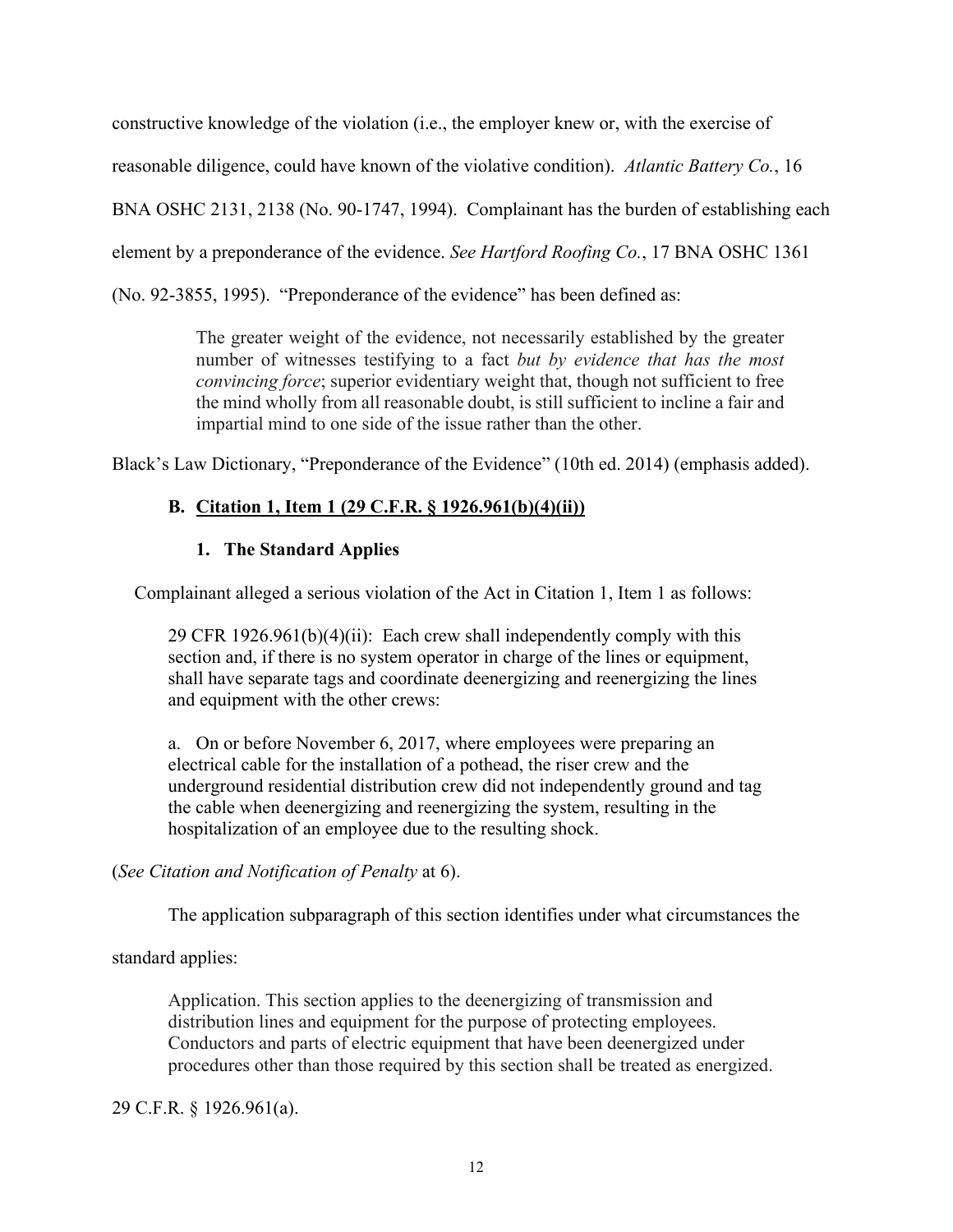The record establishes Respondent was engaged in the deenergizing of transmission and distribution lines and equipment. (*See* Tr. 68-69, 133-134, 161). Thus, 29 C.F.R. § 1926.961 applies to the work conducted by Respondent at the site. The specific subparagraph  $(b)(4)(ii)$ simply notes the manner in which a party must comply when there is "no system operator." Thus, while the standard applies, the central question is whether Respondent complied with subparagraph  $(b)(4)(ii)$ .

### **2. Violation of the standard**

The parties have cited to no cases interpreting 29 C.F.R. § 1926.961 generally or its subparagraphs specifically, and the Court has located no cases addressing the standard. Based on a plain reading of the standard, two requirements for compliance exist within subparagraph (b)(4)(ii). First, an employer's crews must "independently comply with [the] section." 29 C.F.R. § 1926.961(b)(4)(ii). This general requirement must be met by any employer irrespective of whether there exists a "system operator in charge of the lines and equipment."

Second, if there is no "system operator," each crew of an employer must "have separate tags and coordinate deenergizing and reenergizing the lines and equipment with the other crews." *Id*. Thus, this second requirement for compliance is needed only when there is no "system" operator." Conversely, if there is a "system operator," although an employer must comply with subparagraph  $(b)(4)(ii)$ , in particular the general obligation to "independently comply with this section," compliance can be achieved without the secondary requirement. A "system operator" is defined as "[a] qualified person designated to operate the system or its parts." 29 C.F.R. § 1926.968.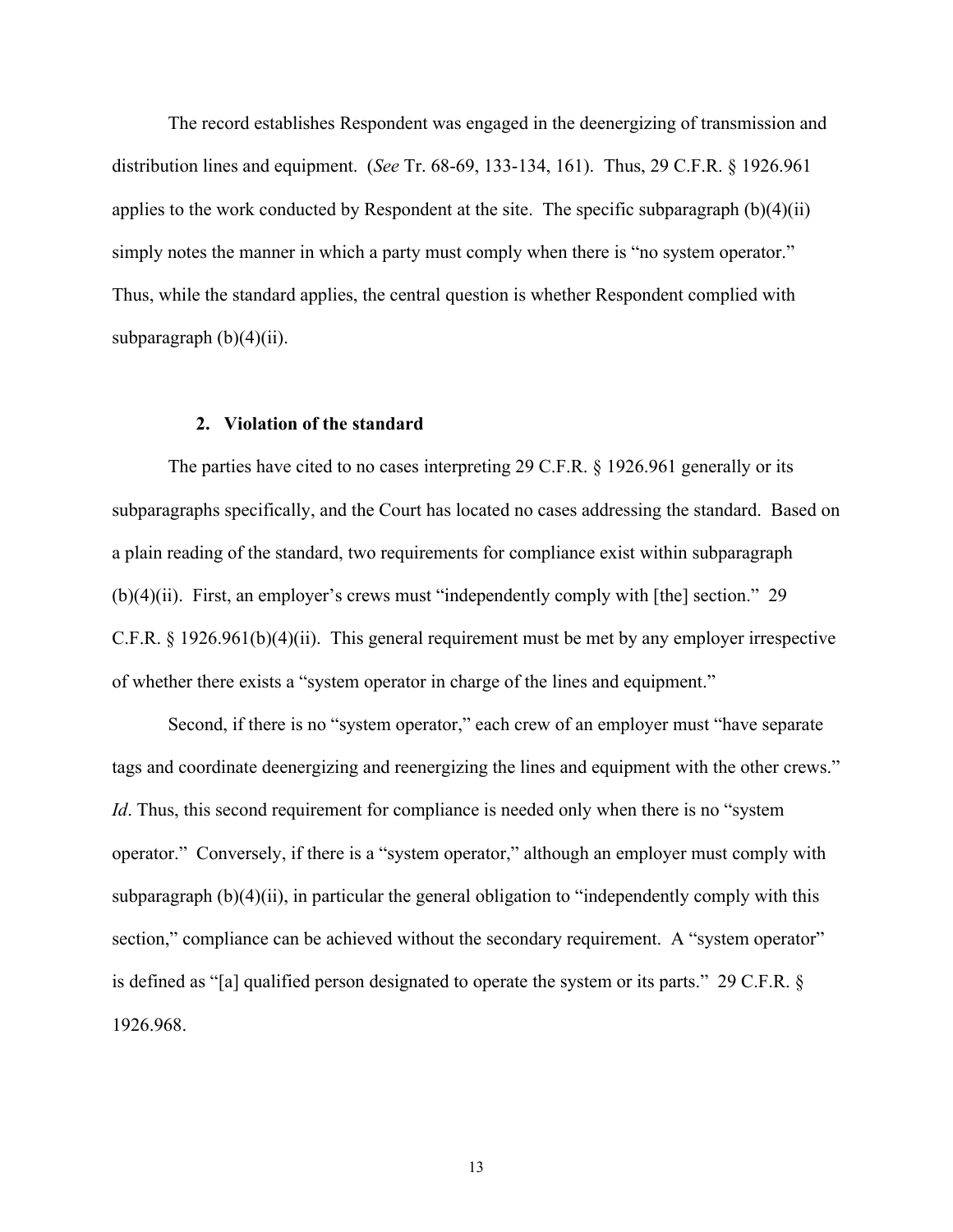#### a. Each crew shall independently comply with the section

Neither party has presented arguments on whether Respondent met the first part of this standard for each crew to "independently comply with this section." Based on the citation-items issued in this case, the government suggests such a violation, as it cited Respondent for a violation of a subsection of § 1926.961 in Item 2 of the Citations. That is, since the government cited Respondent for an alleged violation of 29 C.F.R. § 1926.961(c)(2) in Item 2, if such violation is affirmed, a violation of  $\S 1926.961(b)(4)(ii)$  in Item 1 would necessarily follow as it would mean a crew did not independently comply with § 1926.961.

 Moreover, even absent a violation of Item 2, the violation cited in Item 1 is clear. The crews started work as two independent crews: that is, the two URD crews served as one unit and the Riser crew served as another unit. (Tr. 684). The Riser crew had the responsibility to ground from the riser pole to Transformer No. 1, yet it failed to identify grounds and tags within the work zone before the start of work. (*Id*.). The two URD crews were responsible for grounding the transformers as they proceeded through the day. (*Id*.). Indeed, Superintendent Barnhart admitted that it was the responsibility of every employee to verify that protected grounds are in place. (Tr. 934). It was the responsibility of the two URD crews and the Riser crew to ground or to verify grounds were in place. (*Id*.). Thus, one of the two independent crews would place grounds while the other independent crew would visually verify the grounds were placed. (Tr. 934-935). Unquestionably, 29 C.F.R. § 1926.961 requires an employer to install protective grounds. *See* 29 C.F.R. § 1926.962(c)(7). As the crews onsite failed to ground, and failed to verify that grounds were placed, the crews failed to independently comply with § 1926.961.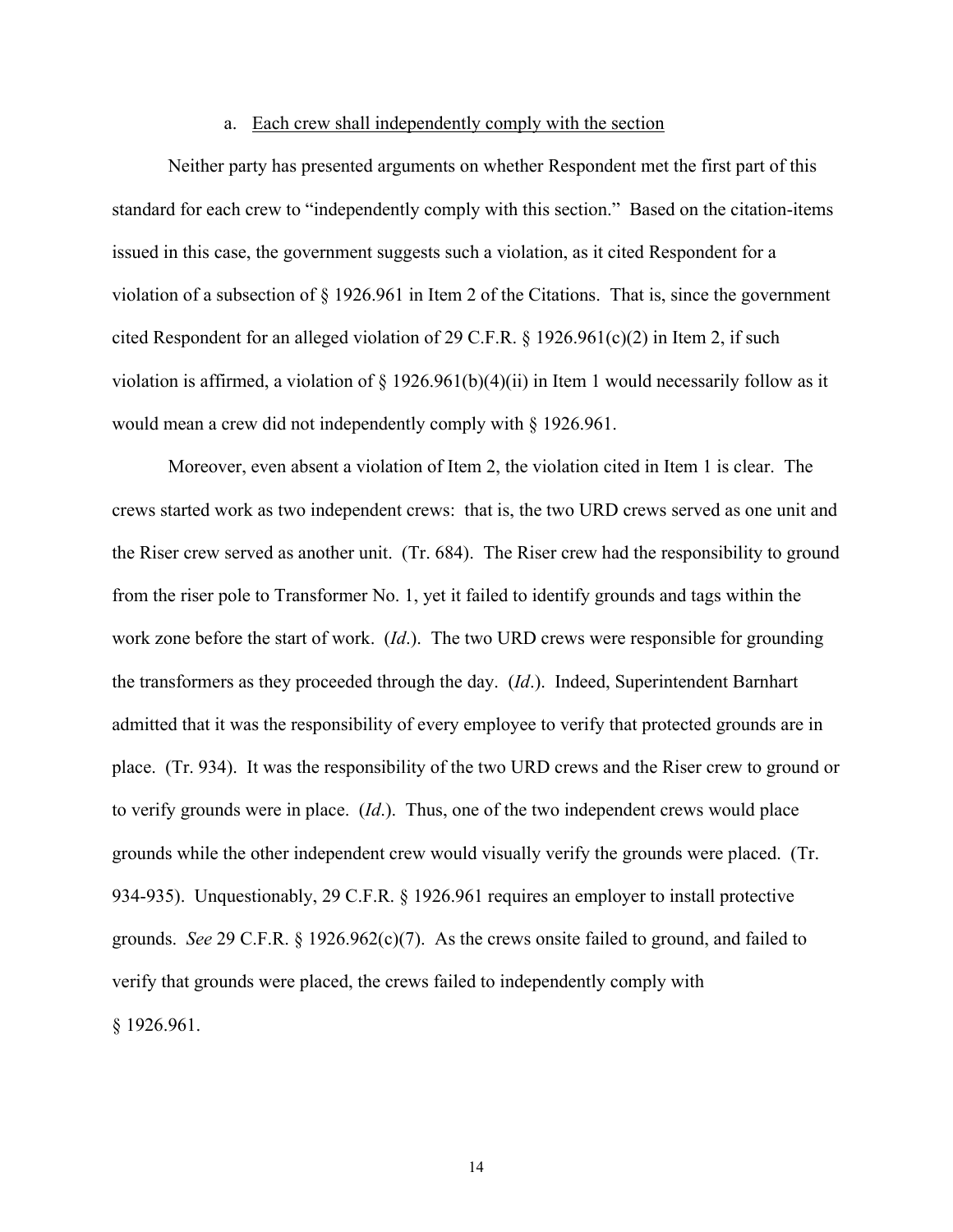#### b. System operator

In its posttrial brief, the government argues that "the record is devoid of any evidence of a system operator." (Comp. Brief at 19). It further argues that, even if AEP was the system operator, Respondent "failed to identify the person it placed in charge of the clearance and compliance with testing, grounding and tagging as referenced in 29 [C.F.R.] 1926.961[(c)](5-7)." (*Id*.).

However, contrary to the government's assertion, the evidence at trial demonstrates that AEP was at least considered the system operator by the foreman on site at the accident (Foreman Howard) and Superintendent Barnhart. Foreman Howard agreed that AEP was the system operator on direct and cross-examination. (Tr. 335-336, 355, 465). Likewise, Superintendent Barnhart testified that AEP was the system operator. (Tr. 899).

Dennis Dawsey, the government's retained expert witness, likewise acknowledged that Respondent's investigation report (Ex. C-6) noted AEP as the system operator. (Tr. 671: "It identifies AEP, American Electric Power as the customer and system operator."). Further, in his direct examination, the government's expert witness again referred to AEP as the system operator when being questioned on how to switch cables and energize safely:

Q. How are you allowed to safely switch? How is it performed?

A. The first step is, you know, re-energize the scenario is to communicate with all crew members out there that were about to start energizing equipment. So communication is first. Second is to go in reverse order and remove your grounds, remove your tags in your work zone. **And then you communicate with the operator -- system operator, which would have been AEP,** and inform them that you're ready to re-energize and work through the conversation of how that will occur so they're aware of your re-energizing process.

(Tr. 693-694) (emphasis added).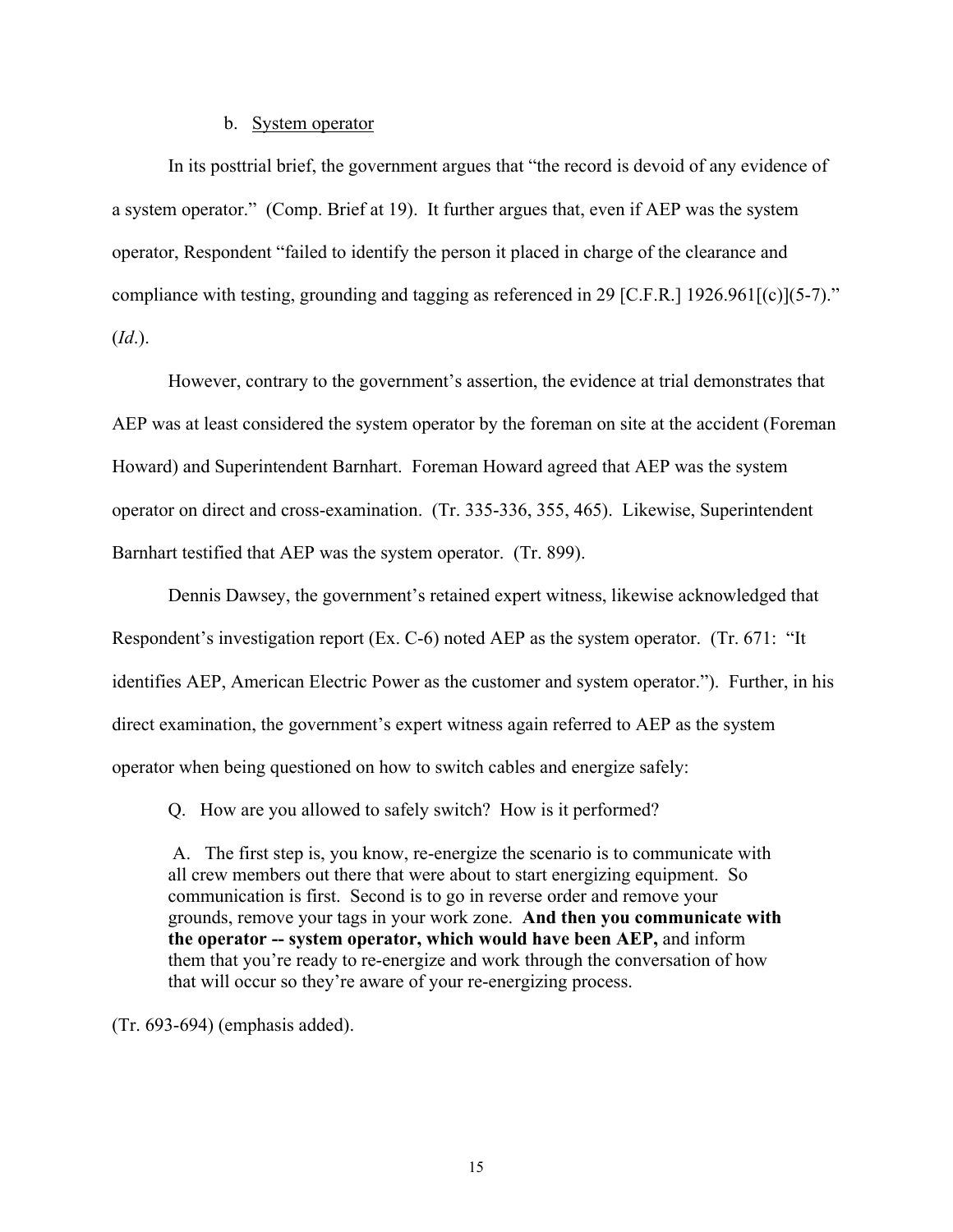The government argues that it is undisputed that there were multiple crews working on the same equipment and power lines at the subdivision on November 6, 2017, and that this establishes the standard at issue applies. (Comp. Brief at 20). By the plain language in subparagraph (b)(4)(ii), a violation of the second requirement in 29 C.F.R. § 1926.961(b)(4)(ii) only occurs when "there is no system operator in charge of the lines or equipment" and the employer's crew do not have separate tags and coordinate deenergizing and reenergizing the lines and equipment with the other crews. While Respondent's foremen considered AEP as the system operator, and although the government's expert witness referred to AEP as the system operator, those statements alone do not establish that AEP was a "system operator" under the standard.

 The preamble to 29 C.F.R. § 1926.961 explains the difference between a system under control of a system operator and a system that is not under centralized control:

Some systems are under the direction of a central system operator who controls all switching operations. Other systems (mostly distribution installations) are not under any centralized control. Electric utilities energize and deenergize these systems in the field without the direct intervention of a system operator. Paragraph (b)(1) of the final rule states that employers must designate one employee in the crew as being in charge of the clearance and must comply with all of the requirements of paragraph (c) if a system operator is in charge of the lines and equipment and of their means of disconnection. (Paragraph (c), which OSHA discusses in detail later, sets procedures that employers must follow when deenergizing lines and equipment.) OSHA is adopting final paragraph (b)(1) as proposed with one clarification. This provision in the final rule makes clear that the employer must designate the employee in charge of the clearance. Final paragraph (c)(1) requires the "designated" employee in charge to request the clearance, and final paragraph (b)(2) (described in the next paragraph in this preamble) requires the employer to designate the employee in charge when there is no system operator. OSHA included an explicit requirement in final paragraph (b)(1) that the employer designate the employee in charge when there is a system operator to clarify that designating the employee in charge is the employer's responsibility whether or not there is a system operator.

. . . .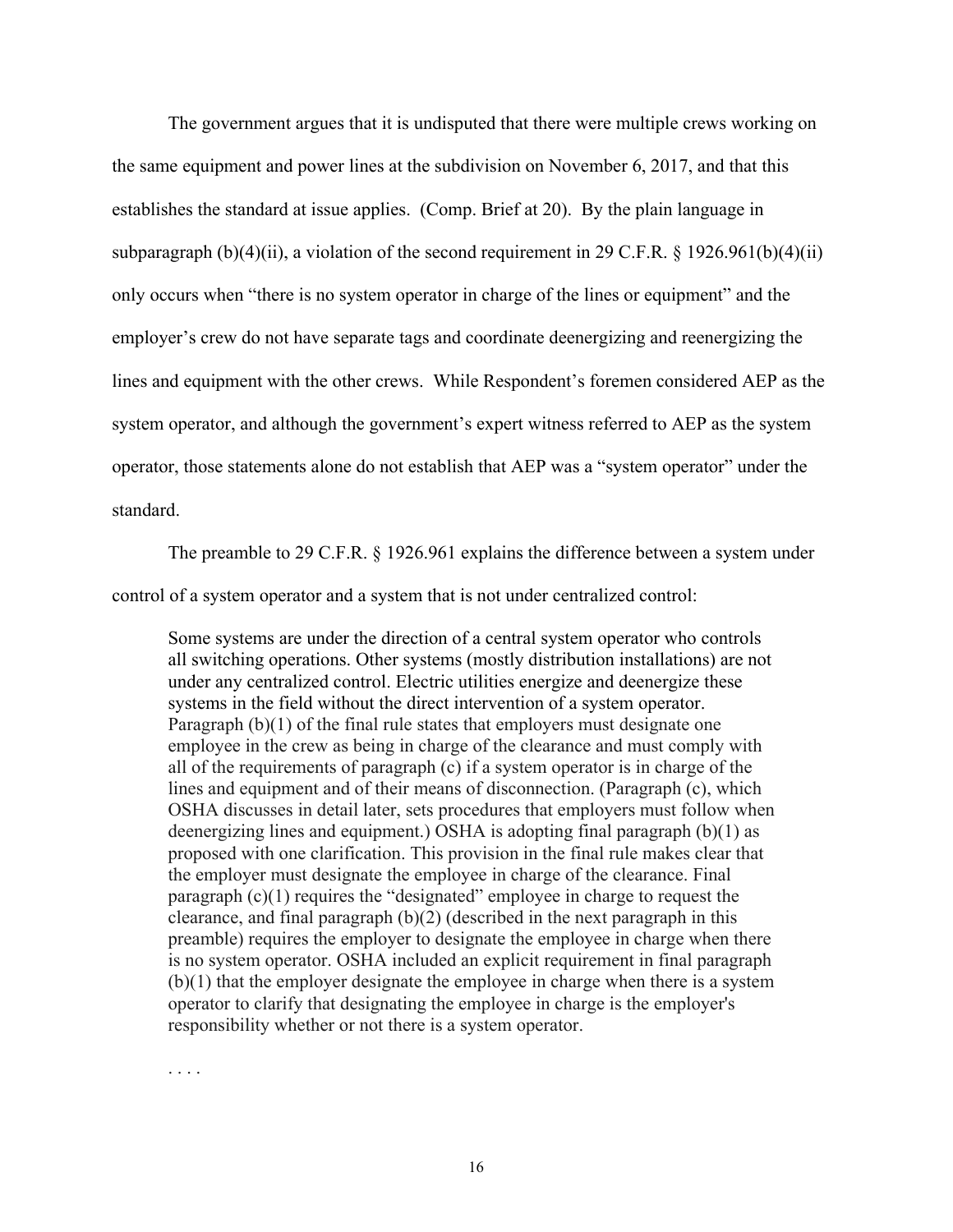Final paragraph (b)(4)(ii) provides for the situation in which more than one independent crew is working on the same line or equipment. Under the final rule, in such circumstances: (1) Each crew must follow separately the steps outlined in final paragraph (c); and, (2) if there is no system operator in charge of the lines or equipment, each crew must have separate tags and coordinate deenergizing and reenergizing the lines and equipment with the other crews. The purpose of the provision is to ensure that a group of workers does not make faulty assumptions about what steps another group took or will take to deenergize and reenergize lines or equipment.

79 Fed. Reg. 20316, 20503 (Apr. 11, 2014). Certainly, here, Respondent's foremen considered AEP as the system operator. Similarly, the government's expert referred to AEP as a system operator during a portion of his testimony. However, the evidence shows that AEP was not in control of "all switching operations," and that Respondent would "energize and deenergize these systems in the field without the direct intervention" of AEP. The preamble makes clear that the purpose of the standard is to ensure coordinated deenergizing and reenergizing of lines and equipment when there are multiple crews and there is no system operator controlling all switching operations. *See* 79 Fed. Reg. 20316, 20503 (Apr. 11, 2014). The condition that the standard seeks to avoid is precisely the scenario in this case: multiple crews deenergizing and energizing equipment and lines without the direct intervention of a system operator in control of all switching operations.

Accordingly, the Court finds that the government has met its burden of establishing that Respondent violated this standard.

#### **3. Employee exposure to the violative condition**

The evidence in this case establishes Respondent's employees were exposed to electrical hazards from the failure to comply with the requirements in § 1926.961. The employees were required to test, ground, and tag equipment. These measures were required because of the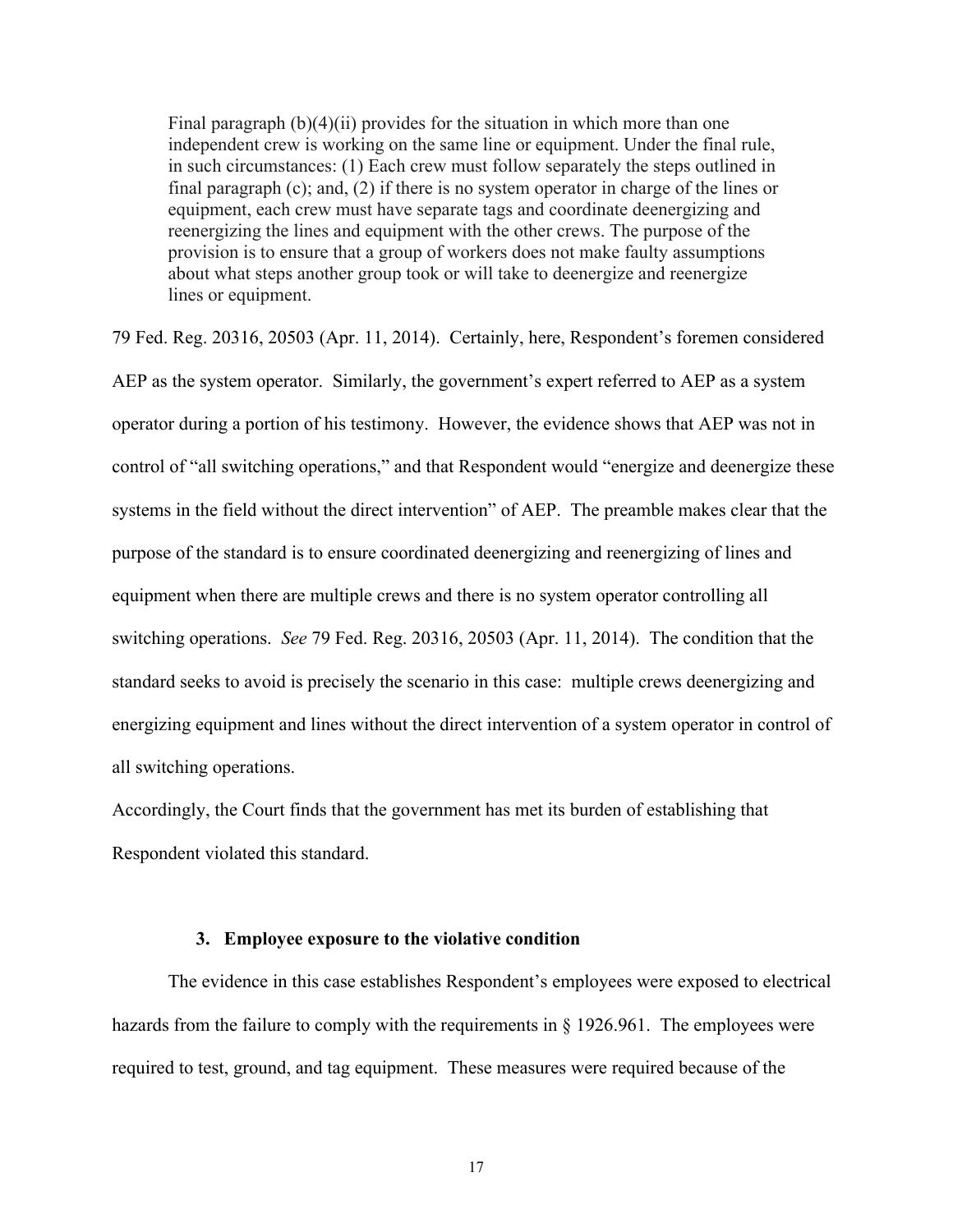electrical hazards present and the employees' proximity to the hazards. Moreover, the injury sustained in this case by [redacted] evinces the exposure to Respondent's employees. Accordingly, the Court finds that the employees were exposed to the hazard identified in this citation-item.

## **4. Employer knowledge of the violative condition**

The Secretary maintains that Respondent had actual knowledge of the violative condition through the knowledge of its foremen on site. (Comp. Brief at 22). As support for this contention, the government notes Foreman Howard knew that the URD crew was supposed to test, ground, and tag the transformers the crews worked on, but that he was taught by other foremen that deviating from safety standards when in a rush was acceptable. (Comp. Brief at 22- 23). The Secretary further argues that Foreman Castle also failed to test, tag, and ground.

In addition, the Secretary argues that even if the company did not have actual knowledge of the violative condition, Respondent could have known of the failure to ground due to the company's own safety policy requiring a grounding plan. (Comp. Brief at 24). Specifically, the Secretary states that, since there was no approved grounding plan for the work at the site and as the employees were pressured to rush to complete the work, it was reasonably expected that employees would deviate from Respondent's safety policy and violate the standard. (Comp. Brief at 23-24).

The question of whether a supervisor's own misconduct can be imputed to an employer is one fraught with contention. The Commission has held that a supervisor's knowledge of their own malfeasance constitutes knowledge that is imputable to the employer. *Dover Elevator Co*., 16 O.S.H. Cas. (BNA) 1281, 1993 O.S.H. Dec. (CCH) P 30148, 1993 WL 275823 (OSHRC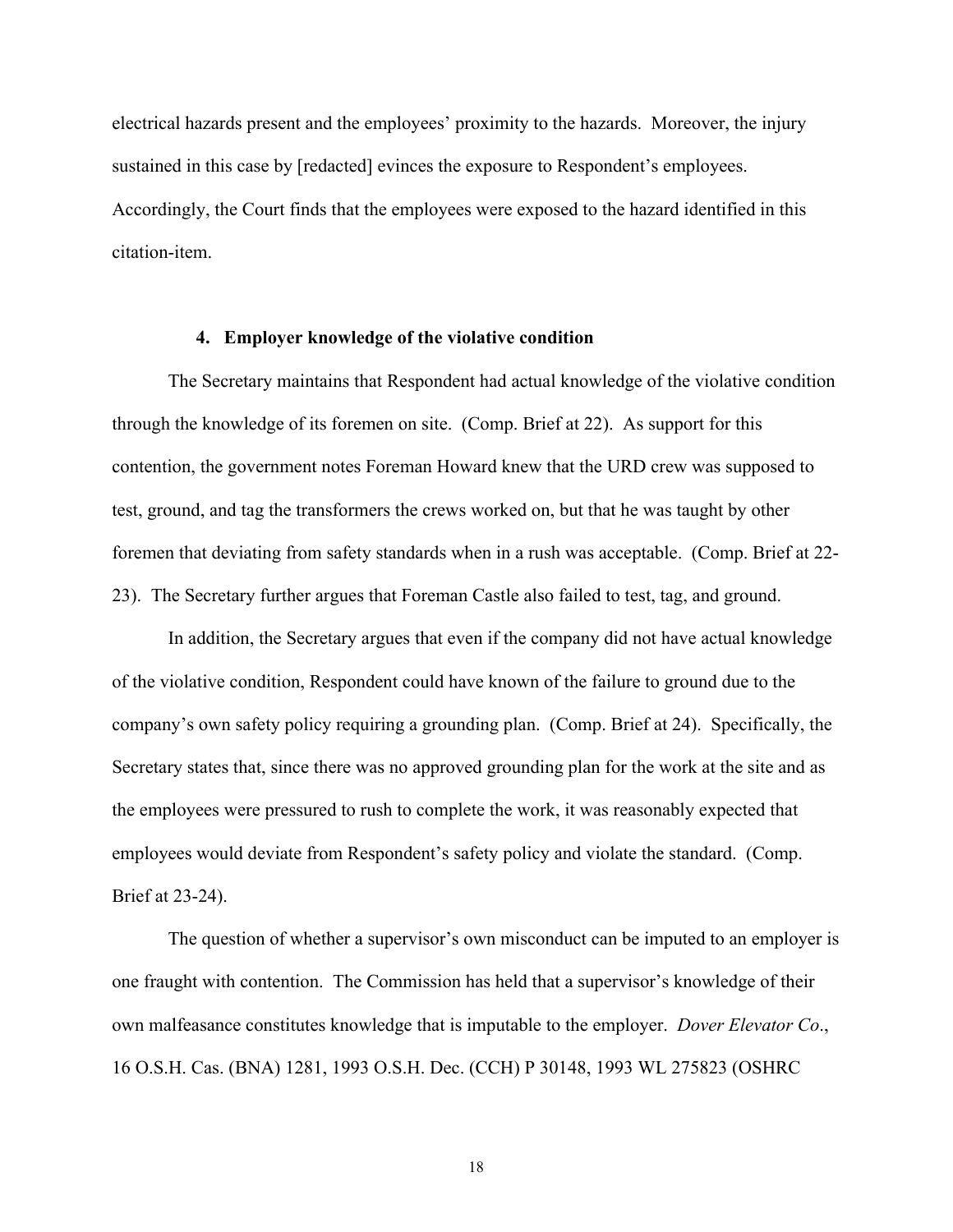1993). *Accord, Dana Container, Inc*., 25 O.S.H. Cas. (BNA) 1776, 2015 WL 7459426 (OSHRC 2015). However, several circuit courts of appeal have taken contrary positions.

Respondent points out that it may appeal to one of three circuit courts under the Act: the circuit in which the violation occurred, the circuit in which Respondent's principal office is located, and the District of Columbia Circuit. (Resp. Brief at 19 n.25). Thus, Respondent suggests that this Court should apply the Fourth Circuit's precedent as Respondent is headquartered in Cloverdale, Virginia. (*Id*.).

 In the Fourth Circuit, a supervisor's misconduct must be foreseeable for a violation to be imputed to the employer. *Ocean Elec. Corp. v. Sec. of Labor*, 594 F.2d 396 (4th Cir. 1979). In contrast, the Sixth Circuit, in agreeing with the Commission's decision, has found that a supervisor's own violation may be imputed to the employer. *Danis-Shook Joint Venture XXV v. Sec. of Labor*, 319 F.3d 805, 812 (6th Cir. 2003). The District of Columbia Circuit has not yet issued an opinion on the issue. Thus, Respondent argues that the law to apply is dependent on the circuit to which the case may be appealed. (Resp. Brief at 19 n.25). "Where it is highly probable that a Commission decision would be appealed to a particular circuit, the Commission has generally applied that circuit's precedent in deciding a case, even though it may differ from the Commission's precedent.". *Kerns Bros. Tree Srvc.*, 18 BNA OSHC 2064, 2067 (No. 96- 1719, 2000), 2000 WL 294514 at \*4.

 However, here, unlike in *Kerns Bros. Tree Srvc*., *supra*, there is no clear indication to where any appeal would be taken. While Respondent suggests an appeal would be made in the Fourth Circuit, Respondent of course does not speak for the government, which may bring an appeal elsewhere, such as in either the Sixth Circuit or the District of Columbia Circuit.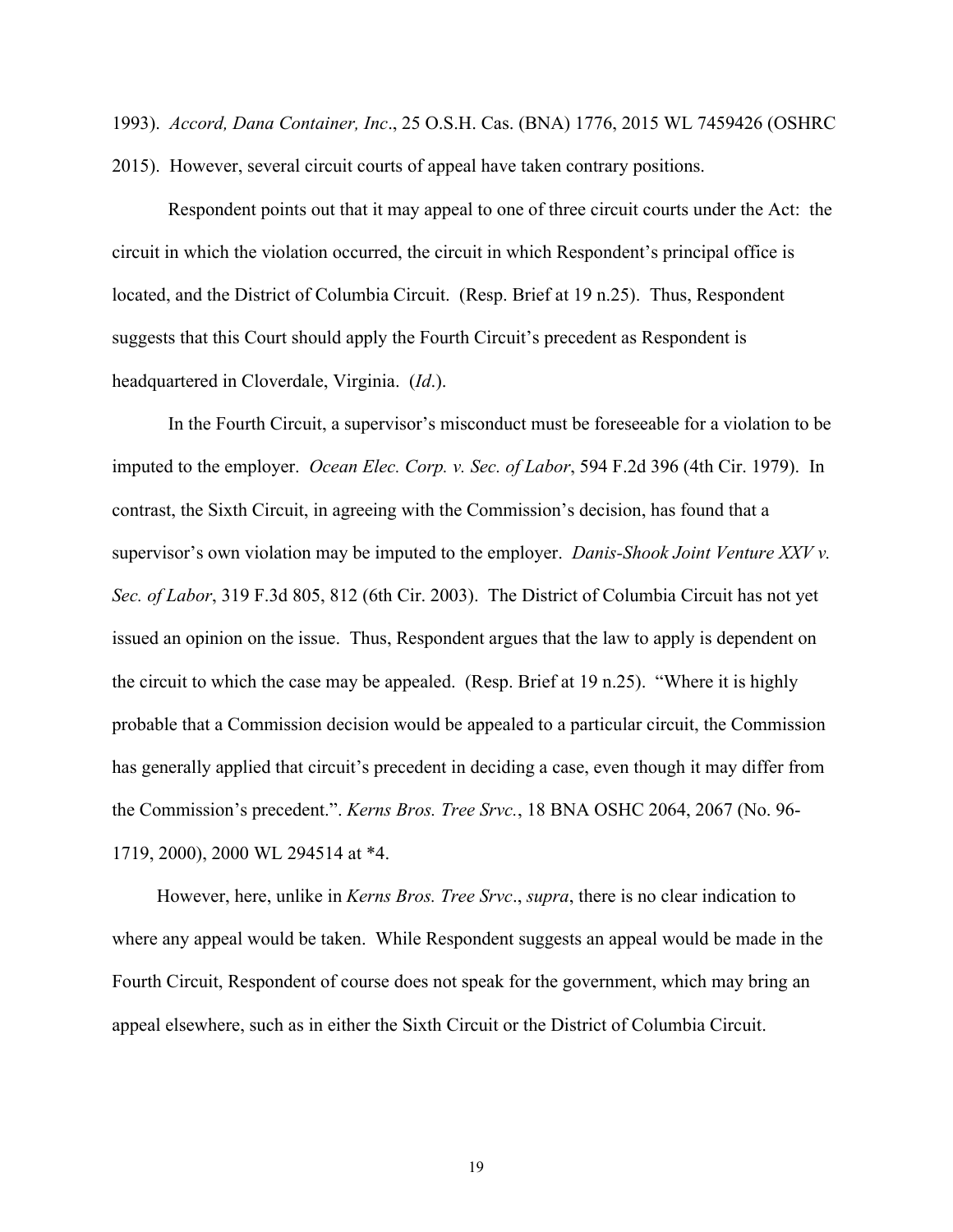When differences in the law exist between relevant circuits, the Commission may apply its own precedent. *See [Bethlehem Steel Corp.](https://1.next.westlaw.com/Link/Document/FullText?findType=Y&serNum=1981247035&pubNum=0003227&originatingDoc=Ia1b3e00d935911e5a795ac035416da91&refType=CA&originationContext=document&transitionType=DocumentItem&contextData=(sc.Search))*, 9 BNA OSHC 1346, 1349n.12 (No. 76-3444, 1981) (consolidated); *Raybestos Friction Materials Co.*[, 9 BNA OSHC 1141,1143 \(No. 80-2793,](https://1.next.westlaw.com/Link/Document/FullText?findType=Y&serNum=1980186164&pubNum=0003227&originatingDoc=Ia1b3e00d935911e5a795ac035416da91&refType=CA&fi=co_pp_sp_3227_1143&originationContext=document&transitionType=DocumentItem&contextData=(sc.Search)#co_pp_sp_3227_1143) 1980). Based on Commission precedent, a supervisor's knowledge of their own malfeasance is imputable to the employer. *Dover Elevator Co*., 16 O.S.H. Cas. (BNA) 1281, 1993 O.S.H. Dec. (CCH) P 30148, 1993 WL 275823. The foremen of the crews in this case failed to independently comply with  $\S$  1926.961. The foremen were certainly aware of their own conduct and their failure to take these necessary steps. In addition, Respondent directed its crews to the worksite and thus was aware that multiple crews were working on equipment and lines. Further, although Respondent's foremen considered AEP as a system operator, the foremen knew that their respective crews were energizing and deenergizing the systems in the field without the direct intervention of AEP. Accordingly, Respondent had actual knowledge of the violations as imputed by the knowledge of the foremen.

 In addition, even if the Court applied Fourth Circuit precedent to this issue, the Court finds that the violations by Respondent's foremen were foreseeable. Foreman Bail had been in his position as a foreman for only one day prior to the accident. In addition, the crews were under time constraints, were behind schedule, needed additional help to complete the project in the allotted time, and were aware that the superintendent was dissatisfied with the delay.

 The company's primary method for supervising foremen was through safety audits. (Tr. 908). However, the company only conducted site safety audits once per month. There was testimony on the duration of the safety audits. Foreman Howard indicated the safety audits lasted from one to three hours, and Superintendent Barnhart stated that they could last up to five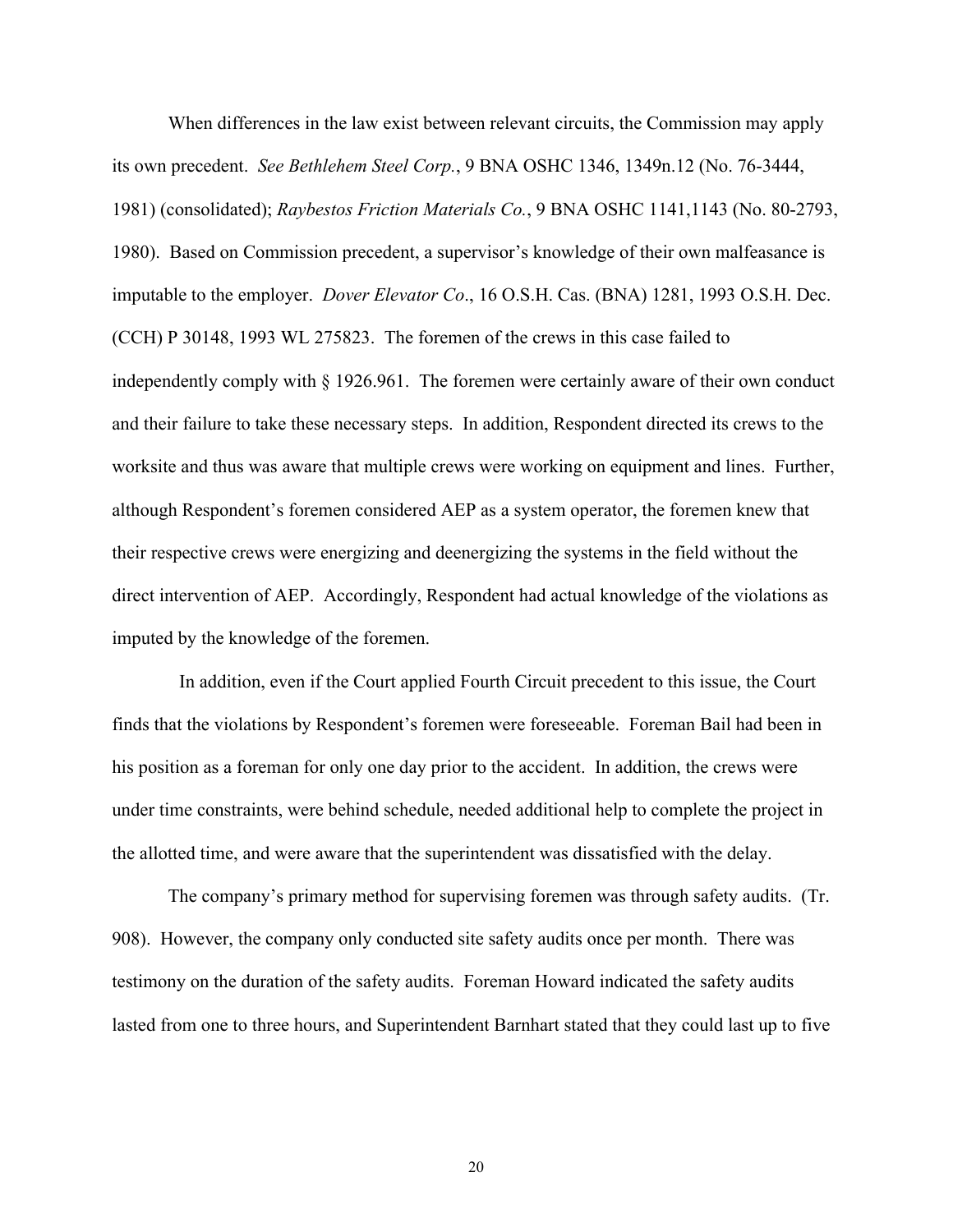hours. (Tr. 351-352, 909). However, Foreman Bail testified that the safety audits lasted only minutes. (Tr. 531).

Superintendent Barnhart indicated that the company disciplined employees for safety policy violations, (Tr. 873), and he specifically testified that employees are disciplined for not testing if equipment is energized and for not grounding, (Tr. 874). However, despite working for Respondent for fifteen years, including serving as a foreman, general foreman, and superintendent, he later testified that he was unaware of any incident in which employees or foremen did not test or ground. (Tr. 948). Moreover, he admitted that he had never disciplined an employee for failing to test, tag, or ground equipment. (Tr. 933-934).

The Court finds that Respondent's safety program was lacking. There is a dearth of formal disciplinary records for work rule violations pertaining to electrical hazards. Most of the disciplinary records for the years 2015 through 2018 (prior to the accident) concerned drug and/or alcohol offenses, tardiness and absenteeism, or violations discovered after an accident or damage to property. (*See generally* Exs. R-9, R-10, R-11, R-12). Of the approximately 238 pages of disciplinary records admitted into evidence, only approximately 16 pages related to safety violations discovered without an apparent accident or property damage. (*See* Exs. R-9 at 2, 49; R-10 at 98, 103-104, 106, 111, 144-145; R-11 at 183, 187, 191, 212, 222, 225-226). Of these, only three concerned work rule violations related to electrical hazards. (*See* Ex. R-10 at 103, 106, 144-145).

The adequacy of a safety program is dependent on a variety of factors, including the amount of job-training received by supervisors, employee competence and experience, safety records, practicality of supervision, and degree of dangerous and hazardous work. Here, the electrical work being conducted was highly dangerous, and one of the supervisors onsite had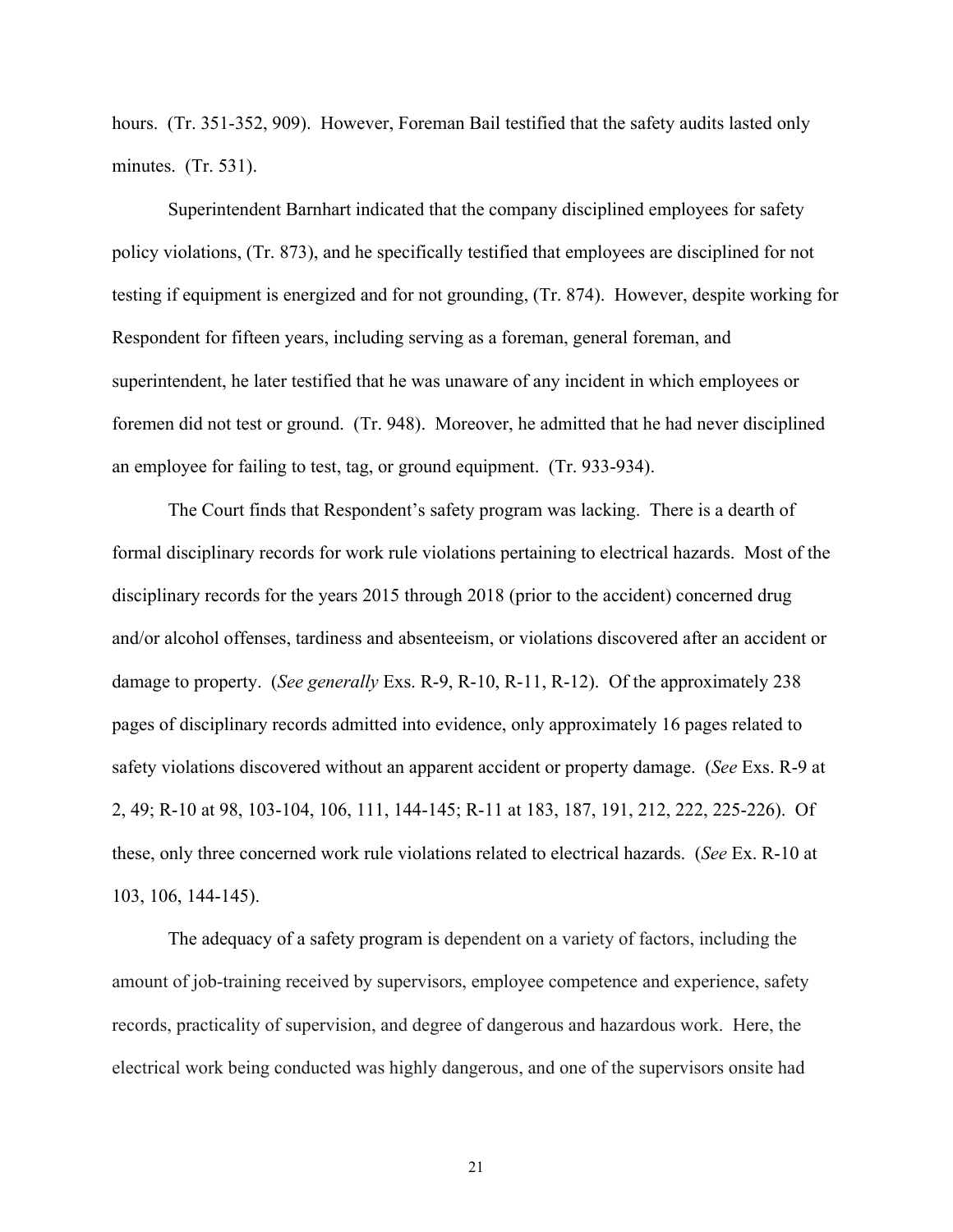been a supervisor for only one day. In addition, Foreman Bail was only vaguely familiar with the grounding policy, did not receive any additional training once he became a foreman, and was not aware of the tagging policy. (Tr. 512-513). Further, no grounding plan existed for the job on the site and the JSA/JHA did not mention grounding or tagging to eliminate hazards. (Tr. 211; Ex. R-21). In consideration of this evidence, the Court finds that Respondent's safety program was inadequate and that Respondent knew or could have known of the violative condition through the exercise of reasonable diligence. Accordingly, Citation 1, Item 1 is affirmed.

## **C. Citation 1, Item 2 (29 C.F.R. § 1926.961(c)(2)**

## **1. The Standard Applies**

For Citation 1, Item 2, Complainant alleges a serious violation of the Act as follows:

29 CFR 1926.962(c)(2): Open disconnecting means. The employer shall ensure that all switches, disconnectors, jumpers, taps, and other means through which known sources of electric energy may be supplied to the particular lines and equipment to be deenergized are open. The employer shall render such means inoperable, unless its design does not so permit, and then ensure that such means are tagged to indicate that employees are at work:

a. On or before November 6, 2017, where employees were preparing an electrical cable for the installation of a pothead, the disconnecting means in the loop were not open, had not been made inoperable, and were not tagged, which resulted in serious injuries and hospitalization of an employee from electrical shock.

## (*See Citation and Notification of Penalty* at 7).

Respondent argues that the specific subparagraph cited, 29 C.F.R. § 1926.962(c)(2), does

not apply as the cabling was not "particular lines and equipment to be deenergized." (Resp.

Brief at 15). Respondent maintains that the AVD in the citation identifies the "cable for the

installation of a pothead," but that this is not actually "particular lines and equipment to be

deenergized." (Resp. Brief at 15).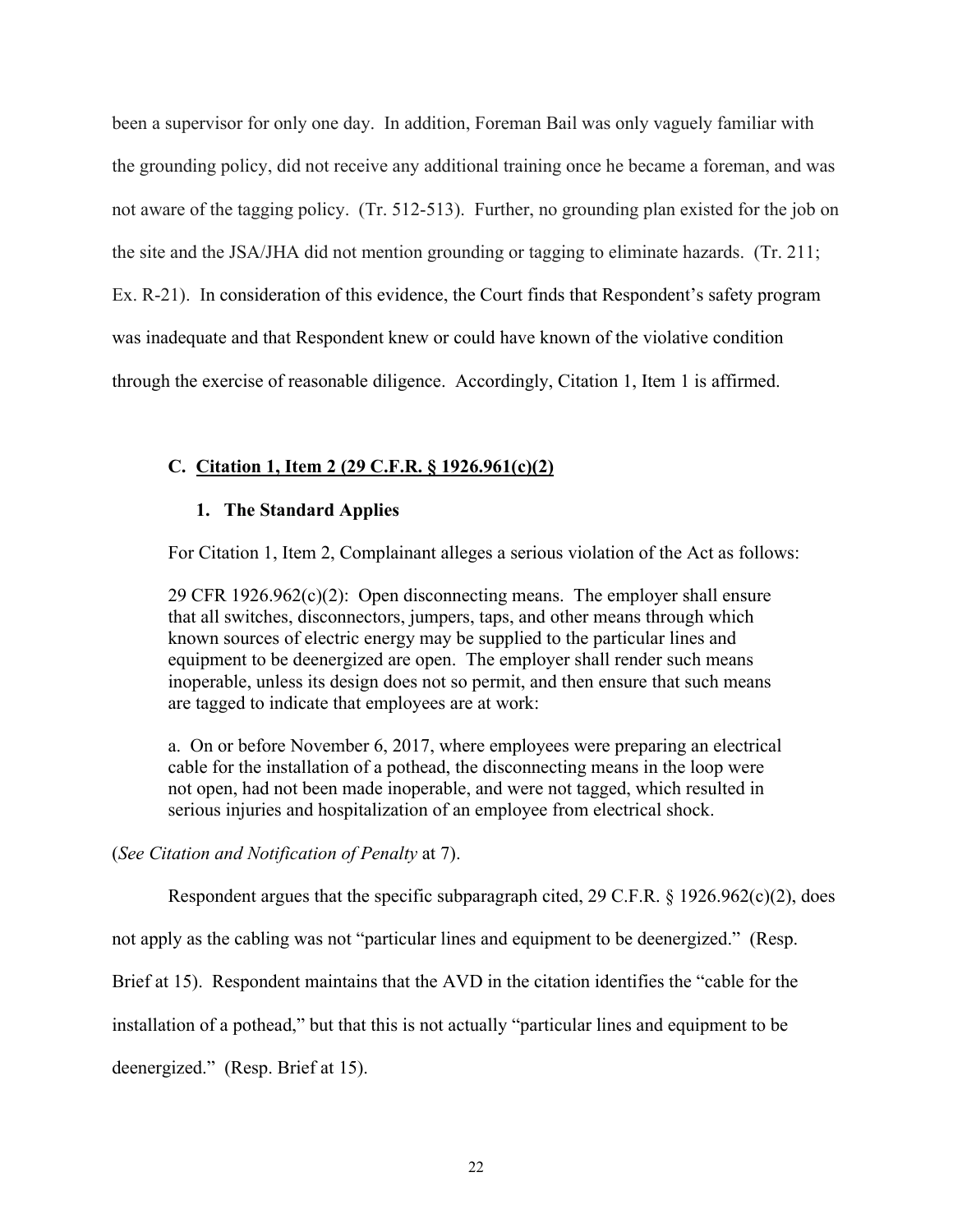Respondent further argues that the standard applies only for "known sources of electrical energy [that] may be supplied to the particular lines and equipment." (*Id*.). Thus, Respondent reasons that the standard does not apply, as Respondent claims the two URD crews and the Riser crew were unaware that there were any sources of electricity that could run from Transformer No. 1 to the cabling that [redacted] was stripping. (*Id*. at 15-16).

However, Respondent's arguments relate to whether a violation exists, not whether the standard itself applies. As explained in section IV(B), *supra*, the requirements under 29 C.F.R. § 1926.621 apply "to the deenergizing of transmission and distribution lines and equipment for the purpose of protecting employees." 29 C.F.R. § 1926.621(a). Here, the evidence demonstrates Respondent was engaged in the deenergizing of transmission and distribution lines and equipment. (*See* Tr. 68-69, 133-134, 161). Thus, 29 C.F.R. § 1926.621 applies to the work conducted by Respondent at the site. The specific subparagraph (c)(2) simply notes additional requirements for compliance placed on an employer under the section as it relates to deenergizing lines and equipment.

 Thus, here, the Court finds that the standard applies. However, the question of whether there was a "known source of electrical energy" is still a crucial one as it relates to whether Respondent violated the standard.

## **2. Violation of the standard**

## a. *"Known sources of electric energy"*

 The standard at issue is under the construction standards. Neither party has cited to any case interpreting this standard and the Court has been unable to locate any such case. However, a similar standard exists under the general industry standards, specifically 29 C.F.R. §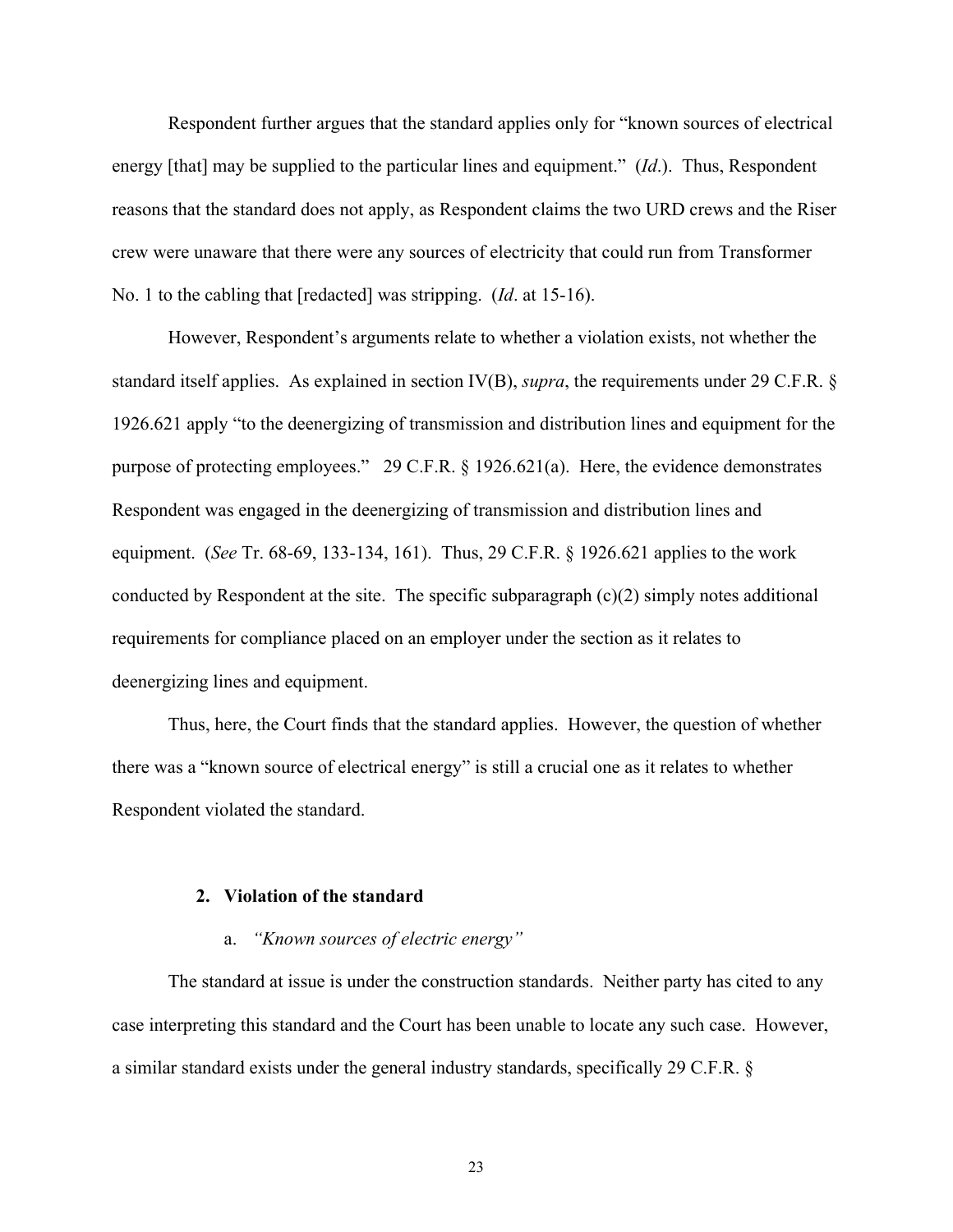$1910.269(m)(3)(ii)$ , which has been addressed in other trials before the Commission. That general industry standard provides as follows:

The employer shall ensure that all switches, disconnectors, jumpers, taps, and other means through which known sources of electric energy may be supplied to the particular lines and equipment to be deenergized are open. The employer shall render such means inoperable, unless its design does not so permit, and then ensure that such means are tagged to indicate that employees are at work.

29 C.F.R. § 1910.269(m)(3)(ii). In *Pike Electric, Inc.*, the administrative law judge determined that the salient question of whether there was a violation rested on whether the generator at issue was a "known" source of energy. *Pike Electric, Inc.*, 21 O.S.H. Cas. (BNA) 2153, 2007 O.S.H.D. (CCH) P 32917, 2008 WL 962965 at \*6. While the Court is not bound by the rationale in this decision, the Court finds the reasoning persuasive.

Respondent argues the URD crews and the Riser crew were unaware of any sources of electricity that could run from Transformer No. 1 to the cabling [redacted] had stripped. (Comp. Brief 15-16). Respondent contends Complainant must prove it had actual knowledge of sources of electric energy for there to be a violation. This is a narrow view of the word "known." While the employees may not have had specific knowledge that sources of electricity could run from Transformer No. 1, the employees (including the foremen) certainly should have known of the potential for such electric energy. $7$ 

 Indeed, Respondent's safety policy requires testing, tagging, and grounding. These measures are in place to address such potentialities. Further, Foreman Castle has previously energized the south riser pole, and thus he was aware part of the system was energized. (Ex. C-4

<span id="page-23-0"></span> $<sup>7</sup>$  The preamble to the standard explains that lines and equipment are subject to reenergization through means other</sup> than normal energy sources. "For example, lightning can strike a line and energize a deenergized conductor, or unknown cogeneration sources not under the control of the employer can energize a line. Additionally, some deenergized transmission and distribution lines are subject to reenergization by induced voltage from nearby energized conductors or by contact with other energized sources of electrical energy." 79 Fed. Reg. 20316, 20502 (Apr. 11, 2014).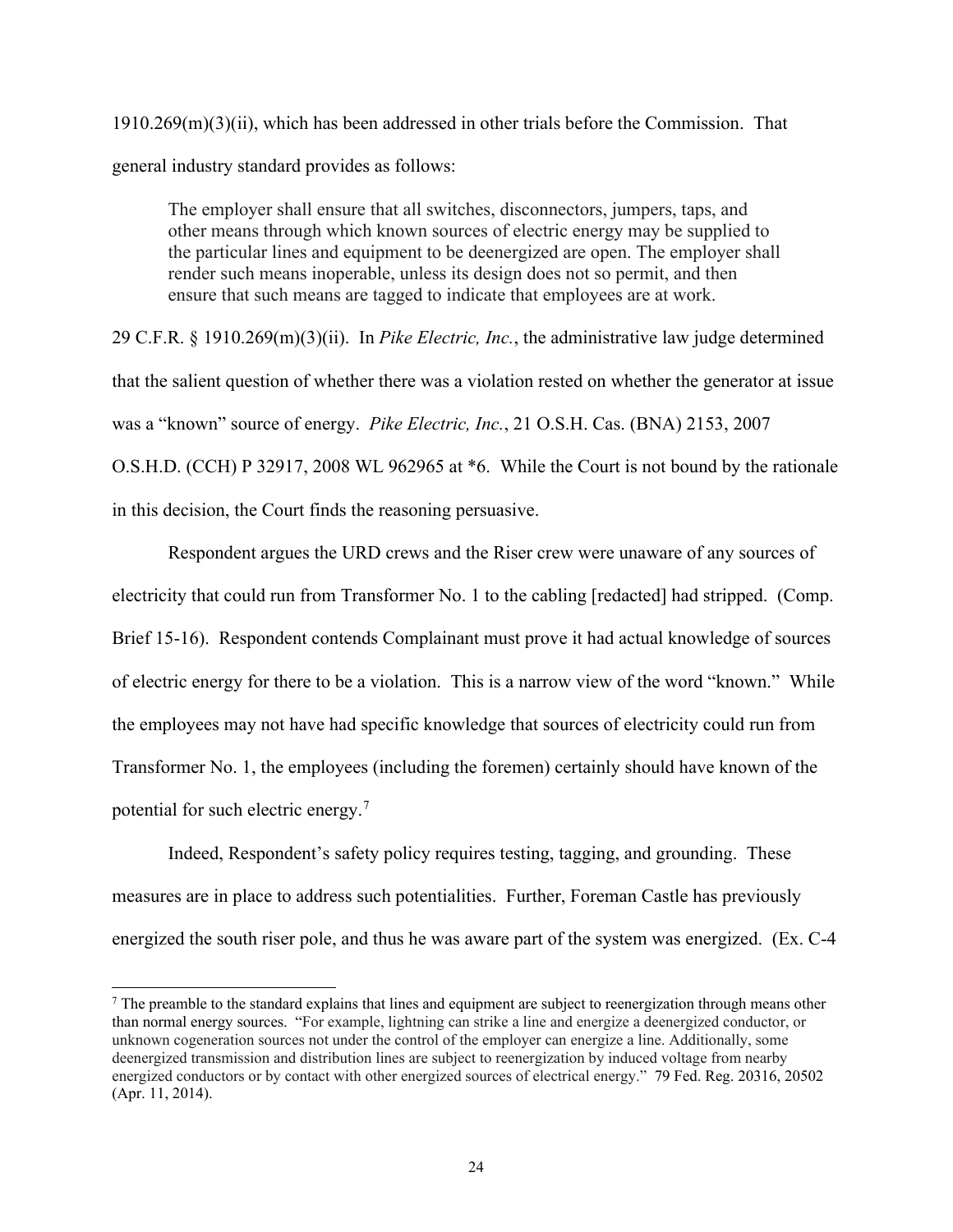at 3; Tr. 687). Thus, there was the potential for a "back-feed," in which a home portable generator connected to a house could feed electricity back through the cables. (*Id*.; Tr. 136-137, 770-772, [8](#page-24-0)92-893, ).<sup>8</sup> Moreover, Respondent prepared a JHA, which identified risks including "electrical shocks." (Ex. R-21).

 Given the work being performed, Respondent should have known of the sources of electric energy for purposes of compliance with the standard. While the Court finds that the sources of electric energy were "known" as it relates to compliance with the standard, this does not remove the government of its obligation to establish knowledge by Respondent of the hazardous conditions cited.

## b. "*Particular lines and equipment to be deenergized"*

Even if there were "known sources of electric energy," Respondent argues that the AVD in the citation identifies the "cable for the installation of a pothead" (i.e. an insulator), but that this is not actually "particular lines and equipment to be deenergized." (Resp. Brief at 15). Thus, Respondent argues that the specific subparagraph cited, 29 C.F.R. § 1926.962(c)(2), does not apply as the cabling was not "particular lines and equipment to be deenergized." (Resp. Brief at 15).

The term "equipment" as it pertains to electric equipment is "[a] general term including material, fittings, devices, appliance, fixtures, apparatus, and the like used as part of or in connection with an electrical installation." 29 C.F.R. § 1926.968. The cable for the installation of the insulator/pothead fits within this broad definition of "equipment." Thus, in part, the

<span id="page-24-0"></span><sup>8</sup> While the government's expert witness testified that there was no evidence in OSHA's file that a back-feed occurred, the expert witness did note there was such a risk.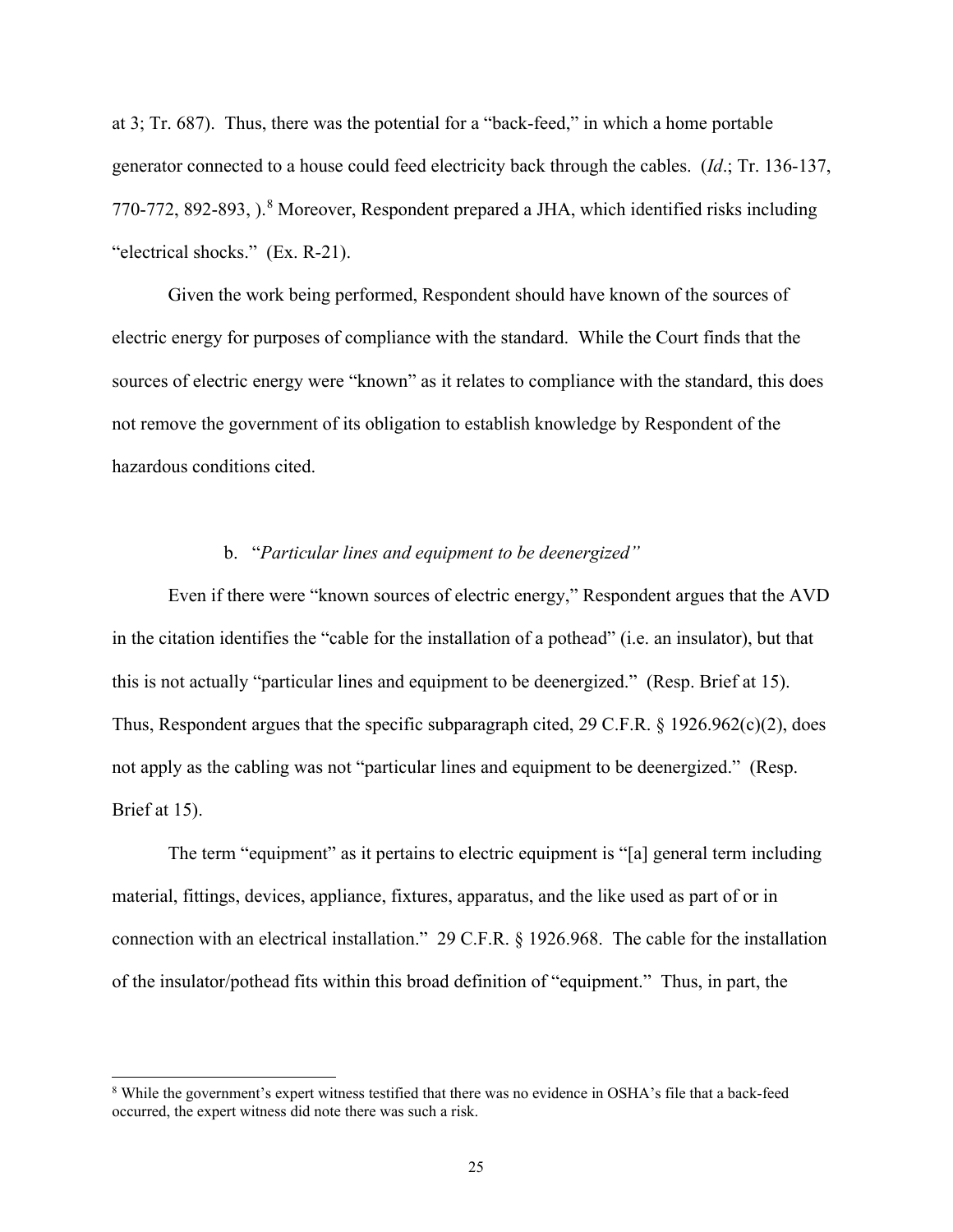question is whether the cable for the installation of the insulator was to be deenergized.<sup>[9](#page-25-0)</sup>

Respondent argues that the cable had never been energized, and thus could not be deenergized.

According to Foreman Bail, the cable had never been energized:

- Q. Was the cable that [redacted] was holding one of the new cables that had been bored into the earth and was ready to be affixed to the north riser?
- A. That's correct.
- Q. So that was a cable that had never before been energized, correct?
- A. Correct.
- Q. It was a cable that eventually, as the work had progressed, was going to be energized, correct?
- A. Correct.

(Tr. 597). In addition, Tanner Reynold's testimony reflects that the first time the cable that

[redacted] held became energized was at the time of the accident. (Tr. 848). Superintendent

Barnhart also testified that the cables that [redacted] had been working on throughout the day

were not energized prior to the accident. (Tr. 898-899).

The CSHO likewise acknowledged that the cabling that was held by [redacted] at the

time of the accident had never been energized:

- Q. Now, the cabling that was being held by [redacted] back at the riser area, that was new cabling, correct?
- A. That's correct.
- Q. That cabling had never been energized before the event that happened here? A. That's correct.
- Q. It was cabling that in the future, hopefully, was going to be energized once it got hooked at the riser, correct?

<span id="page-25-0"></span><sup>9</sup> "Deenergized" means "[f]ree from an electrical connection to a source of potential difference and from electric charge; not having a potential that is different from the potential of the earth." 29 C.F.R. § 1926.968. In addition, as a note to the definition of "deenergized," the section states that "[t]he term applies only to current-carrying parts, which are sometimes energized (alive)." *Id*.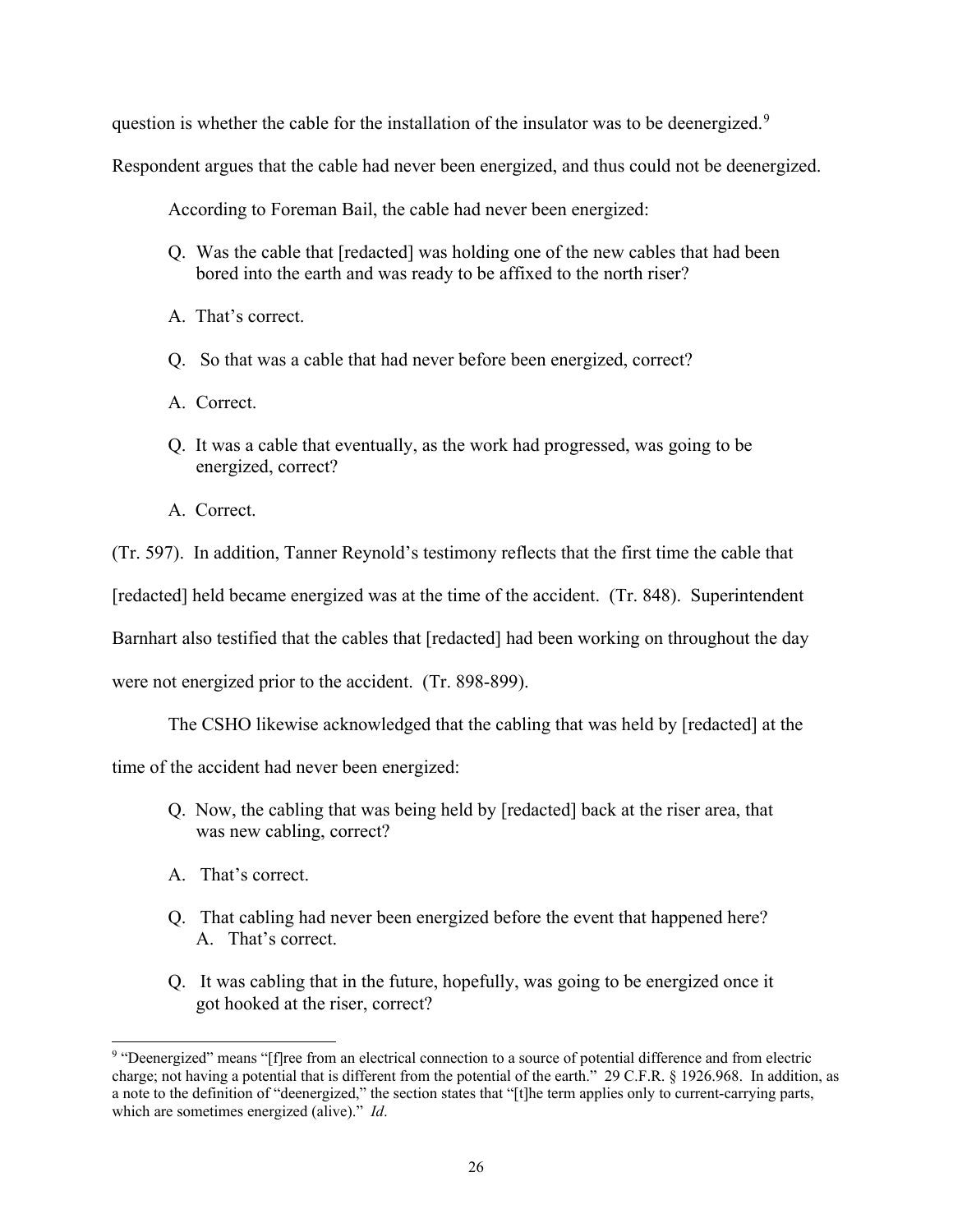- A. That's correct.
- Q. Now, there came a point in time, once the south riser had been wrecked out and rebuilt and recabled up, that part of the Madison Mills loop was energized, correct?
- A. That's correct.

(Tr. 152-154). Similarly, the government's expert witness testified that the cable that was held by [redacted] at the riser pole at the time of the accident was newly laid cable, had never been energized, and was to be energized in the future. (Tr. 786).

Certainly, the AVD of the citation notes that employees were preparing an electrical cable for installation of a pothead. However, irrespective of whether the specific cable [redacted] held had never been energized, a violation exists as it pertains to the citation-item if any equipment or other means (not just the cable being worked on by [redacted]) through which known sources of electricity could be supplied to lines and equipment to be deenergized. If so, a violation of the standard would be shown, although the question of employee exposure to the hazard would remain.

 The government's brief is silent on the issue of whether the equipment identified in the citation-item and the AVD was to be deenergized. Rather, the government summarily argues that "[i]n the process of confirming that active power lines are de-energized the crews would need to confirm the power source was inoperable by testing it, grounding it and placing a tag to alert others there was work going on in the area." (Comp. Brief at 26).

 There is no question that the cable that [redacted] worked on was energized, resulting in his injury. However, upon review of the record, it is equally clear that the cable he worked on was not "to be deenergized" as it was new cable that had never been energized before the time of the accident. This finding is supported by the testimony of numerous witnesses, including the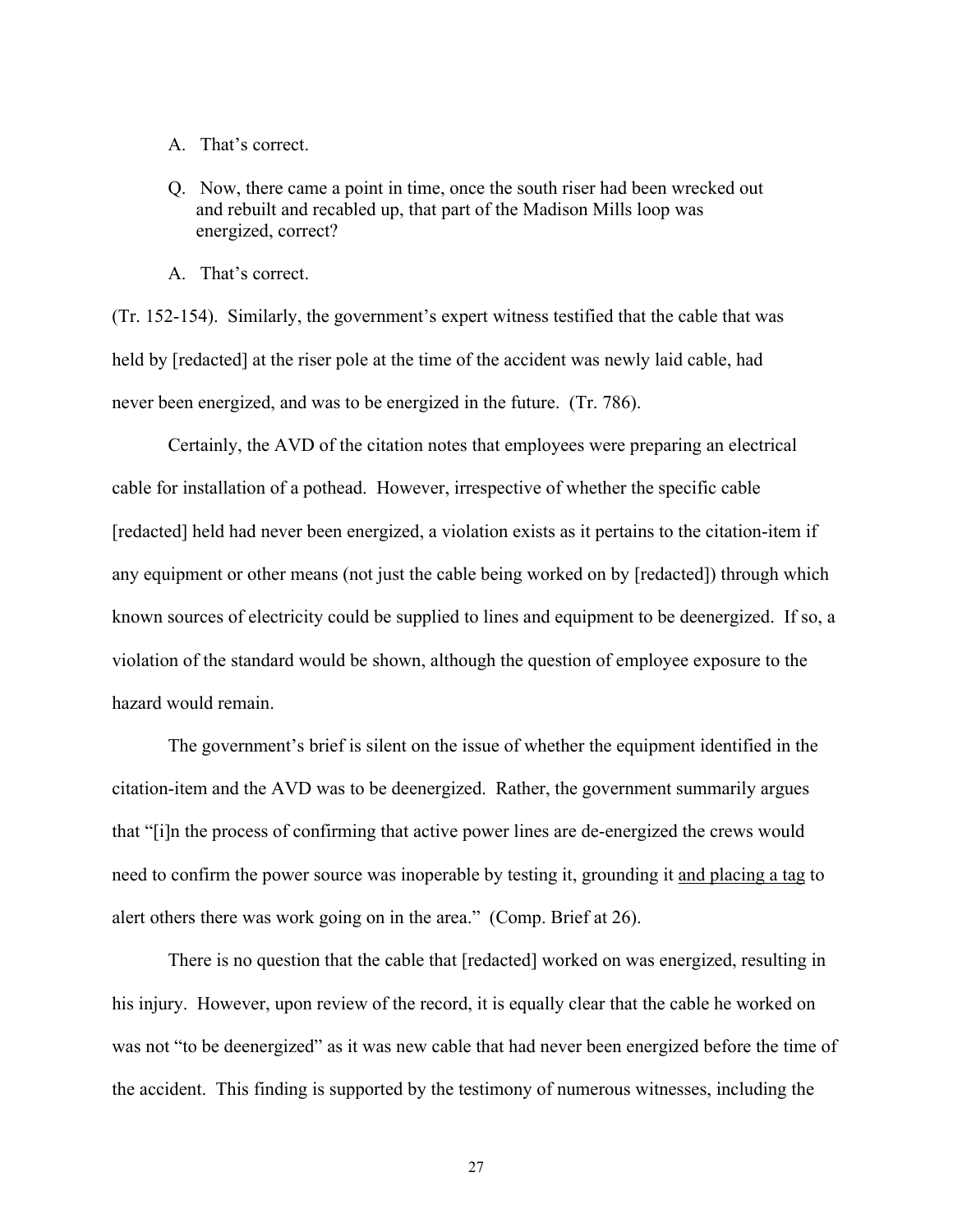testimony of Foreman Bail, Superintendent Barnhart, the CSHO, and the government's own testifying expert witness.

 However, insisting that the "new cable" being worked on by [redacted] was somehow distinct from all other equipment to which it was attached strains the purpose of the standard and the Act. While the AVD in the Citation notes that "employees were preparing an electrical cable," the AVD further explains that the violative condition as "the disconnecting means in the loop were not open, had not been made inoperable, and were not tagged." Thus, the AVD does not isolate the violative condition to merely the cable being handled by [redacted] at the time.

Foreman Howard provided the following explanation of the URD crews' work relating to

## the transformers:

So this is a transformer after the old cable has been removed. So our job to switch over, as we call it, is you go to each span of cable, the old cable that is before and after, say, this transformer -- so the transformer before this and the transformer after this -- and you unplug the cable, test it, ground it, make sure that it is not - there's no energy in this transformer whatsoever.

After you do so, you go back to this transformer, you pull off each individual – you know, you pull off H1A, you put it in the feed-through, and then you test it with a TAG 200 test to make sure there's no voltage present, and then you plug the ground into it to take it to ground potential, zero volts.

And then once that is at ground potential, you can take a pair of cable cutters down at the very bottom of the transformer, at the base of the ground, and you can ratchet-cut the cable in two, unplug it, discard it.

And then the cable that's due to replace it, the brand-new cable, jacket and concentric cable, you plug it into the transformer itself to replace that span that you just cut out.

## (Tr. 221-222) (referencing Ex. R-3A).

Thus, the new cable itself is being plugged into equipment that needs to be deenergized.

Here, as the new cable that [redacted] held was clearly energized, the equipment to which it was

attached was likewise energized. Respondent's argument that new cable was separate from other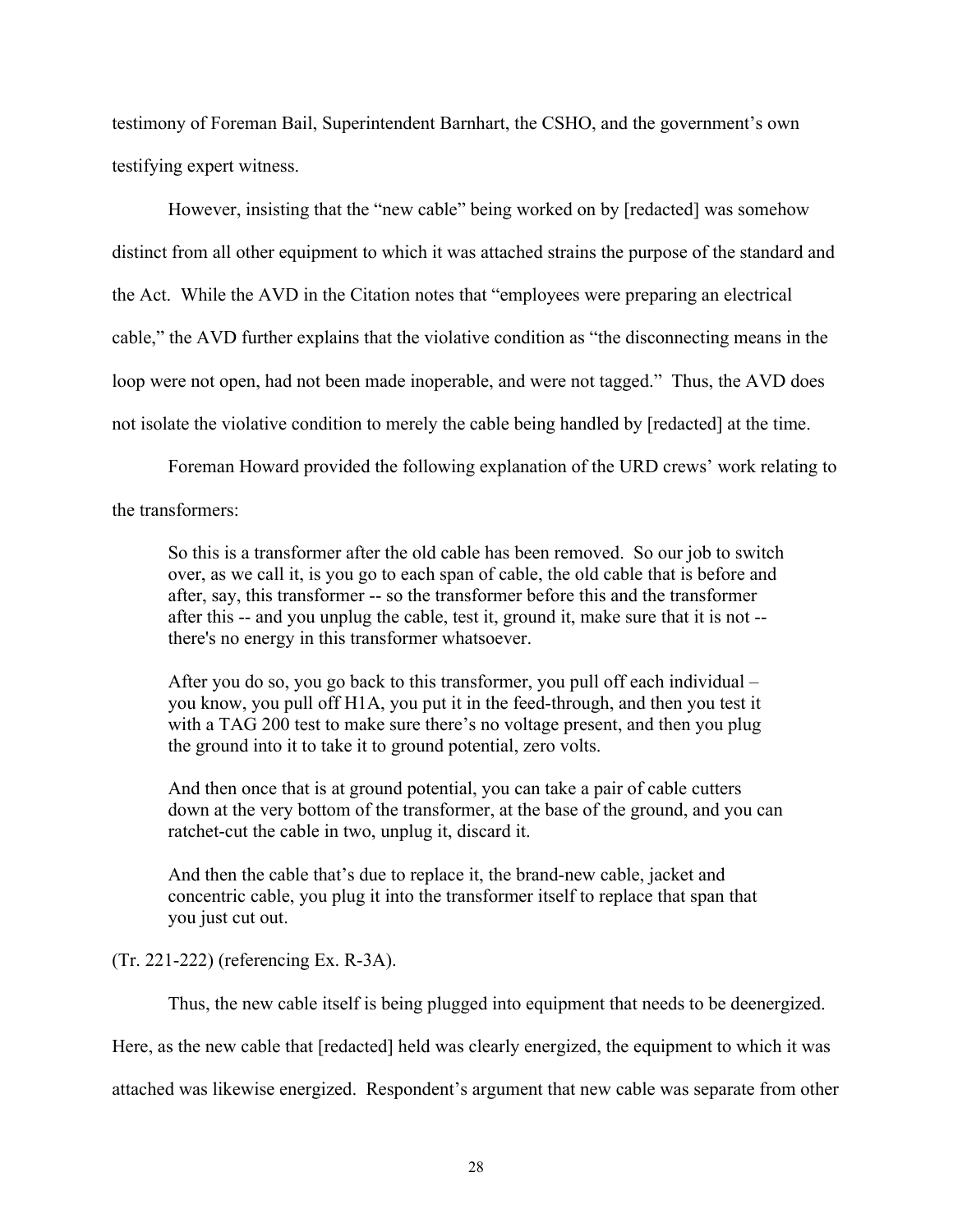"particular lines and equipment to be deenergized" fails. This new cable was part of a whole. Whether viewed as new cabling attached to energized sources that should have been deenergized or whether viewed as part of the energized source itself is an abstract discussion that misses the salient point. Employees working with such cabling must also work with the equipment to which it is attached, and as that equipment must be deenergized, it constitutes "particular lines" and equipment to be deenergized."

 Further, Respondent found during its internal investigation that the only tags placed on the site were placed on Transformer No. 2 by Foreman Howard after the injury. (Tr. 936-937). Foreman Howard assumed that the URD crews had placed tags, but he never verified the placement of tags on the jobsite. (Tr. 367, 402). Foreman Bail likewise did not use tags. (Tr. 514). Moreover, the Riser crew did not place tags on the site, and Foreman Castle did not personally test or verify grounds. (Tr. 259, 300-301, Ex. R-1).

 In view of the foregoing, the Court finds that the government has met its burden of showing that Respondent has violated the standard at issue.

#### **3. Employee exposure to the violative condition**

 Given the failure to tag lines and equipment in violation of the standard, Respondent's employees were exposed to an electrical hazard. The employees were working in proximity to electrical equipment that should have been deenergized. Yet, the crews failed to deenergize means through which known sources of electrical energy could be supplied and failed to ensure that such means were tagged to indicate that employees were at work. Further, [redacted]'s injury demonstrates the exposure to Respondent's employees. Accordingly, the Court finds that the employees were exposed to the hazard identified in this citation-item.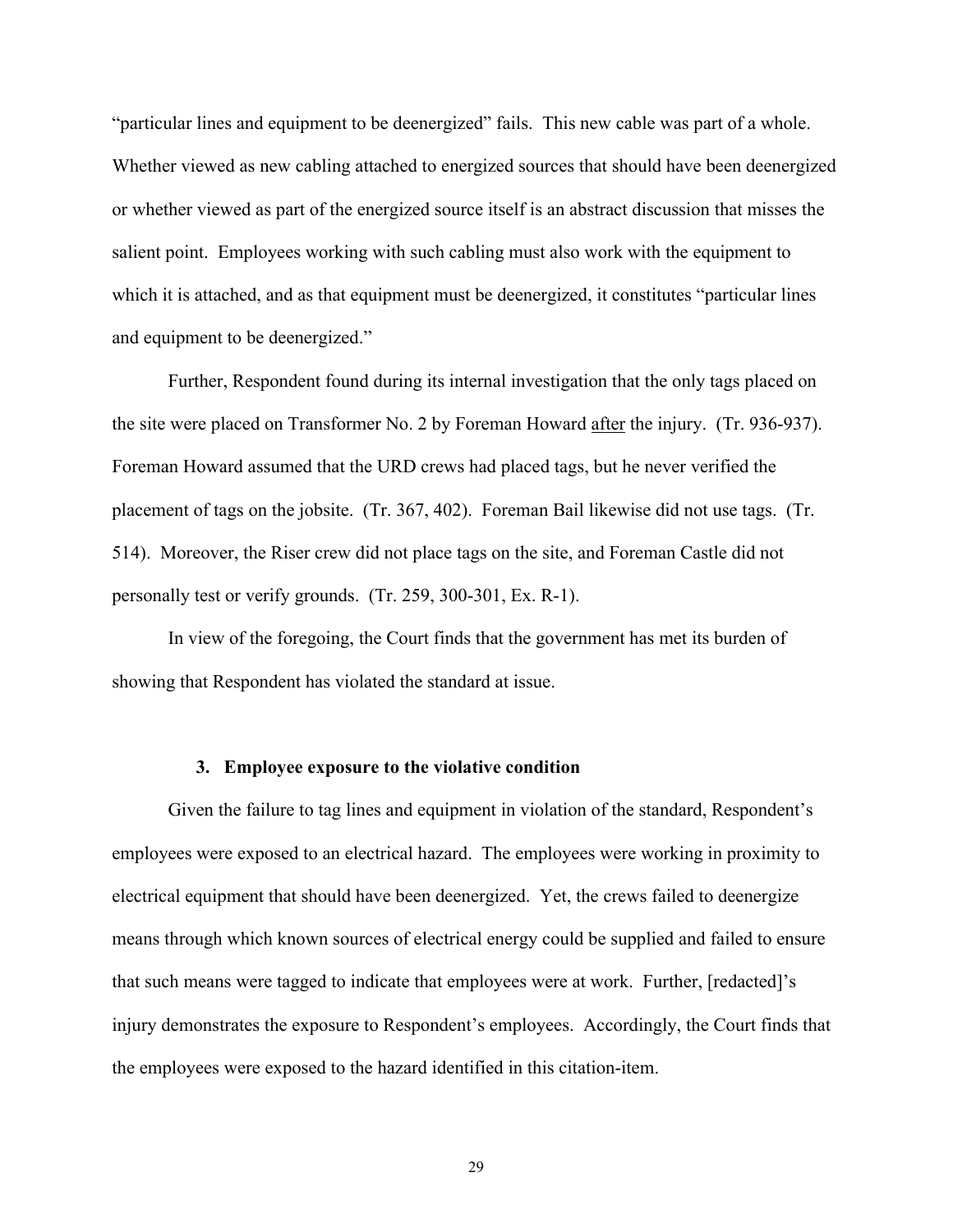## **4. Employer knowledge of the violative condition**

 As discussed in part IV(B)(4), *supra*, the government has met its burden of showing that Respondent had knowledge of the violative condition. Respondent's foremen were aware of their own actions and inactions, and thus had knowledge that the equipment and other means through which electricity could be supplied were not rendered inoperable, and were aware that such means were not tagged. Indeed, the foremen knew that no tags were placed on the jobsite. The only tags used were placed on Transformer No. 2 by Foreman Howard *after* the injury to [redacted]. (Tr. 936-937). Foreman Bail and Foreman Castle likewise did not place tags. (Tr. 259, 300-301, 514, Ex. R-1.

 Moreover, even absent actual knowledge of the condition, Respondent had constructive knowledge of the condition. *See generally* part IV(B)(4), *supra*. Accordingly, the government has met its burden of establishing Respondent's knowledge of the violative condition.

## **D. Citation 1, Item 3 (29 C.F.R. § 1926.962(b))**

Complainant alleged a serious violation of the Act in Citation 1, Item 3 as follows:

General. For any employee to work transmission and distribution lines or equipment as deenergized, the employer shall ensure that the lines or equipment are deenergized under the provisions of [§ 1926.961](https://1.next.westlaw.com/Link/Document/FullText?findType=L&pubNum=1000547&cite=29CFRS1926.961&originatingDoc=N43386780C38A11E3A9D8C2E4FA2E78F5&refType=VP&originationContext=document&transitionType=DocumentItem&contextData=(sc.Document)) and shall ensure proper grounding of the lines or equipment as specified in paragraphs (c) through (h) of this section. However, if the employer can demonstrate that installation of a ground is impracticable or that the conditions resulting from the installation of a ground would present greater hazards to employees than working without grounds, the lines and equipment may be treated as deenergized provided that the employer establishes that all of the following conditions apply:

a. On or before November 6, 2017, where employees were preparing electrical cables for the installation of potheads, the ends of the cables were not grounded at the transformer, resulting in the connection of the cable at the transformer, resulting in the hospitalization of an employee as a result of the electrical shock.

(*See Citation and Notification of Penalty* at 8).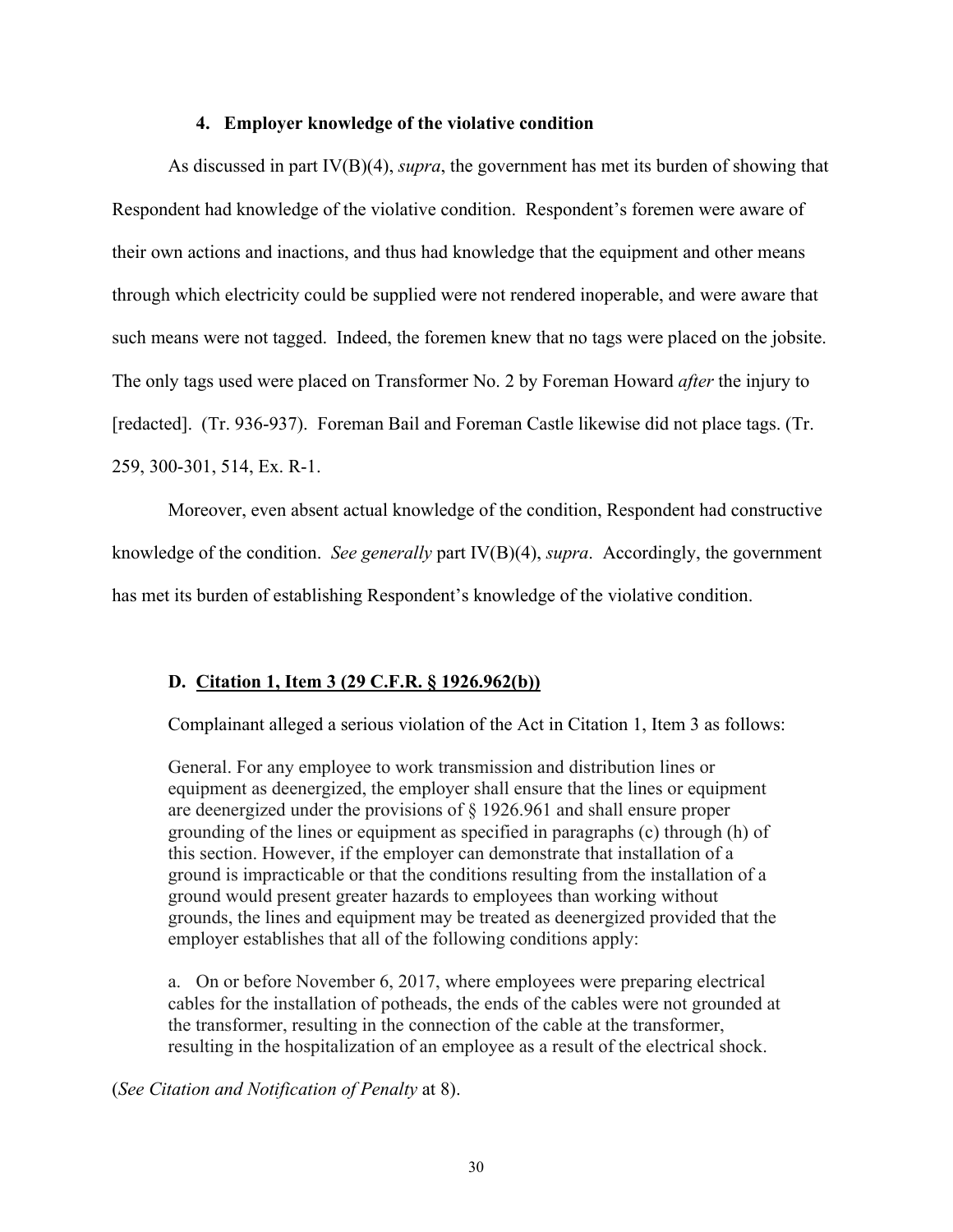#### **1. The Standard Applies**

 This standard's application section states that "[t]his section applies to grounding of transmission and distribution lines and equipment for the purpose of protecting employees." 29 C.F.R. § 1962.962(a). The evidence establishes that Respondent was engaged in the deenergizing of transmission and distribution lines and equipment. (*See* Tr. 68-69, 133-134, 161). Further, the evidence reflects that AEP deenergized the lines and equipment, and then both URD crews and the Riser crew went over the work to be performed. (Tr. 203). As part of this process, Respondent's crews must ground and tag the lines. Foreman Howard acknowledged that the crews were required to tag, ground, and test all the transformers on which the crews were working. (Tr. 230).

 While this standard provides that an employer may demonstrate that installation of grounds is impracticable or would pose a greater hazard, Respondent has neither asserted nor made such a showing. Accordingly, the standard applies.

#### **2. Alleged violation of the standard**

 As proof of Respondent's noncompliance with the standard, the government argues that Respondent had a policy requiring grounding but failed to comply with it. (Comp. Brief at 30-31). However, a failure to follow the company's policy does not establish a violation of the standard here. Rather, the government must show that, for employees working transmission and distribution lines or equipment as deenergized, Respondent failed to ensure that the lines or equipment are deenergized and grounded. *See* 29 C.F.R. § 1926.962(b).

Neither Foreman Howard nor Foreman Bail used grounds. Foreman Howard acknowledged he was responsible for and brought grounds for the URD crews, (Tr. 209-210, 334), but that he never placed grounds on the lines or equipment before work began. (Tr. 363).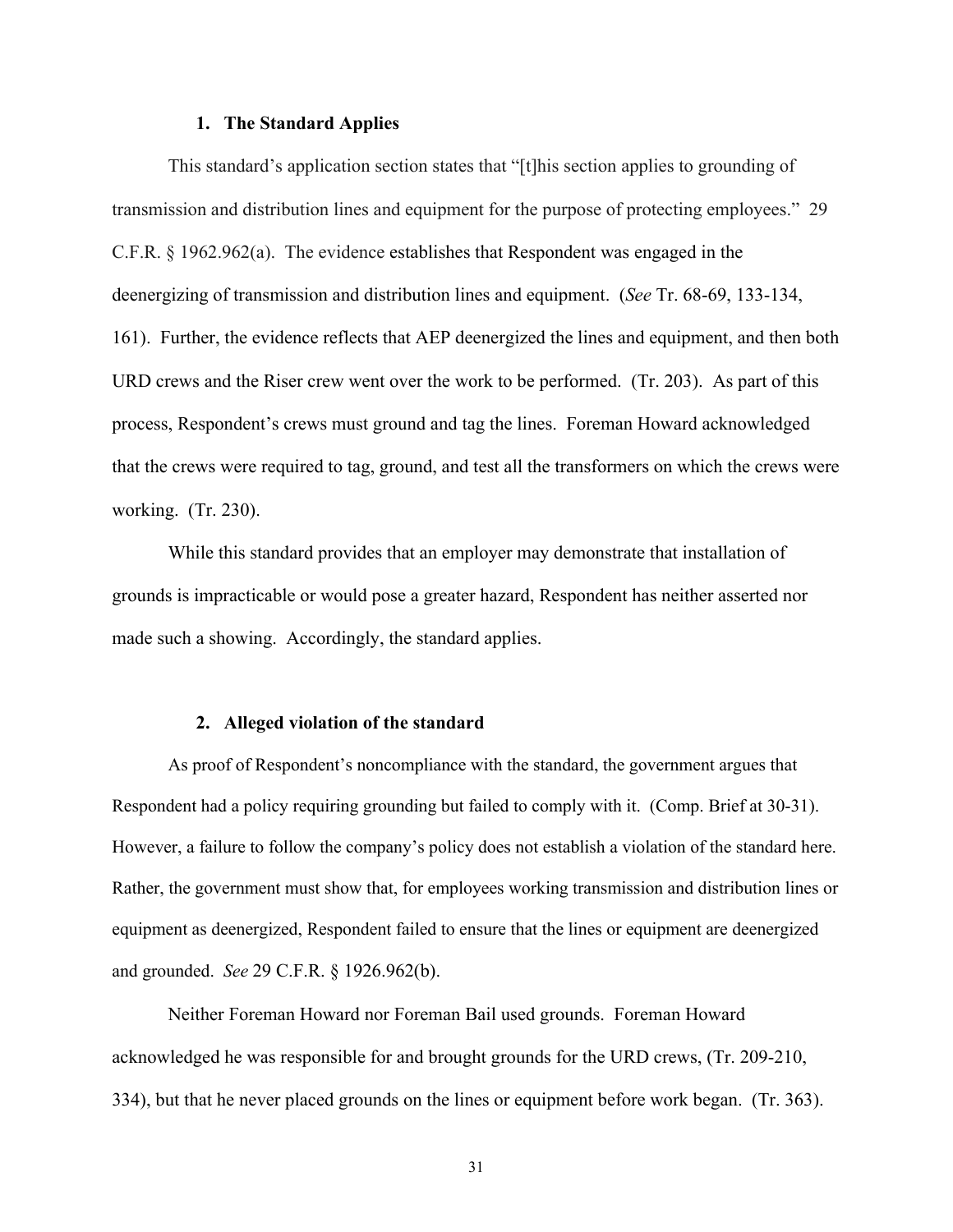Similarly, Foreman Bail testified that he did not use grounds on the date of the accident. (Tr. 514). Respondent's internal investigation of the incident also found that no grounds were used. (Ex. C-6 at 260-261). Superintendent Barnhart acknowledged that it was the responsibility of both URD crews and the Riser crew to ground or verify grounds at the jobsite. (Tr. 934-935). In view of this evidence, the Court finds that the government has shown that the standard was violated.

## **3. Employee exposure to the violative condition**

The evidence in this case establishes Respondent's employees were exposed to electrical hazards because they failed to ensure lines and equipment were deenergized and grounded. The employees were required to test, ground, and tag equipment, and to use the necessary personal protective equipment such as rubber gloves and blankets. These measures were required because of the electrical hazards present and the employees' proximity to the hazards. Accordingly, the Court finds that the employees were exposed to the hazard identified in this citation-item.

#### **4. Employer knowledge of the violative condition**

The Secretary maintains that Respondent had actual knowledge of the violative condition through the knowledge of its foremen on site. (Comp. Brief at 32). As support for this contention, the government notes that the foremen failed to test, ground, and tag equipment, and that each foreman's own knowledge is imputed to Respondent. (*Id*.).

 In addition, the Secretary argues that even if the company did not have actual knowledge of the violative condition, Respondent could have known of the failure to ground due to the company's own safety policy requiring a grounding plan. (Comp. Brief at 32).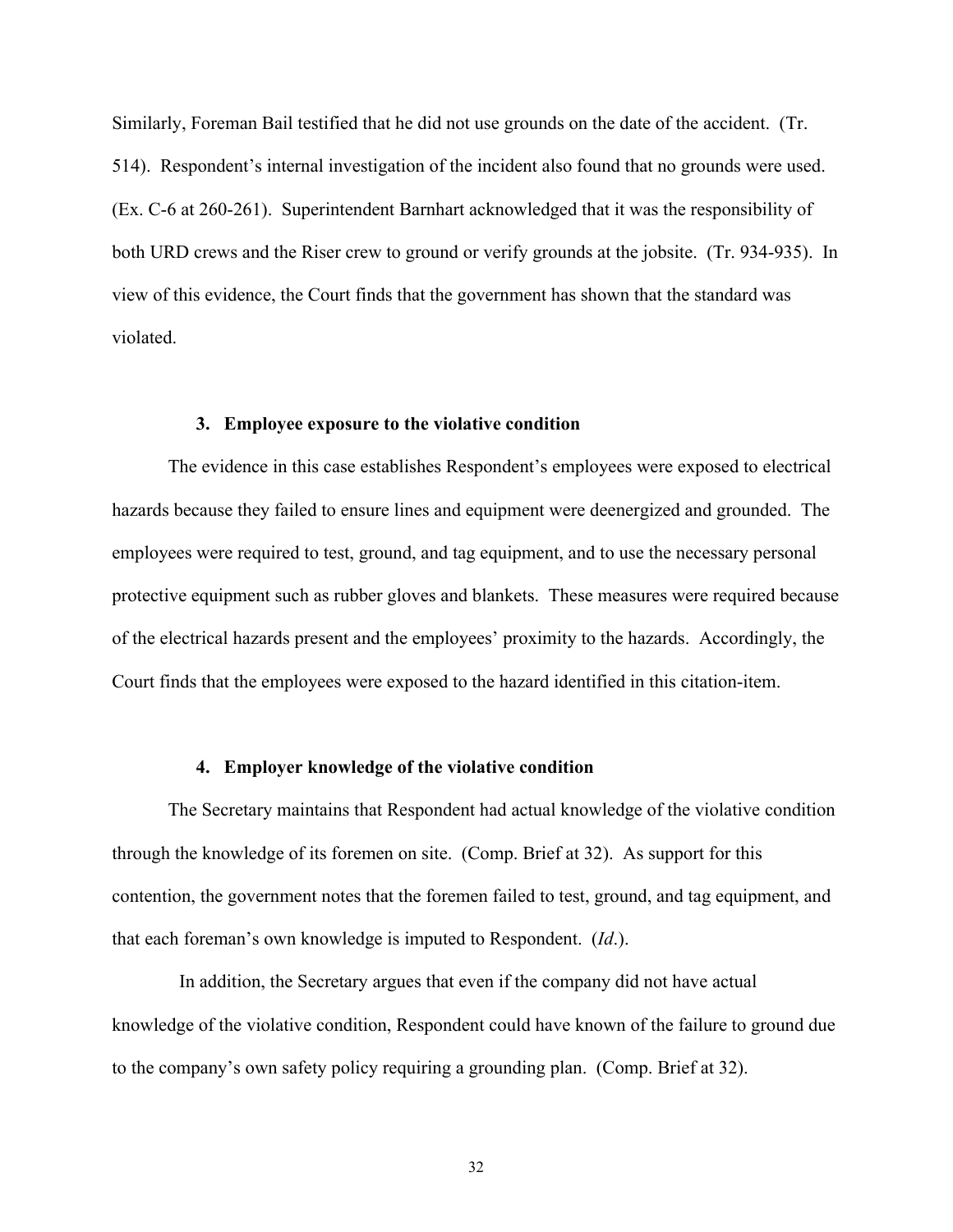Specifically, the Secretary states, since there was no approved grounding plan for the work at the site and as the employees were pressured to rush to complete the work, it was expected that employees "might take a shortcut" and thus violate the standard. (Comp. Brief at 32-33).

For the reasons discussed in part IV(B)(4), *supra*, irrespective of whether precedent from the Fourth Circuit or the Sixth Circuit is applied, the knowledge of the foremen in this case is imputed to Respondent. Accordingly, the Court finds that Respondent knew or could have known of the presence of the violation through the exercise of reasonable diligence.

## **E. The violations were serious**

 Under section 17(k) of the Act, for a violation to be properly classified as "serious," there must be "a substantial probability that death or serious physical harm could result." 29 U.S.C. §  $666(k)$ . Complainant need not show that there was a substantial probability that an accident would actually occur; rather, the government needs only to show that if an accident occurred, serious physical harm could result. *Phelps Dodge Corp. v. OSHRC*, 725 F.2d 1237, 1240 (9th Cir. 1984). If the possible injury addressed by a regulation is death or serious physical harm, a violation of the regulation is serious. *Mosser Construction*, 23 BNA OSHC 1044 (No. 08-0631, 2010); *Dec-Tam Corp*., 15 BNA OSHC 2072 (No. 88-0523, 1993). Here, the violations at issue resulted in the victim receiving a significant electrical shock, which caused both second-degree and third-degree burns. The violations are properly classified as serious.

### **F. Affirmative Defense of Employee Misconduct**

 Respondent contends that the citations should be vacated due to the employee misconduct defense. (Resp. Brief at 21-31). In order to prevail on a claim of unpreventable employee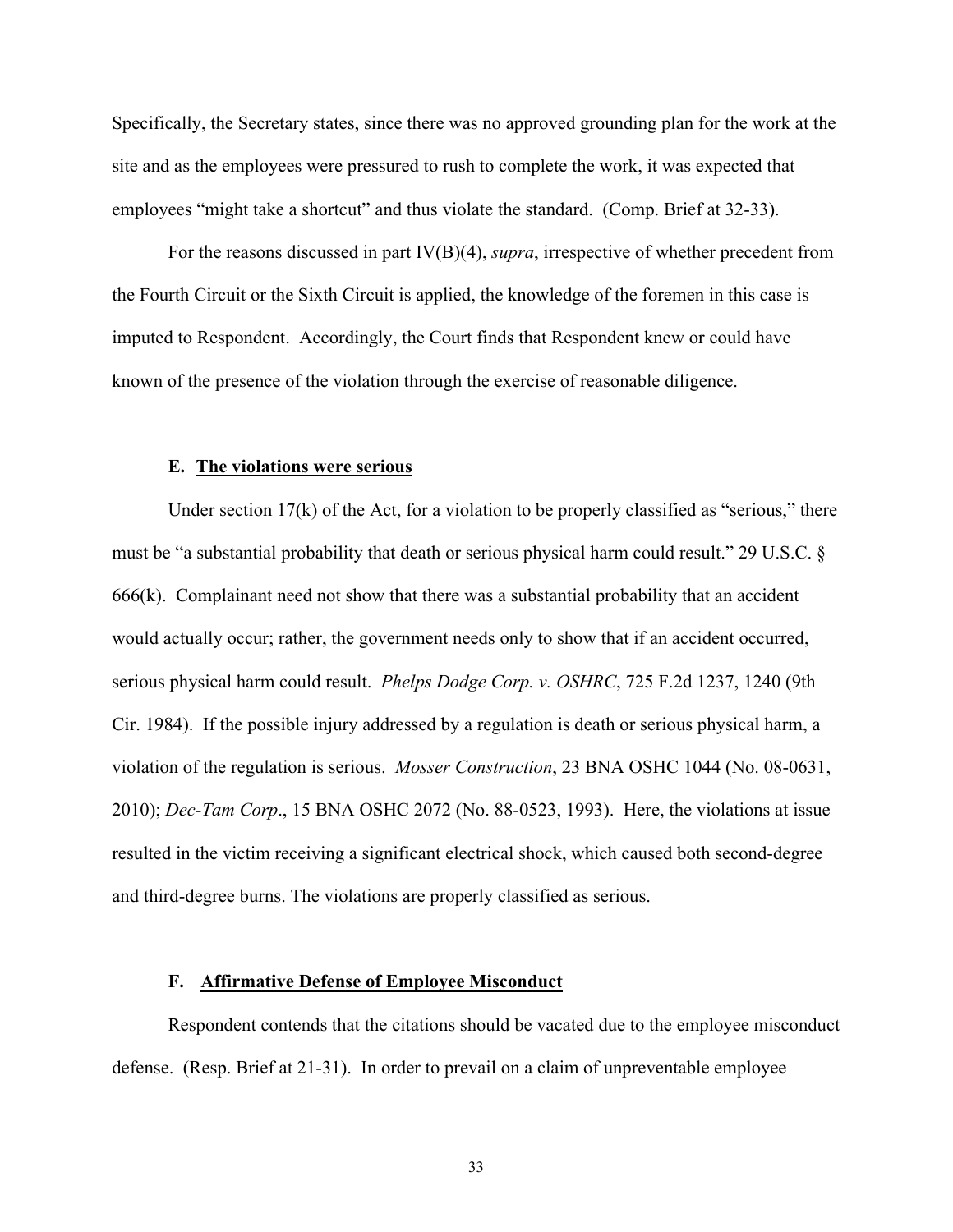misconduct, Respondent must show: (1) it has established work rules designed to prevent the violation; (2) it has adequately communicated those rules to its employees; (3) it has taken steps to discover violations of the rules; and (4) it must effectively enforce the rules when violations are detected. *Am. Eng'g & Dev. Corp.*, 23 BNA OSHC 2093, 2096–97 (No. 10-0359, 2012). In other words, it is incumbent upon Respondent to "demonstrate that the actions of the employee were a departure from a uniformly and effectively communicated and enforced workrule [sic]." *Archer-Western Contractors Ltd.*, 15 BNA OSHC 1013 (No. 87-1067, 1991).

## **1. Established work rules and adequate communication of the rules**

#### a. Work rules

Respondent has electrical safety rules in place. (*See* Ex. R-8). Foremen Howard

acknowledged the work rules pertaining to testing, grounding, and tagging electrical equipment.

(Tr. 317, 391, 436). Indeed, the government's expert witness testified that Respondent had work rules and that he was not critical of them:

Q. Have you had an opportunity to review the New River safety manual?

A. Yes.

Q. You will agree with me you reviewed that before October 23, 2018?

A. Correct.

Q. Did you use that manual in reaching any of your conclusions that we're discussing today?

A. Yes.

Q. Are you critical of the safety manual at all?

A. I am not critical of the safety manual.

(Tr. 676-677).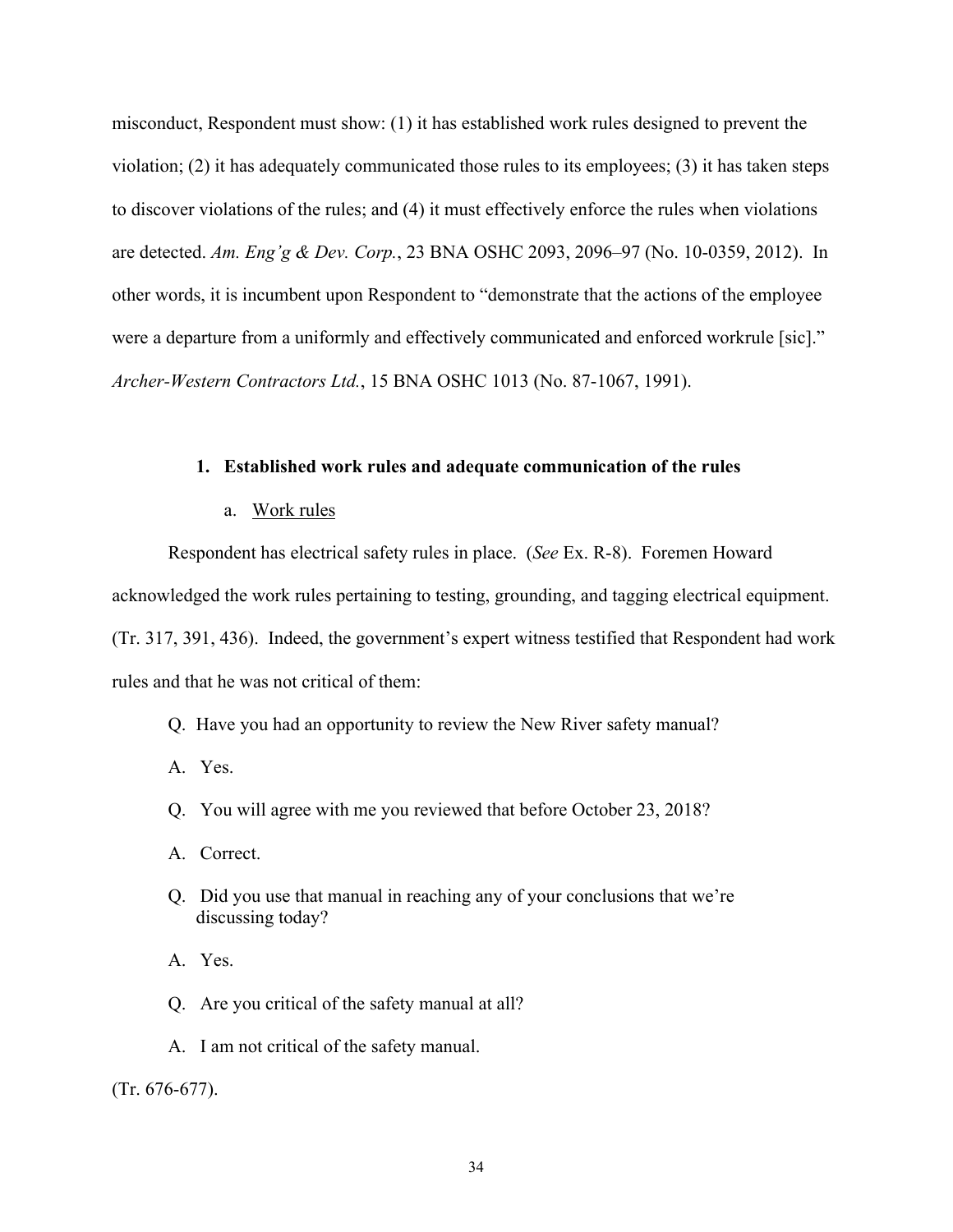Accordingly, the Court finds that Respondent has met its burden of showing that it has established work rules designed to prevent the pertinent violation.

## b. Communication of work rules

The evidence presented demonstrates that Respondent's work rules were adequately communicated to its employees. Foreman Howard testified to his knowledge of the work rules. (Tr. 317, 391, 436). He was educated on these rules through the American Line Builders Apprenticeship Training Program ("ALBAT"), the OSHA 10 training, and electrical transmission and distribution ("ET&D") training. (Tr. 316-318; Ex. R-13 at 322-323). In the ET&D training, he was taught the importance of grounding, where to ground and when to ground. (Tr. 317). In addition, Foreman Howard received training from AEP regarding testing and grounding, and specifically that if equipment has not been tested or grounded then it is to be considered energized. (Tr. 319-320). He received training from Respondent on transformers, and had to demonstrate use of proper PPE, use proper tools for outer insulations, and could ensure that grounds and neutrals were terminated properly. (Tr. 324; Ex. R-13 at 565-566). Foreman Howard also received training on switching, tagging, and grounding. (Tr. 325-326; Ex. R-13 at 567, 569). He additionally testified that he received a copy of Respondent's safety policy, that he understood the policy, and that equipment is to be treated as energized if it is not tested and grounded. (Tr. 328-333; *see also* Ex. R-8). Foreman Howard further testified that if a conductor is not first tested and then grounded, it is to be treated as energized:

Q. In writing the policy of New River, with respect to electrical grounding, was that "All previously energized conductors shall be considered energized until confirmed to be de-energized by meter testing and proper NREC grounds are installed as prescribed in Item F below."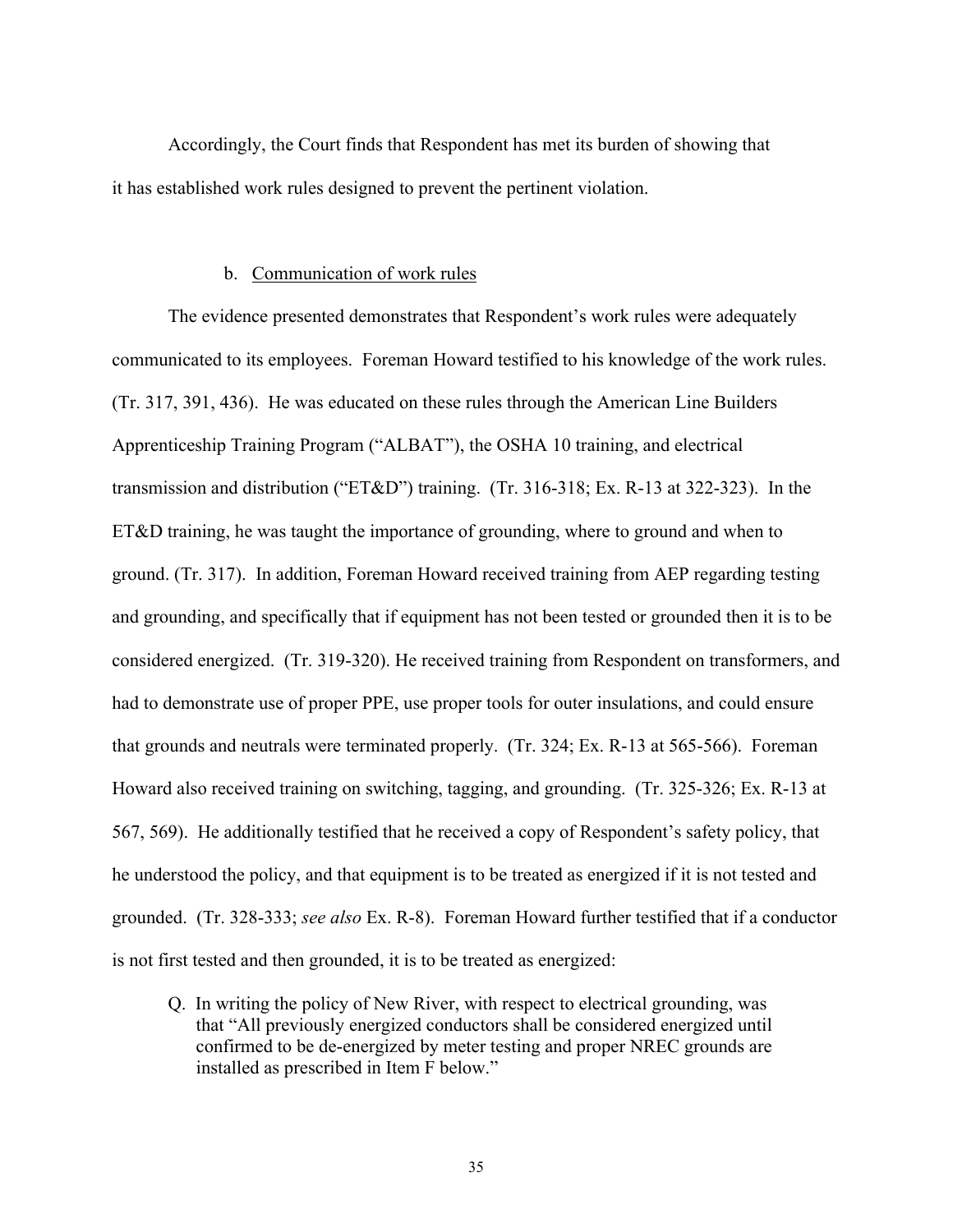Do you see that?

- A. Yes.
- Q. And you understood that was New River's policy with respect to testing and grounding?
- A. Yes.
- Q. And that is just a verbatim reiteration, if it's not tested, if it's not grounded, it's considered live?
- A. Correct.
- Q. And at the Madison Mills project, the URD crews, including your crew, had TAG 200 meters to test, correct?
- A. Yes, sir.
- Q. And at the Madison Mills project on November 6, 2017, the URD crews had grounds to apply, correct?
- A. Yes.

(Tr. 333-334).

Foreman Bail also received training on the work rules. (*See* Ex. R-14). He testified that he received a copy of Respondent's safety policy, reviewed it, and was trained on it. (Tr. 487- 488). He testified that he was aware of the rule that if something is not tested and grounded, then it should be considered energized. (*See* Tr. 541-542). Further, he testified that his brother-in-law, Foreman Howard, instructed him on Respondent's "way of doing things," and that he understood that they were not allowed to disregard any safety protocols. (Tr. 536-537).

 Superintendent Barnhart also chronicled the safety training that he received and reiterated that equipment should be considered energized if it is not tested and grounded. (Tr. 873). He explained that he had received ALBAT training, OSHA 10 and OSHA 20 training, ET&D training, and annual training from AEP on switching and tagging. (Tr. 868-869).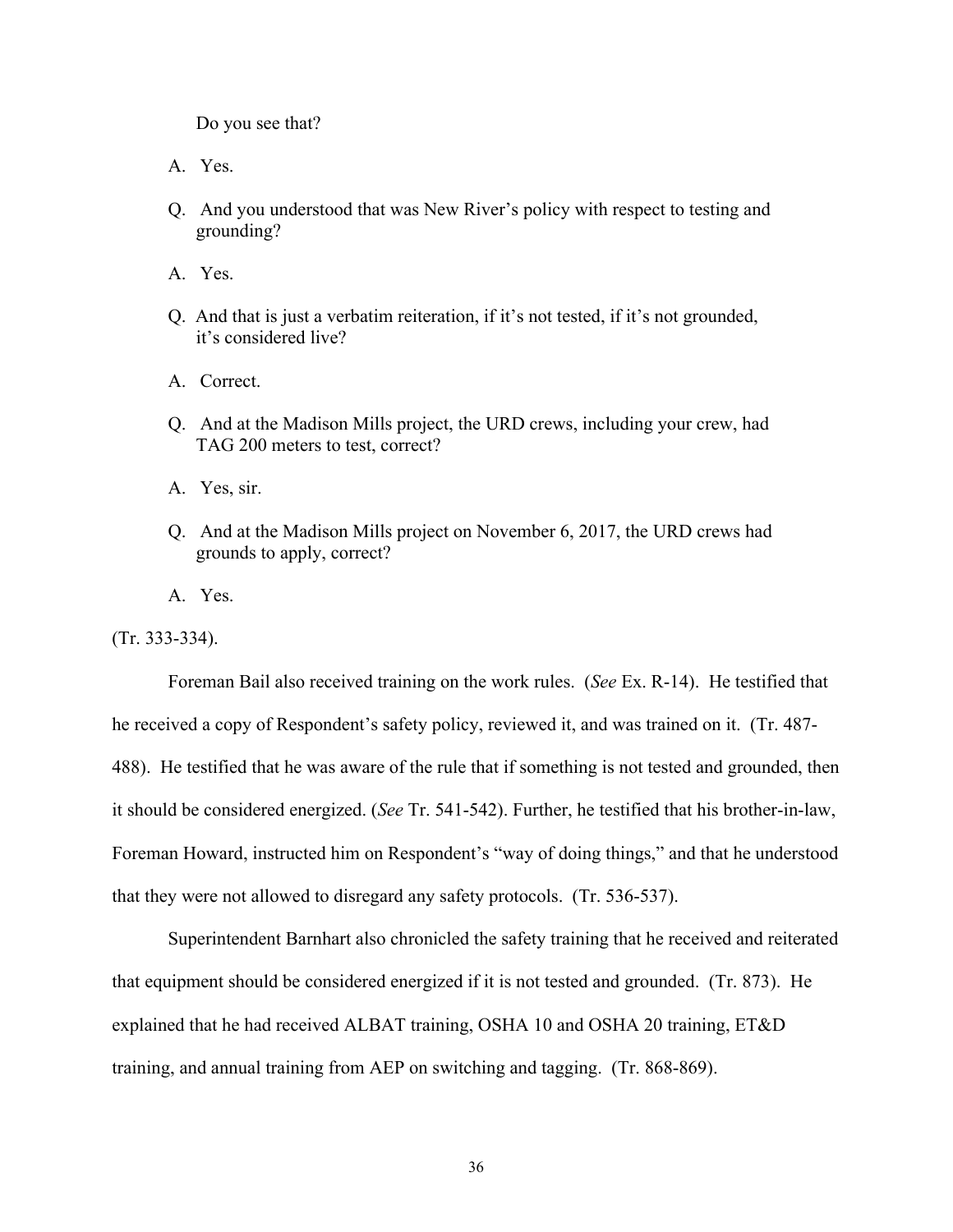In addition, alteration of the evidence after the accident by Foreman Howard and Foreman Bail, as referenced in part III(C), *supra*, demonstrates their awareness of and understanding of Respondent's safety policies. Indeed, OSHA's expert witness acknowledged that the fact that the two foremen went back to Transformer No. 2 shows that they knew when to ground. (Tr. 790-792).

 Certainly, the training provided to the employees was not solely provided by Respondent. As the government notes an employer may not rely on an employee's prior training and experience as the sole means of protecting its employees. (*See* Comp. Brief at 36, citing *Pride Oil Well Serv*., 15 BNA OSHC 1809, 1815 (No. 87-692, 1992). However, as shown herein, training by other entities was in addition to, not in substitution for, training provided by Respondent. Accordingly, the Court finds that Respondent has met its burden of showing that its work rules were adequately communicated to its employees.

#### **2. Ineffective steps to discover violations of work rules**

The Secretary argues that the widespread instances of misconduct by multiple foremen is a strong indication that Respondent had a lax safety policy. (Comp. Brief at 34). Further, the government expert witness testified to what he perceived as the lapse in safety culture at the company. Supervisory misconduct is strong evidence of a lax safety program, as supervisors are responsible for the protection of the employees. *Archer-Western Contractors, Ltd*., 15 BNA OSHA 1013, 1017 (O.S.H.R.C.), 1991 O.S.H.D. (CCH) P 29317, 1991 WL 81020 at \*5 (1993). See also *GEM Indus., Inc.*[, 17 BNA OSHC 1861, 1865, 1995-97C](https://1.next.westlaw.com/Link/Document/FullText?findType=Y&serNum=1996594541&pubNum=0003227&originatingDoc=Iff93117ef94a11e1b60bb297d3d07bc5&refType=CA&fi=co_pp_sp_3227_1865&originationContext=document&transitionType=DocumentItem&contextData=(sc.Search)#co_pp_sp_3227_1865)CH OSHD ¶ 31,197, p. 43,690 (No. 93-1122, 1996) ("Where all the employees participating in a particular activity violate an employer's work rule, the unanimity of such noncomplying conduct suggests ineffective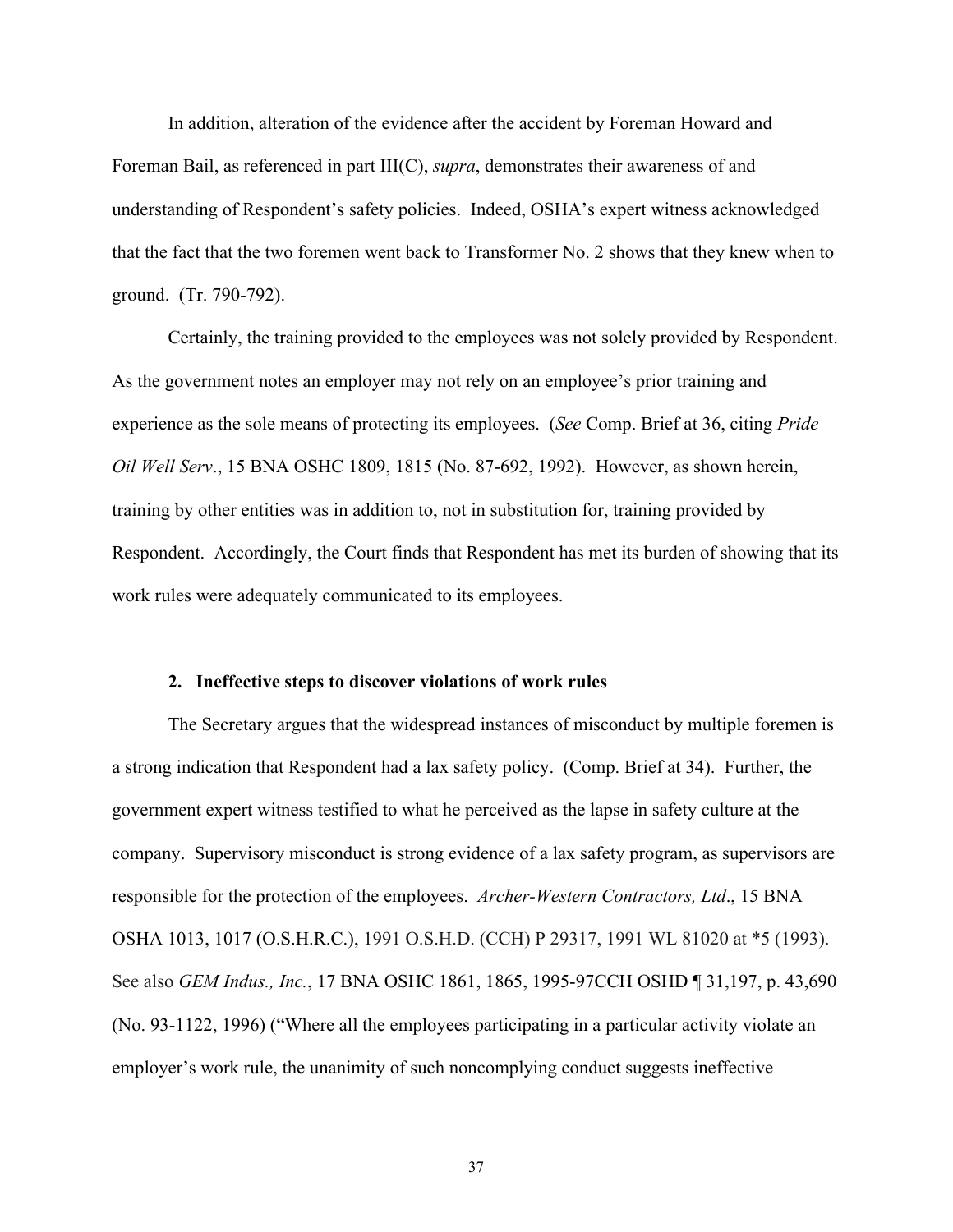enforcement of the work rule."), *aff'd*, [149 F.3d 1183 \(6th Cir. 1998\);](https://1.next.westlaw.com/Link/Document/FullText?findType=Y&serNum=1998129368&pubNum=506&originatingDoc=Iff93117ef94a11e1b60bb297d3d07bc5&refType=RP&originationContext=document&transitionType=DocumentItem&contextData=(sc.Search)) *[Jensen Constr. Co.](https://1.next.westlaw.com/Link/Document/FullText?findType=Y&serNum=1979159657&pubNum=0003227&originatingDoc=Iff93117ef94a11e1b60bb297d3d07bc5&refType=CA&fi=co_pp_sp_3227_1480&originationContext=document&transitionType=DocumentItem&contextData=(sc.Search)#co_pp_sp_3227_1480)*, 7 BNA [OSHC 1477, 1480, 1979](https://1.next.westlaw.com/Link/Document/FullText?findType=Y&serNum=1979159657&pubNum=0003227&originatingDoc=Iff93117ef94a11e1b60bb297d3d07bc5&refType=CA&fi=co_pp_sp_3227_1480&originationContext=document&transitionType=DocumentItem&contextData=(sc.Search)#co_pp_sp_3227_1480) CCH OSHD ¶ 23,664, p. 28,695 (No. 76-1538, 1979) ("[A] supervisor's breach [of] a company safety policy is strong evidence that the implementation of the policy is lax."). Here, multiple foremen failed to ensure that the lines or equipment were deenergized and to ensure proper grounding.

 According to Superintendent Barnhart, the primary method of supervising foremen is through "job site audits." (Tr. 908). Respondent had a safety team from the company that would conduct "safety audits" in which random and unannounced safety checks would be performed. (Tr. 350). During these safety audits, the person conducting the review would see whether employees were complying with Respondent's policies and safety procedures. (Tr. 350-351; *see also* Ex. R-25 (Respondent's jobsite evaluations in 2017)). This safety team would show up at a site approximately once per month, observe all the employees, and would be on-site for one to five hours.<sup>10</sup> (Tr. 351-352, 909). The safety personnel would inspect the site and the work, point out if there was a safety violation, and pursue disciplinary measures if there was a serious offense. (Tr. 279). However, as discussed in part IV(E)(3), *infra*, nearly all the safety violations found by Respondent were discovered only after an accident or property damage. (*See generally* Exs. R-9, R-10, R-11, R-12). Moreover, the evidence was lacking on what the company did with the safety audits. (*See* Tr. 932).

<span id="page-37-0"></span> $10$  Respondent points out that the government's expert witness testified that when he previously performed job site safety audits, he would usually spend one to two hours at a worksite, and at that time, he personally conducted safety audits only approximately once per month. (Tr. 781-782). However, Respondent neglected to acknowledge that the expert also stated that for other positions, the audits were more frequent: "[w]e had requirements where they were done so many per month, so many per quarter. So I guess it averages to about, per supervisor, once a week; per manager, twice a month; for me, once a month." (Tr. 781). Further, in contrast to Foreman Howard's and Superintendent Barnhart's testimony, Foreman Bail testified that the safety audits would only last "[u]sually just a couple of minutes. Not very long." (Tr. 531).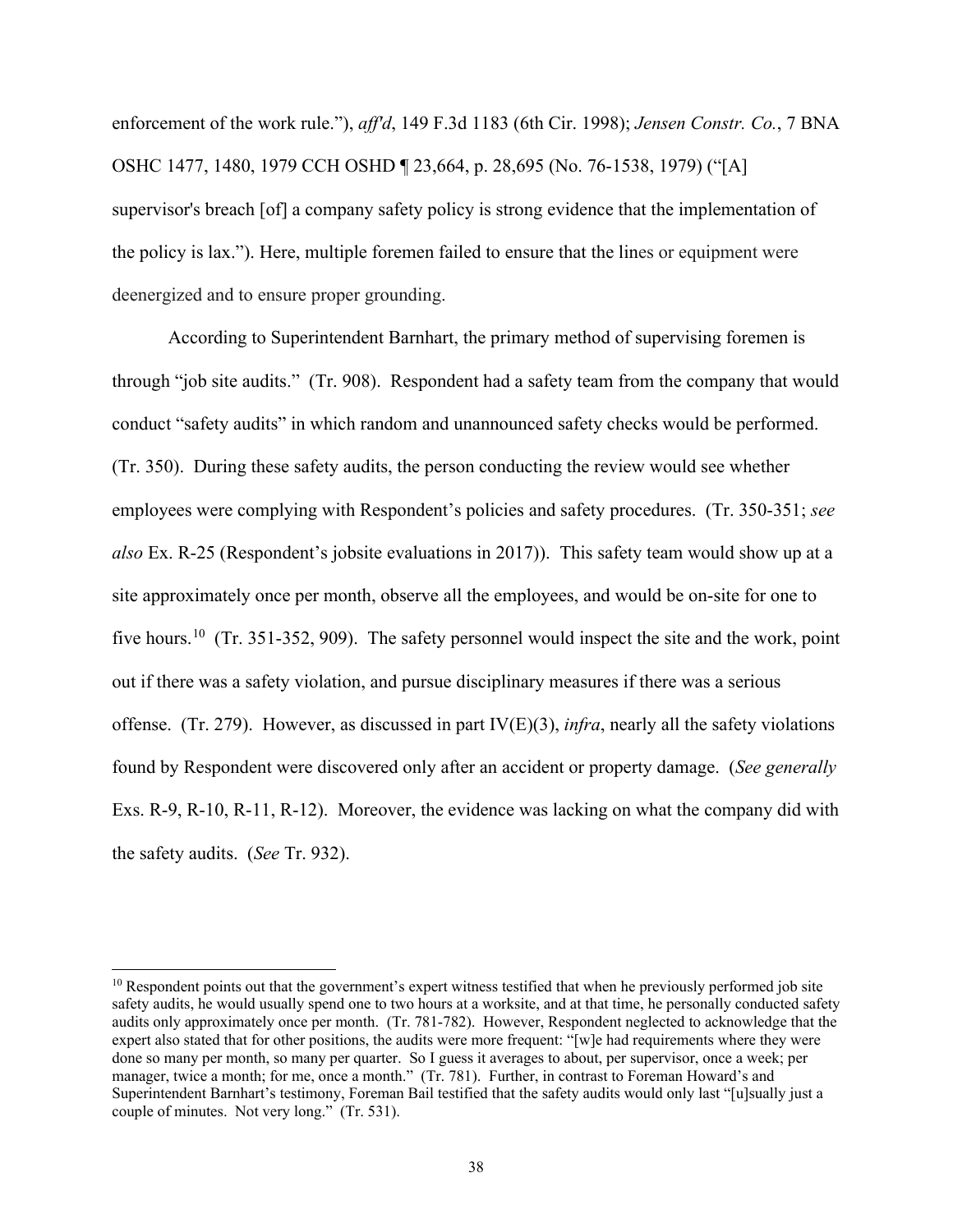In *Thomas Industrial Coatings, Inc.*, the Commission held that an employer in a scaffolding case had failed to take reasonable steps to discover violations of its work rules when the two supervisors inspected the scaffolding only twice within 12 workdays. *Thomas Industrial Coatings, Inc.*, 23 O.S.H. Cas. (BNA) 1521 (O.S.H.R.C.A.L.J.), 2010 O.S.H.D. (CCH) P 33111, 2010 WL 5128947 at \*10. The Commission further held that it was not reasonable to rely on the two supervisors to inspect the conditions, because the supervisors were the same employees who supervised the unsafe installation of the scaffold in the first place. *Id*. In the instant matter, no evidence was presented on whether the worksite had been inspected by Respondent prior to the accident. Further, Respondent was aware, through Superintendent Barnhart, that the scope of the job had changed as the crews discovered that four transformers needed to be replaced. The government's expert witness explained that a new JSA/JHA should have been prepared at that point. (Tr. 695-696). Notwithstanding the change in scope of the work and the time constraints imposed on the crews, no one from Respondent other than the foremen responsible for the crews inspected the work.

 Given the gravity of potential harm, the violations by multiple supervisors/foremen here, the change in the scope of the work, and that most of the safety violations found by Respondent were identified only after an accident or property damage, the Court considers safety inspections of only once per month inadequate. Accordingly, Respondent has failed to prove that it has taken effective steps to discover violations of its work rules.

#### **3. Ineffective enforcement of work rules**

 In part, Respondent relies on its termination of Foreman Howard and Foreman Bail as support for its position that it maintains effective enforcement of work rules. (Resp. Brief at 30).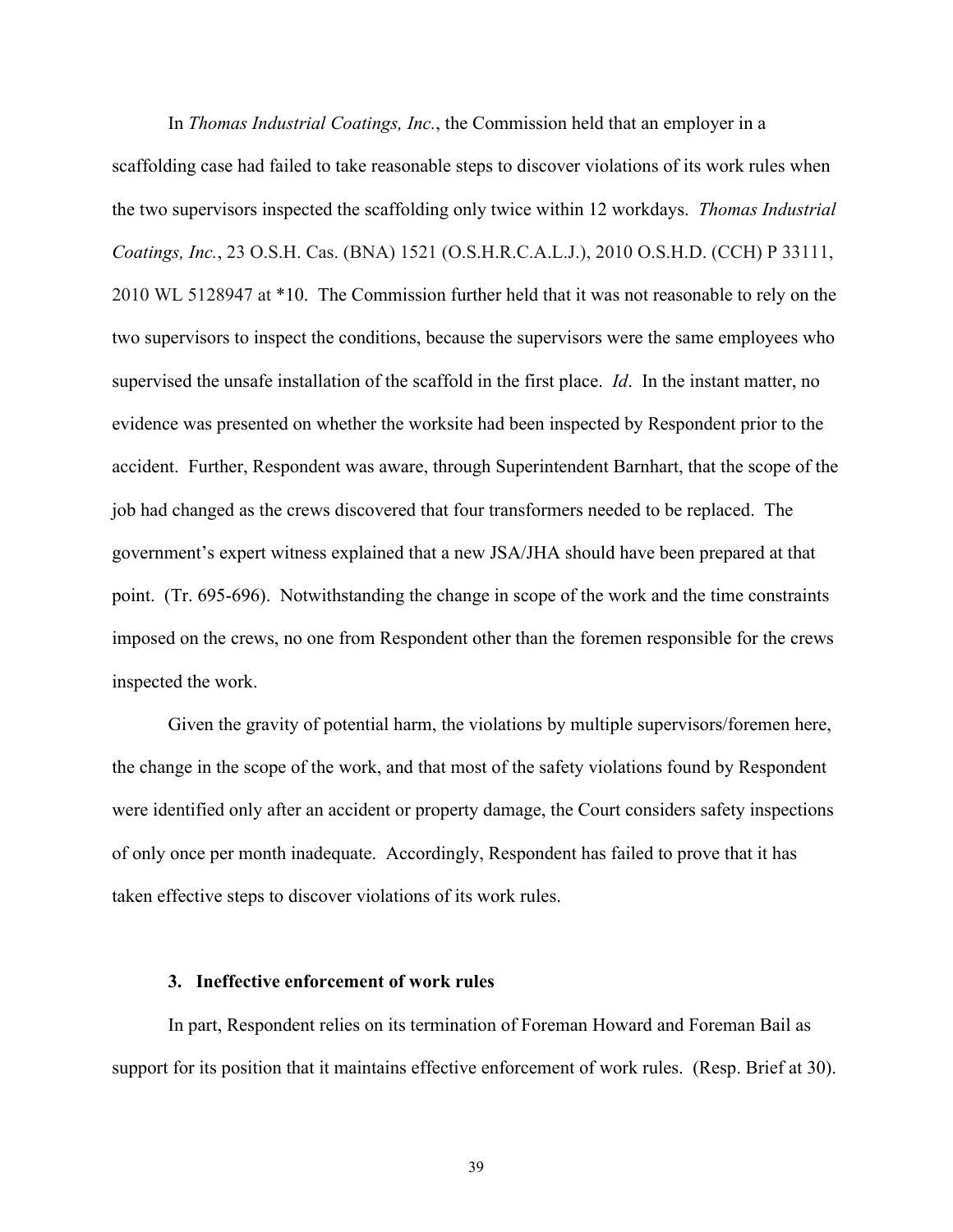Although post-accident discipline in this case shows some effort was made to enforce work rules, this after-the-fact disciplinary measure does not establish that Respondent took any attempt to enforce its work rules prior to the accident. "An effective safety program cannot wait until an accident has occurred to enforce a work rule designed to prevent that type of accident. 'One purpose of the Act is to prevent the first accident.'" *Western Massachusetts Electric Co*., 9 O.S.H. Cas. (BNA) 1940 (O.S.H.R.C.), 1981 O.S.H.D. (CCH) P 25470, 1981 WL 18785 at \*7 (1981) (citing *[Lee Way Motor Freight, Inc. v. Secretary of Labor](https://1.next.westlaw.com/Link/Document/FullText?findType=Y&serNum=1975109844&pubNum=350&originatingDoc=I1f308699fa2811d9bf60c1d57ebc853e&refType=RP&fi=co_pp_sp_350_870&originationContext=document&transitionType=DocumentItem&contextData=(sc.Search)#co_pp_sp_350_870)*, 511 F.2d 864, 870 (10th Cir. [1975\).](https://1.next.westlaw.com/Link/Document/FullText?findType=Y&serNum=1975109844&pubNum=350&originatingDoc=I1f308699fa2811d9bf60c1d57ebc853e&refType=RP&fi=co_pp_sp_350_870&originationContext=document&transitionType=DocumentItem&contextData=(sc.Search)#co_pp_sp_350_870)

 Superintendent Barnhart testified that Respondent's safety policy is enforced. (Tr. 873). He has worked for Respondent for fifteen years, and served in several positions including foreman, general foreman, and superintendent during that time. (Tr. 869). He testified that employees are disciplined if they fail to test whether a piece of equipment is energized and for not grounding lines and equipment. (Tr. 874). However, although he has worked for the company for fifteen years, Superintendent Barnhart acknowledged that he had never disciplined an employee for failing to test, tag, or ground equipment. (Tr. 933-934). Moreover, even though he testified that employees are disciplined for not testing and grounding, (Tr. 874), he later testified that he was unaware of any incident in which employees or foremen did not test or ground:

THE COURT: And during, I guess -- well, your tenure as the general foreman and also as a superintendent, are you aware of any incidents where employees - other than this incident. I don't mean the accident that occurred here. But are you aware of any other incidents where employees or foremen didn't ground?

THE WITNESS: I am not aware of it, no.

THE COURT: Okay. Or didn't test?

THE WITNESS: I'm not aware of it.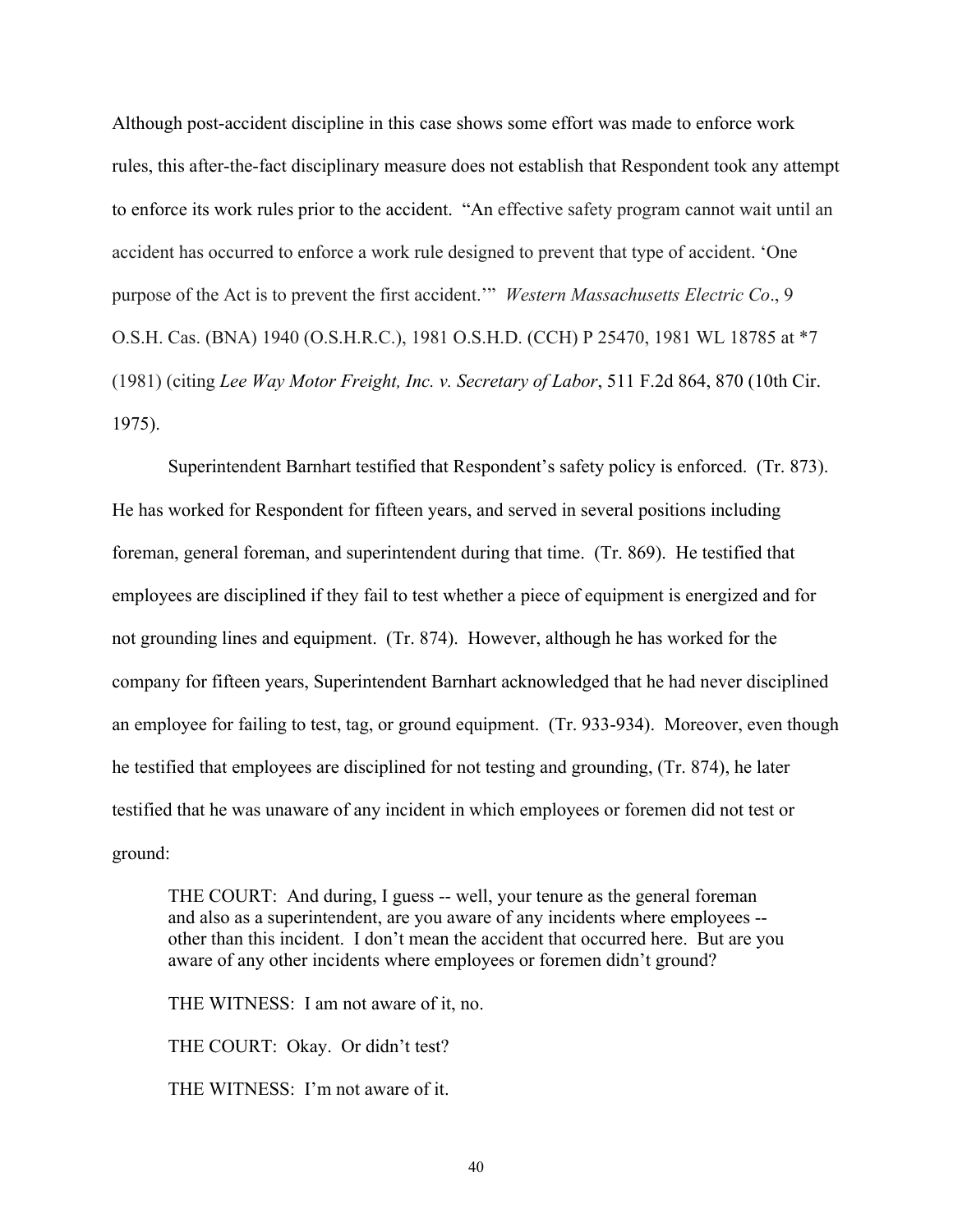THE COURT: Or didn't place tags?

THE WITNESS: I'm not aware of it, no.

(Tr. 948).

 Foreman Howard explained that during his four years with the company there had been safety audits that discovered failure to ground equipment and the employees responsible were disciplined. (Tr. 292-293). He testified that during his tenure at the company, there had been two or three incidents where employees were caught not using grounds and were suspended. (Tr. 292-293). Indeed, the company's record for the years preceding the accident shows that the company disciplined employees for violations of certain work rule violations. (*See* Exs. R-9, R-10, R-11, R-12). However, overwhelmingly, the disciplinary actions taken were for:

- 1. drug/alcohol offenses (*see* Exs. R-9 (2016 disciplinary records) at 10, 17, 29, 72; R-10 (2016 disciplinary records) at 123, 130; R-11 (2017 disciplinary records) at 197).
- 2. tardiness and absenteeism (*see* Exs. R-9 at 15, 22, 24-26, 30, 36, 40-41, 48, 54-56, 63, 66, 70, 74; R-10 at 81-82, 84, 96, 110, 117-118, 120, 129, 131-137, 142, 146, 148, 152-153, 155-156, 159, 169; R-11 at 185, 188-189, 194, 198-200, 207-209, 220-221, 224, 227, 229; and R-12 at 235, 240).
- 3. violations discovered after an accident or damage to property or equipment (*see* Exs. R-9 at 7, 9, 12, 14, 16, 19-21, 37-39, 43, 44, 46, 52, 57-60, 65, 72-73; R-10 at 77, 80, 83, 85-86, 87-94, 99, 104, 109, 114-115, 119, 124-126, 128, 149-151, 154, 157-158, 160-163, 170-172; R-11 at 174-181, 190, 192-193, 201-202, 204-206, 213, 223, 230, 232-233, 238-239; R-12 at 236, 241-242).

 In total, Respondent's disciplinary records for the years 2015 through 2018 (prior to the accident) totaled approximately 238 pages of materials. There were few documented disciplinary actions for work rule violations without an apparent accident or property damage. Indeed, only approximately 16 pages of the 238 pages of material related to safety violations discovered without an apparent accident or property damage. (*See* Exs. R-9 at 2, 49; R-10 at 98, 103-104,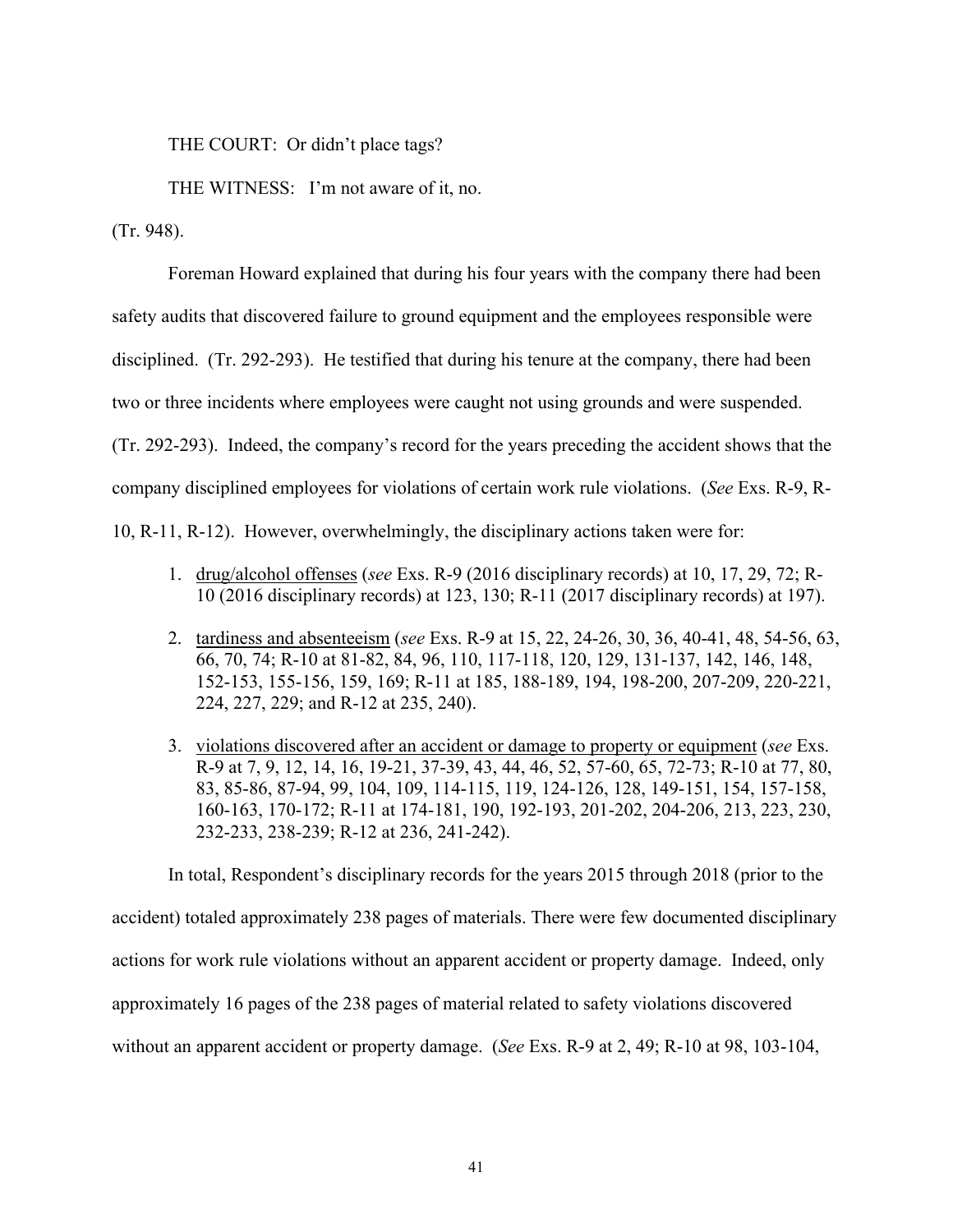106, 111, 144-145; R-11 at 183, 187, 191, 212, 222, 225-226). Of these, only three concerned work rule violations related to electrical hazards and all three occurred in 2016:

- 1. a second offense resulting in an eight-day suspension for cutting energized control cable in station without checking for voltage (Ex. R-10 at 103);
- 2. a first offense resulting in demotion for working on ungrounded equipment/line (Ex. R-10 at 106); and
- 3. a suspension for failing to wear proper PPE when entering a primary zone. (Ex. R-10 at 144-145).

Thus, while Foreman Howard testified that employees had been disciplined for failure to ground equipment, (Tr. 292-293), the documentary evidence of such discipline is scant. *See e.g. Broan-Nutone Storage Solutions, LP*, 3 O.S.H. Cas. (BNA) 1954 (O.S.H.R.C.A.L.J.), 2011 O.S.H.D. (CCH) P 33163, 2011 WL 4634271, at \*8 (2011) (ALJ finding disciplinary records focusing primarily on employees damaging products, rather than safety concerns, insufficient to show attempts to monitor compliance or enforce safety policies).

 The government's expert witness testified to "blind spots" in Respondent's audits. (Tr. 816-817). Mr. Dawsey testified that based on the audit records, it appeared that the company was not looking at grounds, tags, and deenergized zones, because there were many references to "n/a" on audit forms concerning these issues. (*Id*.).

 In order to have an effective safety program, an employer must make "a diligent effort to discover and discourage violations of safety rules by employees." *[Paul Betty d/b/a Betty Bros.](https://1.next.westlaw.com/Link/Document/FullText?findType=Y&serNum=1981247387&pubNum=0003227&originatingDoc=Icbc0bfebb5e311e8bbbcd57aa014637b&refType=CA&fi=co_pp_sp_3227_1383&originationContext=document&transitionType=DocumentItem&contextData=(sc.Search)#co_pp_sp_3227_1383)*, 9 [BNA OSHC 1379, 1383 \(No. 76-4271,](https://1.next.westlaw.com/Link/Document/FullText?findType=Y&serNum=1981247387&pubNum=0003227&originatingDoc=Icbc0bfebb5e311e8bbbcd57aa014637b&refType=CA&fi=co_pp_sp_3227_1383&originationContext=document&transitionType=DocumentItem&contextData=(sc.Search)#co_pp_sp_3227_1383) 1981). In the absence of such evidence, the Commission has held that the employer "could not have enforced its work rules effectively." *[Am. Sterilizer](https://1.next.westlaw.com/Link/Document/FullText?findType=Y&serNum=1997252659&pubNum=0003227&originatingDoc=Icbc0bfebb5e311e8bbbcd57aa014637b&refType=CA&originationContext=document&transitionType=DocumentItem&contextData=(sc.Search))  Co.*[, 18 BNA OSHC 1082 \(No. 91-2494,](https://1.next.westlaw.com/Link/Document/FullText?findType=Y&serNum=1997252659&pubNum=0003227&originatingDoc=Icbc0bfebb5e311e8bbbcd57aa014637b&refType=CA&originationContext=document&transitionType=DocumentItem&contextData=(sc.Search)) 1997) (citing *[Tampa Shipyards, Inc.](https://1.next.westlaw.com/Link/Document/FullText?findType=Y&serNum=1992453577&pubNum=0003227&originatingDoc=Icbc0bfebb5e311e8bbbcd57aa014637b&refType=CA&fi=co_pp_sp_3227_1539&originationContext=document&transitionType=DocumentItem&contextData=(sc.Search)#co_pp_sp_3227_1539)*, 15 BNA OSHC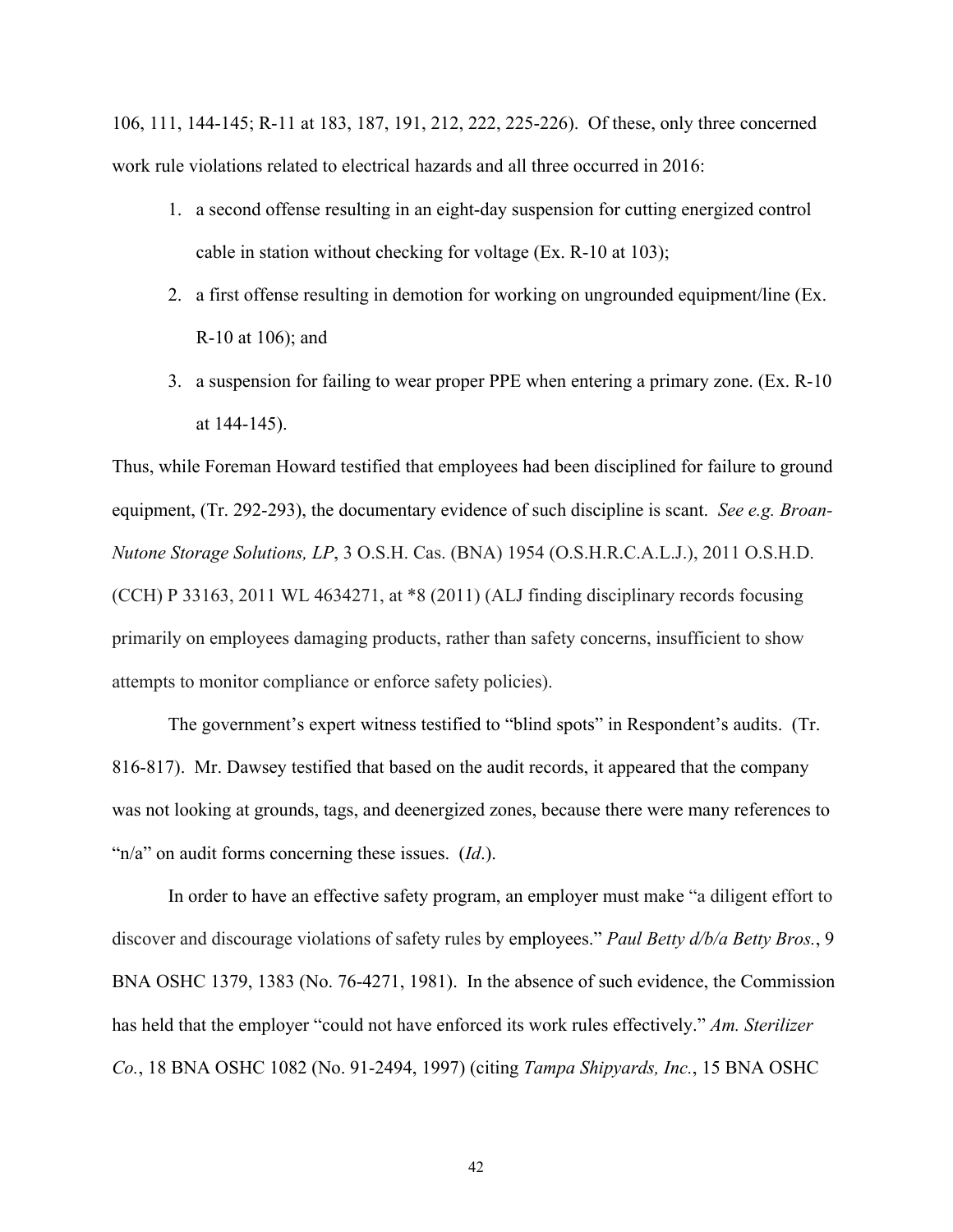[1533, 1539 \(No. 86-360,](https://1.next.westlaw.com/Link/Document/FullText?findType=Y&serNum=1992453577&pubNum=0003227&originatingDoc=Icbc0bfebb5e311e8bbbcd57aa014637b&refType=CA&fi=co_pp_sp_3227_1539&originationContext=document&transitionType=DocumentItem&contextData=(sc.Search)#co_pp_sp_3227_1539) 1992)). As discussed herein, Respondent's efforts in this regard were deficient and it has failed to meet its burden of showing effective enforcement of work rules. Accordingly, Respondent's affirmative defense of unpreventable employee misconduct fails.

## **G. Penalty**

In calculating appropriate penalties for affirmed violations, Section  $17(i)$  of the Act requires the Commission to give due consideration to four criteria: (1) the size of the employer's business, (2) the gravity of the violation, (3) the good faith of the employer, and (4) the employer's prior history of violations. Gravity is the primary consideration and is determined by the number of employees exposed, the duration of the exposure, the precautions taken against injury, and the likelihood of an actual injury. *J.A. Jones Construction Co.*, 15 BNA OSHC 2201 (No. 87-2059, 1993). It is well established that the Commission and its judges conduct *de novo* penalty determinations and have full discretion to assess penalties based on the facts of each case and the applicable statutory criteria. *Valdak Corp*., 17 BNA OSHC 1135 (No. 93-0239, 1995); *Allied Structural Steel*, 2 BNA OSHC 1457 (No. 1681, 1975).

 Complainant proposed a penalty of \$12,934 for each of the three citation-items at issue. Thus, Complainant proposed a total penalty of \$38,802. As discussed herein, the Court affirms all three citation-items. However, the Commission has held that violations may be found duplicative when the standard cited required the same abatement measures, or where the abatement of one citation item will necessarily result in the abatement of the other item as well. *Rawson Contractors, Inc*., 20 O.S.H. Cas. (BNA) 1078 (O.S.H.R.C.), 2002 O.S.H.D. (CCH) P 32657, 2003 WL 1889143 at \*5 n.5. In the instant case, the CSHO stated that all the citationitems were related violations, contributed to the same hazard, and that the abatement was no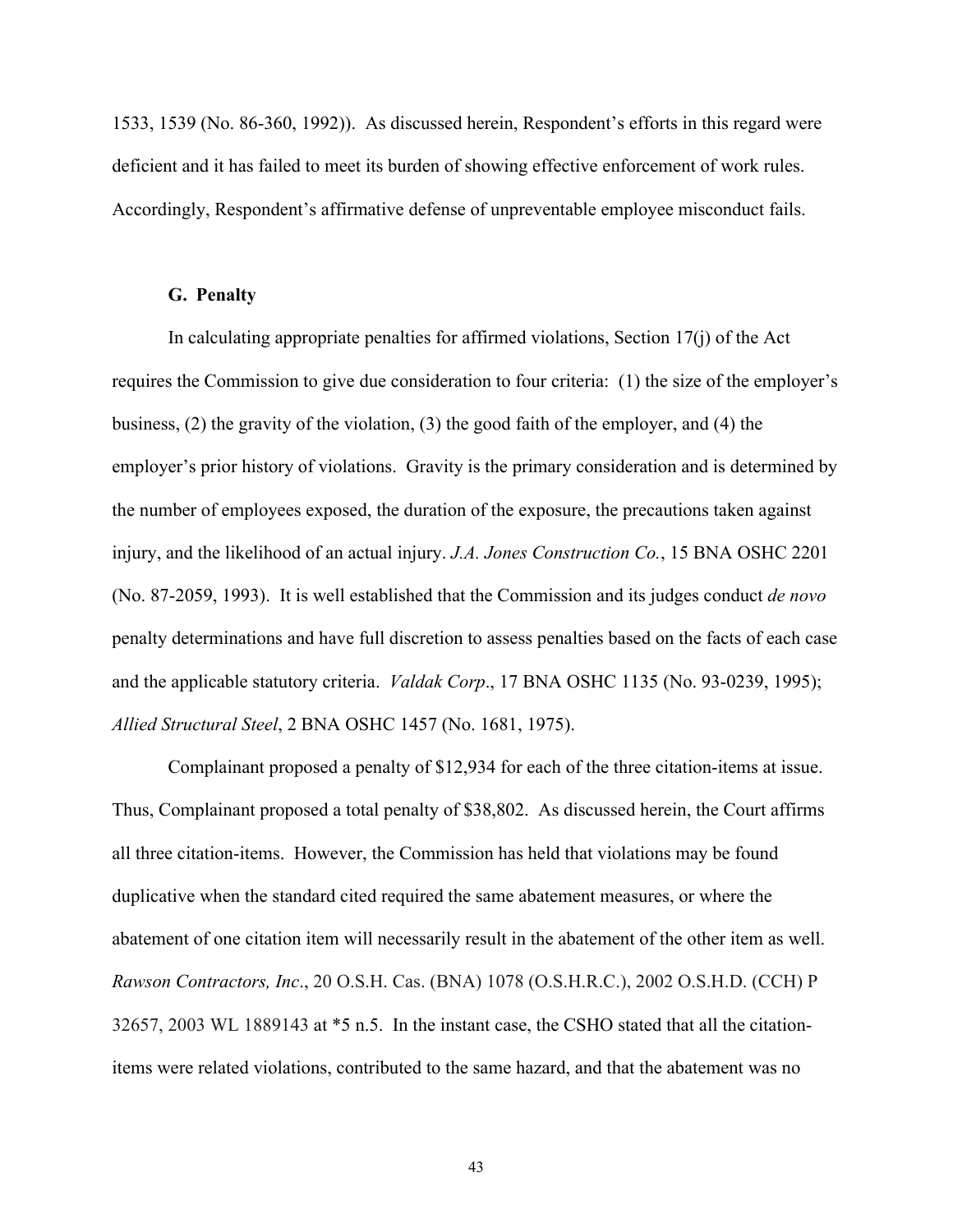different for any of the violations. (Tr. 92). The CSHO further testified that grounding and tagging would have abated all the hazards identified in the citation-items. (Tr. 89-90). The government did not provide evidence refuting these representations. In view of this testimony and the record as whole, the Court finds that the three citation-items should be grouped as one citation-item. Complainant had proposed a penalty of \$12,934 for each item, because failure to follow the standards could result in bodily injury or death. (Tr. 89). [redacted] received an electrical shock causing second-degree burns to "his left hand and forearm and third-degree burns to his right knee and inner thigh area." (Tr. 91; *see also* Stip. ¶ 9, Exs. C-1, C-6, R-1). Complainant proposed no discounts to Respondent given the company's size (over 250 employees), lack of positive or negative inspection history in the past five years, and the gravity of the violation. (Ex. C-2; Tr. 79). Upon consideration of the proposed penalty, other than grouping Item, 1, Item 2 and Item 3, the Court sees no reason to depart from Complainant's assessment. As such, Complainant's proposed penalty of \$12,934 is appropriate and shall be assessed for the grouped items (Item 1, Item 2, and Item 3).

## **V. Order**

 Based upon the foregoing Findings of Fact and Conclusions of Law, it is ORDERED that:

- 1. Item 1, Item 2, and Item 3 of Citation 1 are GROUPED;
- 2. Grouped Item 1, Item 2, and Item 3 of Citation 1 is AFFIRMED, and a total penalty of \$12,934 is ASSESSED.